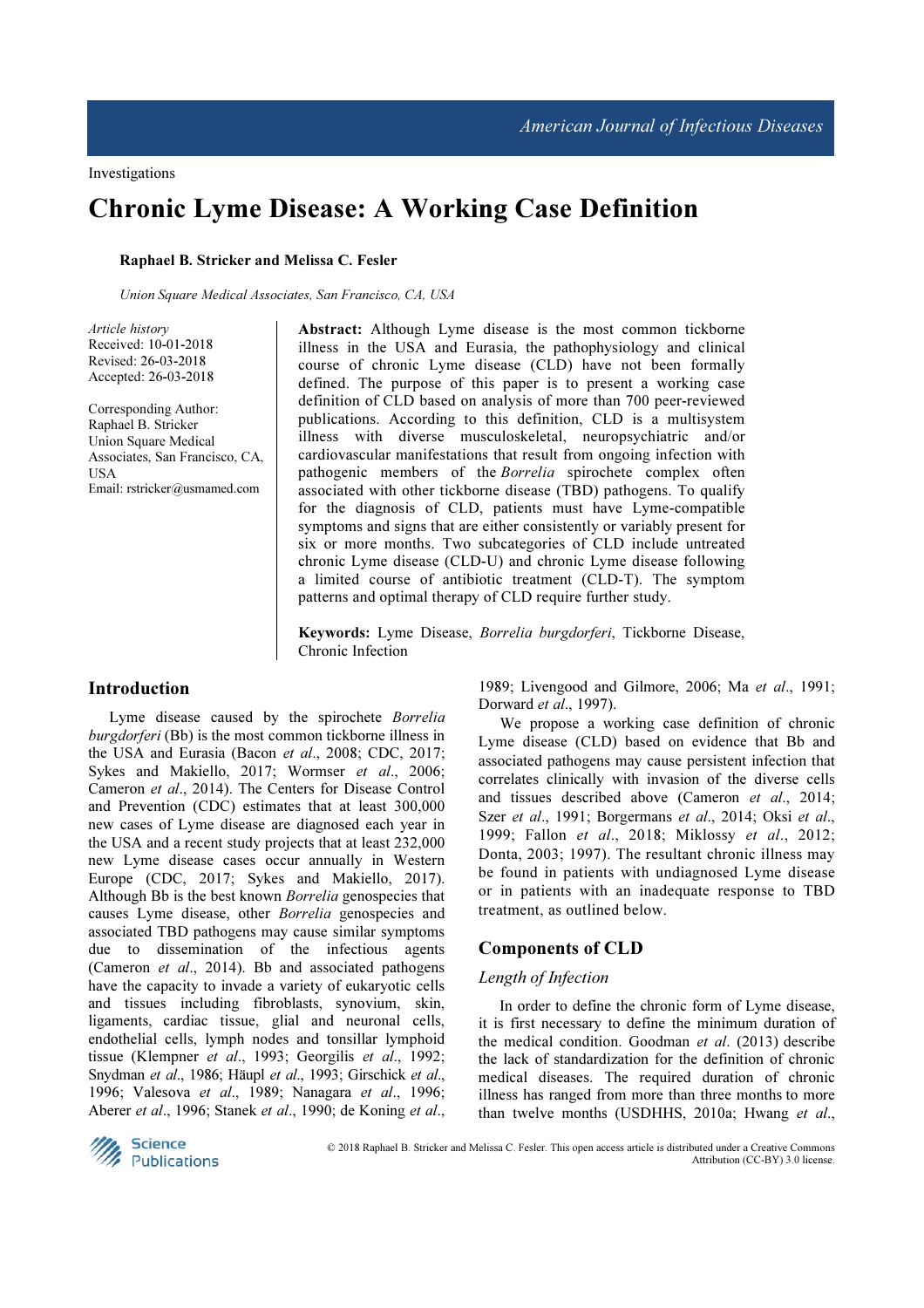2001; Warshaw, 2006; Friedman and Jiang, 2008; Anderson, 2017; USDHHS, 2010b) and some researchers have suggested that the medical condition needs to be permanent to qualify (Bernstein et al., 2003; McKenna and Collins, 2010). In the setting of infectious disease in general, the term "chronic" often implies a minimum duration of six months, and with chronic Pseudomonas and Mycobacterial infections the chronically infecting pathogens may be capable of "evading or subverting the immune response" to "establish chronic infection with a time course of years to decades, often resulting in persistent inflammation and disease" (Pressler et al., 2011; Behar et al., 2014). In the case of TBDs, this process often becomes established and persists after 3-6 months of untreated or inadequately treated infection (Cameron et al., 2014; Donta, 2003; 1997). Therefore we define CLD as persistent TBD infection of at least six months' duration, although we emphasize that treatment should not be withheld for individuals presenting with all the criteria discussed in this study except for the duration. In addition, we recognize other challenges including the often uncertain nature of symptom onset and the variability of musculoskeletal, neuropsychiatric and cardiovascular symptoms and signs induced by TBDs (see section on Clinical Manifestations below).

## Vector Exposure

The primary vectors of Lyme disease are members of the Ixodes genus of ticks. In the USA, Ixodes scapularis transmits disease in the Eastern and Midwestern states and Ixodes pacificus in the West (Wormser et al., 2006; Cameron et al., 2014). The European vector of Lyme disease is I. ricinus and the Eurasian vector is I. persulcatus (Sykes and Makiello, 2017; Wormser et al., 2006; Cameron et al., 2014). Ixodes ticks have a complex life cycle extending over two to three years. Ticks feed as larvae, nymphs and female adults. Each feeding is an opportunity to acquire TBD pathogens and the nymphal and adult feedings allow for disease transmission. Nymphal ticks transmit disease more often than adults, presumably because their small size increases the likelihood that they will go undetected during feeding (MDH, 2017; Kilpatrick et al., 2017). Ixodes ticks live in wooded, brushy areas and tick exposure may be greatest along trails in the woods and at the fringe area where the woods end (MDH, 2017; Kilpatrick et al., 2017). Ticks may also be found in backyard gardens and on wooden structures (Eisen et al., 2009). Reservoir hosts vary by region and may include mice, chipmunks, shrews, squirrels and other small mammals; humans and domesticated animals are incidental hosts (Rudenko et al., 2011; Oliver et al., 2006). Deer play an important role in tick reproduction and dispersal and migratory birds may transport ticks to regions previously thought to be non-endemic for Lyme

disease (Bouchard et al., 2013; Elias et al., 2011; Hubálek, 2004; Scott et al., 2014).

# Microbiology

CLD may be caused by any of the known pathogenic Borrelia genospecies and associated TBD pathogens including Babesia, Anaplasma, Ehrlichia, Rickettsia, Powassan virus and possibly Bartonella. In the USA, Lyme disease is primarily associated with B. burgdorferi sensu stricto (Bbss), while in Europe, B. afzelii, B. garinii and Bbss are found in the majority of cases (Sykes and Makiello, 2017; Wormser et al., 2006; Cameron et al., 2014). The worldwide distribution and pathogenicity of novel Borrelia genospecies such as B. miyamotoi, B. mayonii, B. bissettii, B. kurtenbachii, B. andersoni, B. americana and others remain to be fully characterized (Sudhindra et al., 2016; Cutler et al., 2017; Golovchenko et al., 2016; Margos et al., 2014; Mattila et al., 2007; Rudenko et al., 2009). Genospecies of Borrelia and strains within a given genospecies differ in their clinical presentations, antigenic profiles and response to host immunity (Tijsse-Klasen et al., 2013; Wang et al., 1999). These differences may limit a clinician's ability to recognize the infection, render some diagnostic tests insensitive and possibly increase the risk of developing CLD ((Tijsse-Klasen et al., 2013; Wang et al., 1999)). The role of associated TBD pathogens in patients with CLD is discussed below.

#### Laboratory Testing for Lyme Disease

As the CDC acknowledges, "The Lyme disease surveillance case definition was developed to standardize national public health surveillance and reporting of Lyme disease cases; it is not meant to be used as absolute criteria for clinical diagnosis" (Bacon et al., 2008). Criteria generated for epidemiologic surveillance purposes are often inadequate for the diagnosis of Lyme disease. In fact, the two-tiered testing paradigm of Enzyme-Linked Immunosorbent Assay (ELISA) or Immunofluorescent Assay (IFA) screen and Western blot confirmation is positive in less than 30% of patients with early Lyme disease and in only 46% of patients with Lyme disease for more than six weeks (Coulter et al., 2005; Wormser et al., 2008; Engstrom et al., 1995; Ledue et al., 1996; Bacon et al., 2003; Bakken et al., 1997; Trevejo et al., 1999; Nowakowski et al., 2001; Wojciechowska-Koszko et al., 2011; Chmielewska-Badora et al., 2006). Factors contributing to the insensitivity of Lyme disease testing include use of a single laboratory strain of Bb and omission of significant Borrelia antigens on the Western blot, emphasis on commercial test specificity rather than sensitivity, gender bias in Western blot interpretation and the presence of other TBDs (Dressler et al., 1993; Hilton et al., 1996;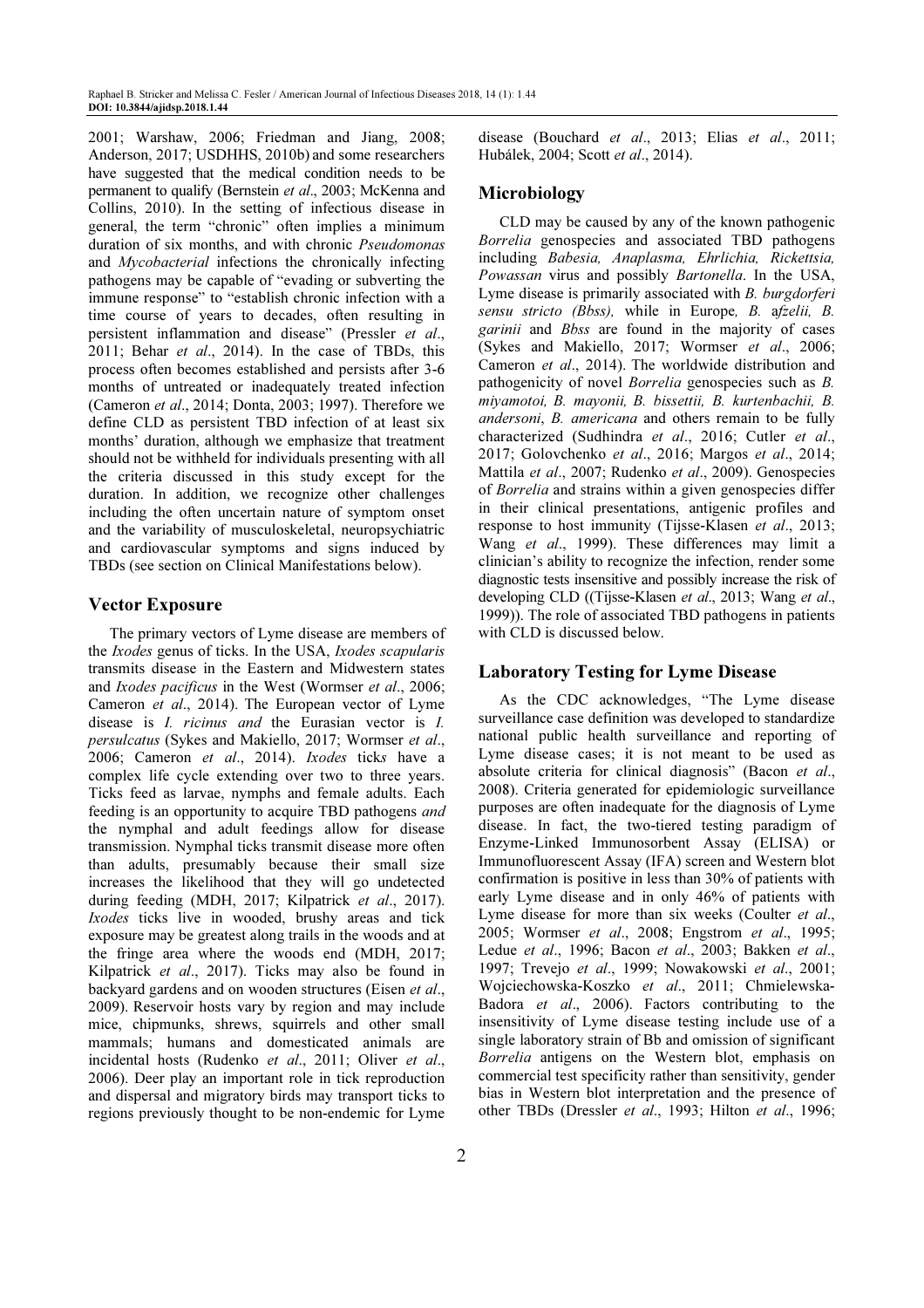Cook and Puri, 2016; Stricker and Johnson, 2009). The allegedly high sensitivity of two-tiered testing in late Lyme disease is based on circular reasoning, as discussed in detail elsewhere (Stricker and Johnson, 2016).

Seronegativity is well documented in late Lyme disease (Lawrence et al., 1995; Oksi et al., 1995; Chmielewski et al., 2003). In a study of 41 patients with active Bb infection shown by positive culture and/or PCR, 63.5% did not have reactive Lyme serologies despite the fact that 54% had been symptomatic for over a year (Oksi et al., 1995). The authors concluded that "antibodies to B. burgdorferi often are present in only low levels or are even absent in culture- or PCR-positive patients" who have been suffering for years from symptoms of Lyme disease. In a second study of 32 patients hospitalized for late Lyme disease whose disease activity was confirmed by positive PCR, 56.3% were seronegative (Chmielewski et al., 2003).

A further serological complication relates to interpretation of IgM seropositivity in the setting of CLD. Animal models and human studies support the presence of an IgM response in chronic as well as acute Bb infection (Hastey et al., 2012; Steere et al., 1979; Ma et al., 1992; Craft et al., 1986; Kalish et al., 2001). In the murine model, Bb has been shown to infect lymph nodes and induce sustained proliferation of B-cells that secrete Bb-specific IgM (Chmielewski et al., 2003). Hastey et al. (2012) describe a "B-cell response that is dominated by IgM secreting cells, both induced early in the lymph nodes and also found later in the bone marrow." Not only do their findings support persistence of an IgM response in chronic disease, but their data "provide strong evidence for the diversion and delay of B-cell responses by Bb, which might help Bb to establish and maintain persistence." Likewise in humans, according to Steere and colleagues, "The amount of IgM generally rose during exacerbations and fell during remissions. Thus, IgM was an important correlate of clinical disease activity" (Steere et al., 1979). Persistent IgM seroreactivity has been described in other infectious diseases (Racine et al., 2011) and appears to be a significant marker of CLD.

Companion diagnostic testing may be useful for the detection and clinical monitoring of CLD. Examples of TBD-related companion diagnostics include CD57 natural killer cell levels, complement C4a changes and cytokine/chemokine alterations (Stricker and Winger, 2001; Stricker et al., 2009; Soloski et al., 2014). The utility of this testing in CLD requires further study.

# Categories of CLD

# Untreated Chronic Lyme Disease (CLD-U)

Patients whose exposure was not clearly identified and thus have prolonged untreated infection.

CLD may be the consequence of diagnostic delays, and early recognition of the infection is frequently hindered by the failure to recognize or report a tick bite. For example, one study found that only 14% of patients recalled a tick bite at the site of an EM rash (Berger, 1989). Thus, while a history of potential exposure to Ixodes ticks is an important element in the definition of CLD, documentation of a known tick bite is not required.

Many patients may also be unaware of their exposure risks and clinicians will need to carefully inquire about potential exposures based on a patient's residential, occupational, recreational and travel history. As stated above, Ixodes ticks prefer wooded or brushy areas and exposure risk is correspondingly high in these areas (Kilpatrick et al., 2017; Eisen et al., 2009). Tick exposure may also occur through contact with reservoir animals or with other incidental tick hosts including deer, birds and pets.

Another problem is the variable incidence of the EM rash, which ranges from 27 to 70% in Lyme disease studies (Bingham et al., 1995; Stricker and Phillips, 2003). The CDC found that patients lacked an EM rash in 30% of cases that were diagnosed using the surveillance case definition (Bacon et al., 2008). The recognition of early Lyme disease may be delayed when the hallmark EM rash is absent or misidentified.

#### Chronic Lyme Disease Following Limited Antibiotic Treatment (CLD-T)

Patients who were diagnosed with Lyme disease and completed a limited course of antibiotic therapy, but whose symptoms persist.

This category differs from "Post-Treatment Lyme Disease Syndrome" (PTLDS), a research case definition proposed by the Infectious Diseases Society of America (IDSA) that excludes ongoing TBD infection as the cause of persistent CLD symptoms. In contrast, CLD-T requires that patients had been diagnosed with Lyme disease and treated with a limited course of antibiotic therapy (generally  $\leq$  four weeks), but that the treatment regimen was inadequate to resolve the infection and that the symptoms persisted or recurred within six months after completion of treatment without a new tick exposure. Clinicians and researchers have recognized that a substantial portion of patients remain ill following a limited course of antibiotic treatment for Lyme disease (Klempner et al., 2001; Stricker, 2007; Cairns and Godwin, 2005; Aucott et al., 2013a; 2013b).

While a relatively short course of appropriately directed antimicrobials may be adequate for individuals who are treated early in the Lyme disease process, treatment is frequently not curative, raising the possibility of TBD pathogen survival (Fallon et al., 2010; Embers et al., 2004; Cabello et al., 2007;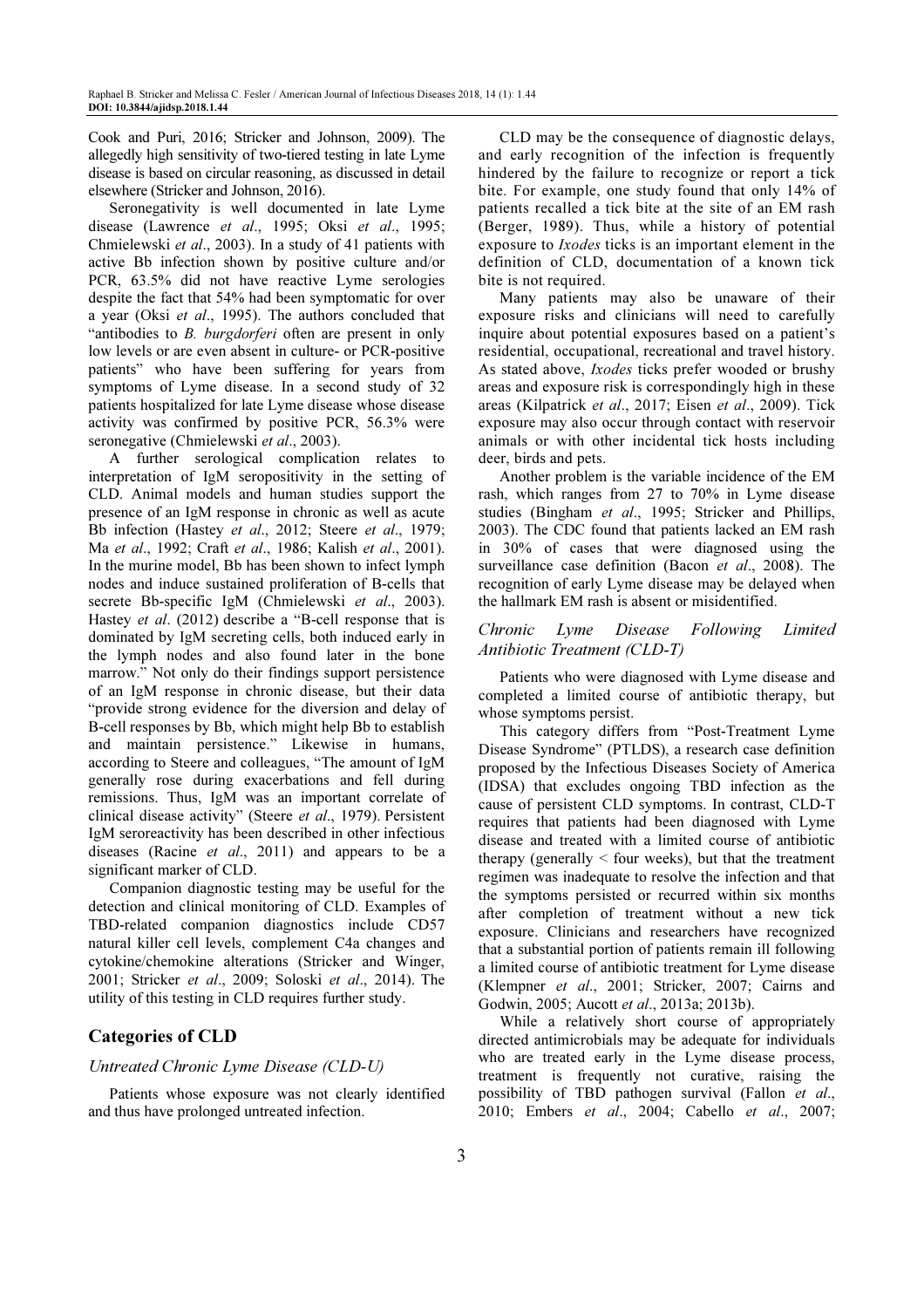Szczpanski and Benach, 1991; Hodzic et al., 2003; Mahmoud, 2012; Sapi et al., 2012; Zhang et al., 1997; Coutte et al., 2009). Persistent TBD infection in animals and humans involves potential roles for multiple mechanisms: (1) Immune evasion via physical seclusion of pathogens within immunologically protected tissue sites such as the central nervous system, joints, eyes, connective tissue and genital tract (Fallon et al., 2010; Embers et al., 2004; Cabello et al., 2007; Szczpanski and Benach, 1991; Hodzic et al., 2003; Mahmoud, 2012; Sapi et al., 2012; Zhang et al., 1997; Coutte et al., 2009); (2) alterations in outer surface protein (Osp) profiles of pathogens through antigenic variation (Zhang et al., 1997; Coutte et al., 2009; Liang et al., 2002; Barbour and Restrepo, 2000; Schwan and Piesman, 2000) and alteration in pathogen morphology (including cell-wall deficient forms, spherocytes, round bodies and biofilm aggregates) (Brorson and Brorson, 1997; Brorson and Brorson, 1998; Miklossy et al., 2008; Mursic et al., 1996; Al-Robaiy et al., 2010; Duray et al., 2005; Kersten et al., 1995; Alban et al., 2000); (3) immune modulation via complement interference, neutrophil and dendritic cell dysfunction and cytokine/chemokine alterations (Kraiczy et al., 2004; Pausa et al., 2003; Kraiczy et al., 2002; Hartiala et al., 2008; Hartiala et al., 2007; Meriläinen et al., 2016; Lazarus et al., 2008; Giambarrolemei et al., 1998); and (4) generation of antibiotic-tolerant "persister cells" in some pathogen populations (Sharma et al., 2015; Feng et al., 2015; 2014).

# Clinical Manifestations of CLD

Lyme disease is a multisystem illness that is often referred to as the "new great imitator" due to the diversity of its clinical manifestations that are reminiscent of syphilis (Cruz et al., 2015; Kursawe, 2002; Fallon et al., 1992; Liegner, 2015; Binalsheikh et al., 2012). The wide spectrum of clinical features can range from an EM rash to severe arthritis, carditis or neuropsychiatric symptoms (Wormser et al., 2006; Cameron et al., 2014). Another clinical feature often associated with this condition is the Jarisch-Herxheimer reaction whereby symptoms increase after exposure to antimicrobials (Bryceson et al., 1972; Vaughan et al., 1994; Zifko et al., 1994; See et al., 2005; Pound and May, 2005; Maloy et al., 1998; Fekade et al., 1996; Butler, 2017). This is a phenomenon associated with the treatment of spirochetal diseases such as syphilis, louse-borne relapsing fever, leptospirosis and Lyme disease (Bryceson et al., 1972; Vaughan et al., 1994; Zifko et al., 1994; See et al., 2005; Pound and May, 2005; Maloy et al., 1998; Fekade et al., 1996; Butler, 2017). Recent studies suggest that the Jarisch-Herxheimer reaction is triggered by rapid uptake of damaged spirochetes by neutrophils and mononuclear cells with release of lipoproteins and

pyrogens that increase inflammatory cytokines (Butler, 2017). To date, the complete mechanism of this phenomenon remains undefined.

Since clinical features of Lyme disease may change following exposure to antimicrobials, we have proposed two categories for this working case definition of CLD, as outlined above. For CLD-U, the natural course without antimicrobial intervention has been described by Steere and colleagues in the USA (Steere *et al.*, 1987; Szer *et al.*, 1991). Prior to recognition of the importance of antimicrobial therapy, untreated patients with EM rash displayed the following clinical characteristics over six years of follow-up: 62% developed intermittent or persistent arthritis; 18% developed arthralgias; 11% developed neurologic abnormalities; 4% developed cardiac complications; 33% developed fatigue; and 33% developed other symptoms and signs including headache, stiff neck, morning stiffness, myalgias and abdominal pain (Steere et al., 1987). Further characteristics of CLD-U patients have been described by Wormser et al. (2006) in the IDSA Lyme guidelines. Based on clinical diagnosis with serological confirmation using CDC surveillance criteria, later stages of Lyme disease may feature prominent multisystem symptoms and signs as described above (Bacon et al., 2008 Wormser et al., 2006; Cameron et al., 2014).

In contrast to CLD-U, CLD-T is a term used to describe individuals who have been treated for TBDs with a limited course of antibiotics (generally  $\leq$  four weeks) and within six months develop persistent or recurrent and functionally significant fatigue, musculoskeletal pain, cardiovascular disease and/or neuropsychiatric dysfunction that persists for six months or more (Phillips et al., 2005; Stricker and Johnson, 2012). CLD-T acknowledges the extensive published evidence for persistent TBD infection despite a limited course of antibiotic therapy. In contrast, the research case definition for PTLDS proposed by IDSA includes the following statement: "There is no convincing biologic evidence for the existence of symptomatic chronic B. burgdorferi infection among patients after receipt of recommended treatment regimens for Lyme disease" (Wormser et al., 2006). Based on animal models and human studies, however, we propose that treatment with limited antibiotic regimens may not consistently clear the infection, and we have provided evidence to support potential mechanisms by which this persistent infection occurs (see above). Thus Lyme patients who remain symptomatic following a limited course of antibiotic therapy likely have an ongoing, active TBD infection similar to CLD-U patients. We characterize this group as having CLD-T.

Other conditions that can mimic the clinical presentation of CLD must be ruled out. However, the diagnosis of "idiopathic" conditions such as multiple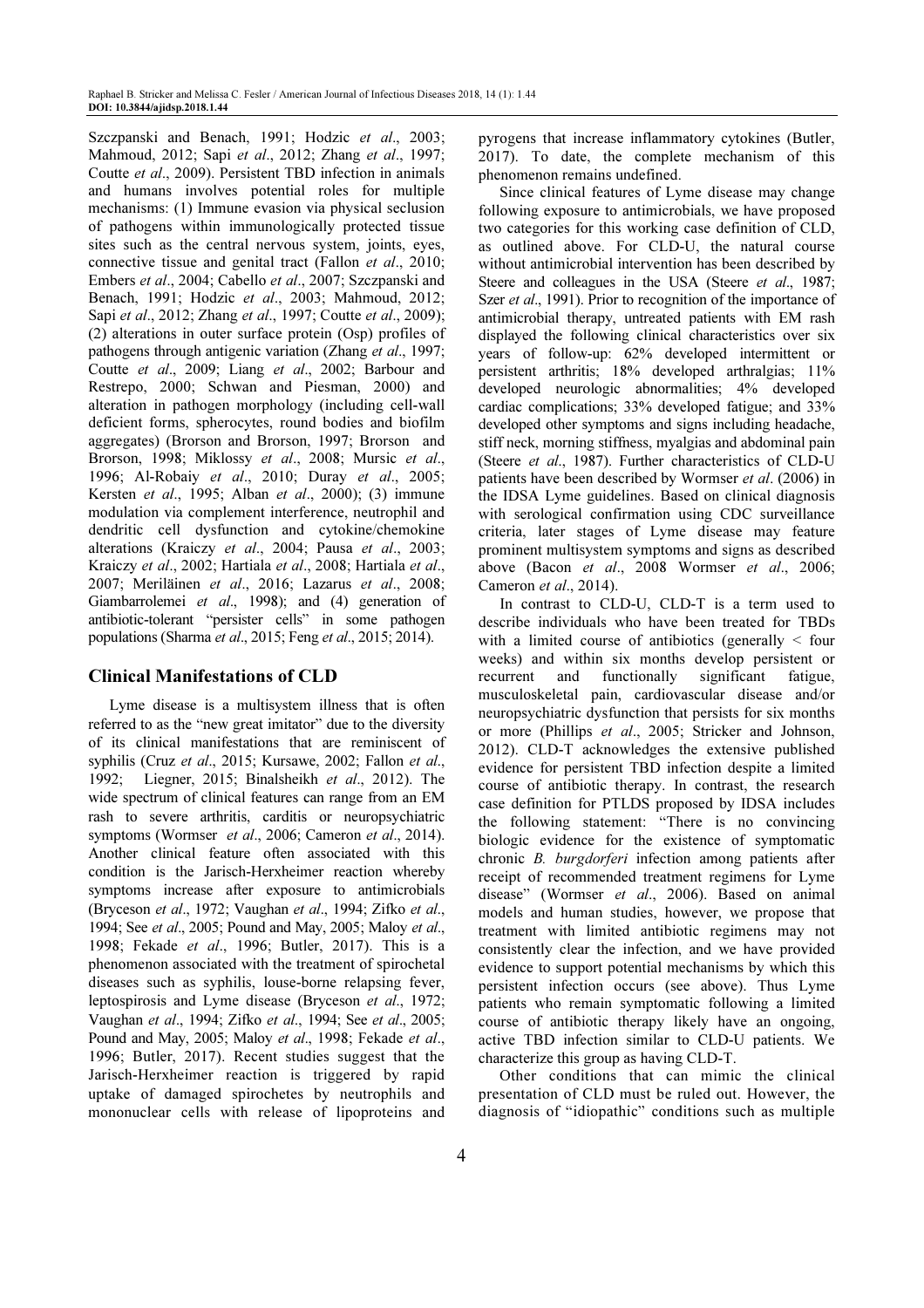sclerosis, motor neuron disease, fibromyalgia or chronic fatigue syndrome is insufficient to rule out the presence of CLD. We analyzed more than 700 peerreviewed publications featuring symptoms and signs associated with both forms of CLD from a MEDLINE search (Appendix A). From this list, we chose 16 studies that describe symptoms and signs in patients with CLD-U and 13 studies that describe symptoms and signs in patients with CLD-T (Appendix B). In these 29 studies, persistent Bb infection was documented by culture, PCR and/or microscopy, while other studies without this stringent documentation were excluded.

Table 1: Untreated Chronic Lyme Disease (CLD-U)

| Symptom/sign                     | No. of patients | Category        |
|----------------------------------|-----------------|-----------------|
| Chest Pain                       | 1               | Cardiac         |
| Fibrillation                     | 1               | Cardiac         |
| Flutter                          | 1               | Cardiac         |
| Murmur                           | 1               | Cardiac         |
| Myocardial Infarction            | 1               | Cardiac         |
| Myocarditis                      | 1               | Cardiac         |
| Myopericarditis                  | 1               | Cardiac         |
| Muscle Atrophy                   | 1               | Musculoskelatal |
| Synovitis                        | 3               | Musculoskelatal |
| Tenosynovitis                    | 1               | Musculoskelatal |
| Arthralgia (joint pain)          | 6               | Musculoskelatal |
| Arthritis                        | 6               | Musculoskelatal |
| Dactylitis                       | 1               | Musculoskelatal |
| Joint Warmth                     | 1               | Musculoskelatal |
| Muscle Weakness                  | $\overline{2}$  | Musculoskelatal |
| Musculoskeletal Pain             | 1               | Musculoskelatal |
| Periorbital Edema                | 1               | Musculoskelatal |
| Encephalomyelitis                | 1               | Neurologic      |
| Paraparesis                      | 1               | Neurologic      |
| Encephalopathy                   | 1               | Neurologic      |
| Neuropathy                       | $\overline{2}$  | Neurologic      |
| Optic Neuritis                   | $\overline{2}$  | Neurologic      |
| <b>Transient Ischemic Attack</b> | $\mathbf{1}$    | Neurologic      |
| <b>Blurred Vision</b>            | $\overline{2}$  | Neurologic      |
| Eye Pain                         | $\mathbf{1}$    | Neurologic      |
| Facial Pain                      | 1               | Neurologic      |
| Fatigue                          | $\overline{2}$  | Neurologic      |
| Headaches                        | 3               | Neurologic      |
| Hypesthesia                      | 1               | Neurologic      |
| Memory Difficulties              | 1               | Neurologic      |
| Photophobia                      | 1               | Neurologic      |
| Progressive Visual Loss          | $\overline{2}$  | Neurologic      |
| Ptosis                           | 1               | Neurologic      |
| Radicular Pain                   | 3               | Neurologic      |
| Restriction of Visual Field      | 1               | Neurologic      |
| Tinnitus                         | 1               | Neurologic      |
| Vertigo                          | 1               | Neurologic      |
| Total: 37                        | Total: 59       | (16 Studies)    |
| Symptom/Sign Category            |                 |                 |
| Musculoskeletal (%)              | 23/59 (39)      |                 |
| Neuropsychiatric (%)             | 29/59 (49)      |                 |
| Cardiovascular (%)               | 7/59 (12)       |                 |

| <b>Table 2:</b> Chronic Lyme Disease Following Limited Antibiotic |  |
|-------------------------------------------------------------------|--|
| Treatment (CLD-T)                                                 |  |

| Healment (CLD-1                   |                     |                 |
|-----------------------------------|---------------------|-----------------|
|                                   | No. of              |                 |
| Symptom/sign                      | patients            | Category        |
| Muscle Atrophy                    | $\mathbf{1}$        | Musculoskelatal |
| Fibromyalgia                      | 1                   | Musculoskelatal |
| Meningismus                       | 1                   | Musculoskelatal |
| Synovitis                         | 1                   | Musculoskelatal |
| Tenosynovitis                     | 1                   | Musculoskelatal |
| Arthralgia (joint pain)           | 7                   | Musculoskelatal |
| Arthritis                         | 3                   | Musculoskelatal |
| Migratory Pain                    | 1                   | Musculoskelatal |
| Muscle Stiffness                  | 1                   | Musculoskelatal |
| Muscle Weakness                   | 1                   | Musculoskelatal |
| Musculoskeletal Pain              | 1                   | Musculoskelatal |
| Myalgia                           | 3                   | Musculoskelatal |
| Torticollis                       | 1                   | Musculoskelatal |
| <b>Trigger Finger</b>             | 1                   | Musculoskelatal |
| Dementia                          | $\mathbf{1}$        | Neurologic      |
| Parkinsonism                      | 1                   | Neurologic      |
| <b>Depressed Corneal Reflexes</b> | 1                   | Neurologic      |
| Hemiparesis                       | 1                   | Neurologic      |
| Recurrent                         | 1                   | Neurologic      |
| encephalomyeloradiculopathy       |                     |                 |
| Trigeminal Sensory Neuropathy     | 1                   | Neurologic      |
| <b>Blunted Affect</b>             | $\mathbf{1}$        | Neurologic      |
| <b>Cognitive Dysfunction</b>      | 3                   | Neurologic      |
| Cogwheel Rigidity                 | 1                   | Neurologic      |
| Confusion                         | 1                   | Neurologic      |
| <b>Decreased Central Vision</b>   | 1                   | Neurologic      |
| Decreased Verbal Fluency          | 1                   | Neurologic      |
| Depression                        | 1                   | Neurologic      |
| Difficulty Naming Objects         | $\mathbf{1}$        | Neurologic      |
| Disorientation                    | $\overline{c}$      | Neurologic      |
| Drooling                          | 1                   | Neurologic      |
|                                   | 4                   | Neurologic      |
| Fatigue<br>Fullness in head       | 1                   |                 |
| Headaches                         | 3                   | Neurologic      |
|                                   |                     | Neurologic      |
| Hypalgesia                        | 1<br>$\overline{2}$ | Neurologic      |
| Hypesthesia                       | $\mathbf{1}$        | Neurologic      |
| <b>Impaired Judgment</b>          |                     | Neurologic      |
| <b>Impaired Swallowing</b>        | 1                   | Neurologic      |
| Memory Difficulties               | 3                   | Neurologic      |
| Numbness                          | $\overline{c}$      | Neurologic      |
| Paresthesias                      | 3                   | Neurologic      |
| Perseveration                     | 1                   | Neurologic      |
| Poor Concentration                | $\overline{2}$      | Neurologic      |
| Poor Initiation                   | 1                   | Neurologic      |
| Radicular Pain                    | 1                   | Neurologic      |
| Tinnitus                          | $\overline{2}$      | Neurologic      |
| Tremors                           | 1                   | Neurologic      |
| Vertigo                           | 1                   | Neurologic      |
| Total: 47                         | Total: 73           | (13 Studies)    |
| Symptom/Sign Category             |                     |                 |
| Musculoskeletal (%)               | 24/73 (33)          |                 |
| Neuropsychiatric (%)              | 49/73 (67)          |                 |
| Cardiovascular (%)                | 0/73(0)             |                 |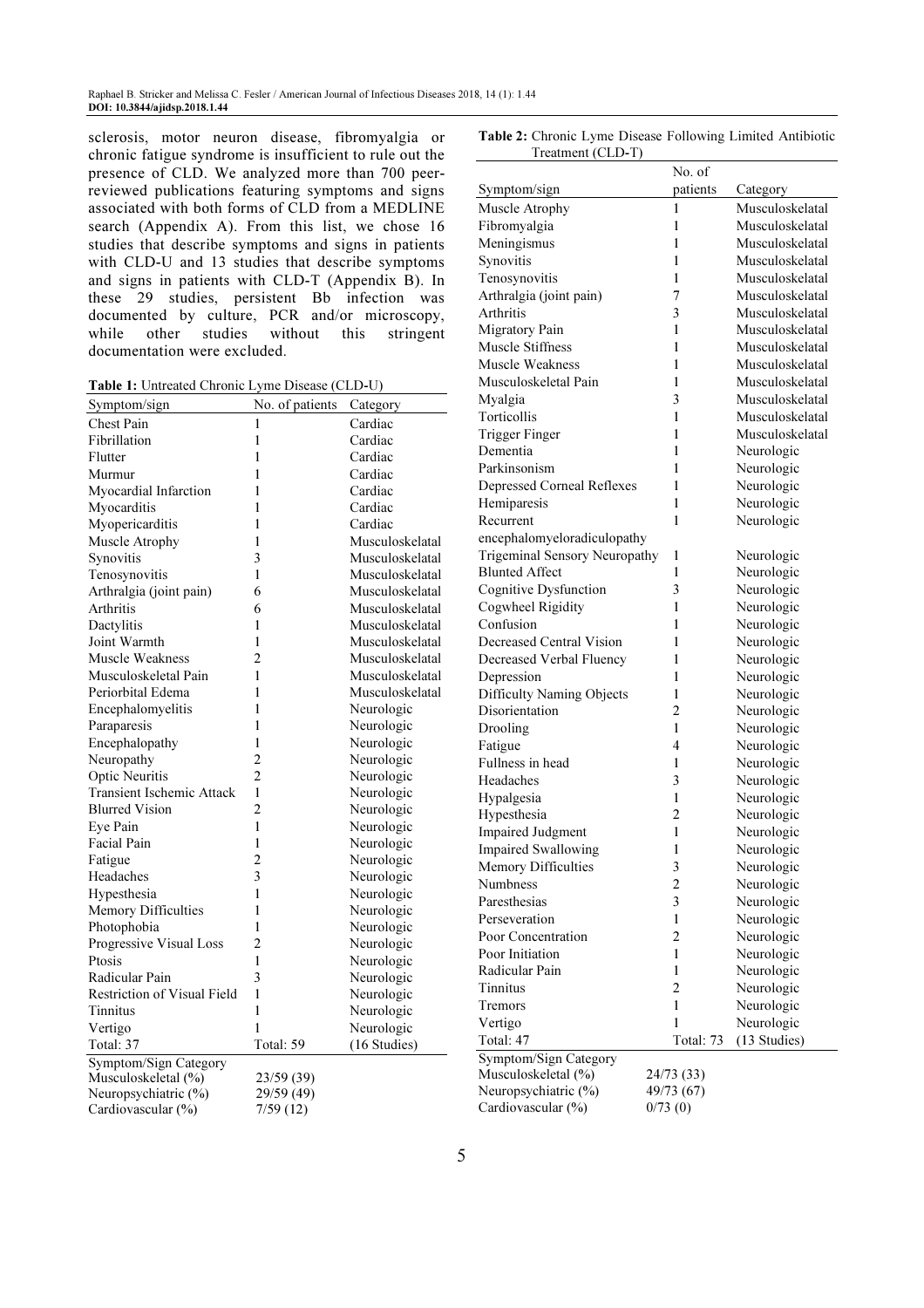The symptom profiles in patients with persistent Bb infection are indicative of the protean manifestations of CLD. In our representative sample, patients with CLD-U appeared to have relatively more musculoskeletal and cardiovascular symptoms and signs, while patients with CLD-T appeared to have relatively more neuropsychiatric symptoms and signs (Table 1 and 2). The broader pathology in untreated patients versus more restricted pathology following limited treatment is reminiscent of the immunopathology patterns in untreated versus initially-treated syphilis (Gschnait et al., 1982). However the number of studies with stringent documentation of persistent Bb infection was too small to draw definitive conclusions about patterns of symptoms and signs in CLD patients. Further comparison of symptom profiles associated with the two forms of CLD is warranted.

# Co-Infections

In both categories of persistent Bb infection, the presence of other TBD pathogens may complicate the diagnosis and treatment of Lyme disease. Ixodes ticks are known to carry more than 237 types of bacteria and at least 26 viruses (Zhang et al., 2014; Tokarz et al., 2014). Some of these organisms, frequently referred to as co-infections, may alter the manifestations of Lyme disease and make it more difficult to eradicate the spirochete. Known co-infecting organisms include Babesia, Ehrlichia/Anaplasma, Rickettsia and Powassan virus (Hunfeld et al., 2008; Curcio et al., 2016; Thompson et al., 2001; Biggs et al., 2016; Dantas-Torres et al., 2012). Additionally, the evidence supporting tickborne *Bartonella* infection is growing (Maggi et al., 2012; Podsiad et al., 2003). The interplay of other infectious agents with Bb may complicate the clinical presentation of Lyme disease and prolong the duration of infection, as noted in animal models (Thomas et al., 2001; Zeidner et al., 2000; Moro et al., 2002). The effect of co-infecting TBD pathogens on the evolution of CLD merits further study in humans.

# Functional Impact of CLD

A community-based study of CLD patients found that the Quality of Life (QoL) of these patients was the same or worse compared to that of individuals with depression, diabetes, heart disease, osteoarthritis and rheumatoid arthritis (Cameron, 2008). Using a CDC metric of health-related QoL, a second survey of more than 5,000 respondents with CLD supported this analysis, revealing that 71.6% rated their health as fair or poor. The functionality scores of CLD patients were worse than those of other chronic diseases including congestive heart failure, fibromyalgia, post-stroke syndrome, post-myocardial infarction, diabetes and multiple sclerosis (Johnson et al., 2014).

Further support for the adverse health impact of CLD was recently provided by Adrion et al. (2015) Based on retrospective data from medical claims over five years in the USA, 52,795 individuals treated for Lyme disease were compared to 263,975 matched controls with no evidence of TBDs. The study found that as many as 63% of treated Lyme disease patients had persistent symptoms of CLD and that Lyme disease was associated with \$2,968 higher total health care costs (95% CI: \$2,807-\$3,128, p<0.001) and 87% more outpatient doctor visits (95% CI: 86-89%, p<0.001) over a 12 month period compared to TBD-negative controls (Stricker and Johnson, 2016; van den Wijngaard et al., 2017). A more recent study from the Netherlands found that the annual cost of treatment for CLD was  $65700$ (about \$6300) per patient or a total of  $\epsilon$ 19.3 million (\$21) million) per year in that country (Cassarino *et al.*, 2003).

We recognize that there may be other contributing and at times independent causes for persistent symptoms in CLD patients. In essence, not all patients who remain symptomatic after being treated for Lyme disease suffer from an active, ongoing infection. Proposed mechanisms of persistent symptoms include immune dysregulation of various types, tissue injury, infection-induced secondary conditions and unrelated diseases (Cassarino et al., 2003; Middelveen and Stricker, 2016). Based on the clinical evidence, however, we assert that a potentially large number of individuals with CLD are adversely impacted by persistent TBD infection associated with significant functional limitations and financial burdens (Cameron, 2008; Johnson et al., 2014; Adrion et al., 2015; Stricker and Johnson, 2016; van den Wijngaard et al., 2017). We hope that technological advances in the characterization of ongoing TBD infection will improve our ability to deal with this condition.

# Clinical Judgment

Until technological advances provide reliably sensitive and specific diagnostics, some patients will continue to have a diagnosis that remains unclear. Under these circumstances, the value of clinical judgment will remain an important component in treating these individuals. According to the American Medical Association Code of Medical Ethics, the primary responsibilities of clinical medicine are to alleviate patient suffering and prevent disease (AMA, 2017). As previously described by Johnson et al. (2014) and Cameron (2009; 2007) patients with CLD are often quite ill and physicians are charged with finding balanced and effective management strategies for such patients.

Uncertainty about a CLD diagnosis may confound clinical decision making, but clinical uncertainty should not exclude that diagnosis. This process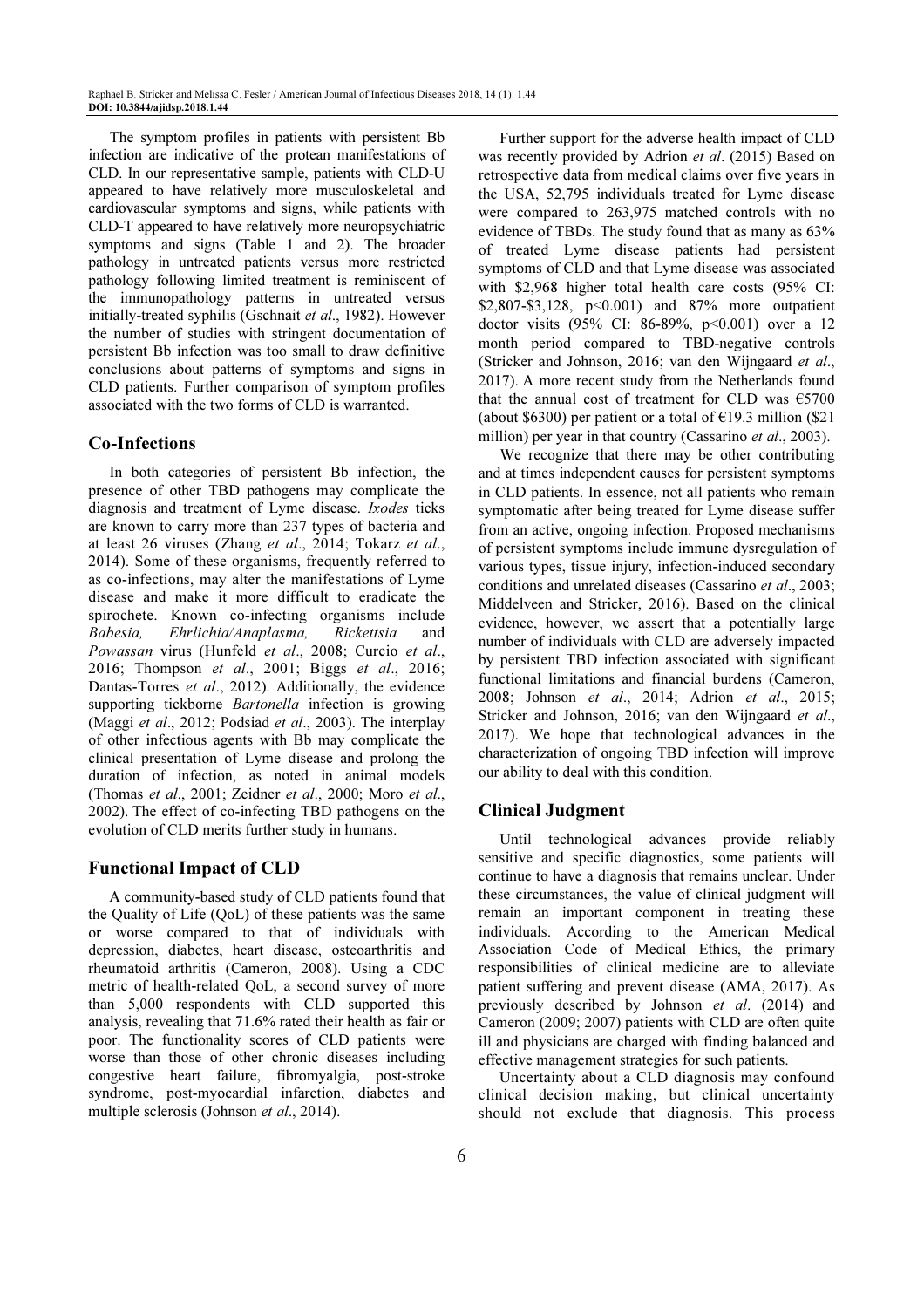involves both inclusionary and exclusionary criteria. Patient care is dynamic and clinical judgment requires vigilance in assessing clinical outcomes. As described by Kienle and Kiene, "Clinical judgment is a central element of the medical profession, essential for the performance of the doctor" (Kienle and Kiene, 2011). Thus given the current absence of a "gold standard" test for Lyme disease, it is essential that healthcare providers should consider this condition if symptoms and/or clinical signs occur in patients with a history consistent with CLD, as summarized in the guidelines of the International Lyme and Associated Diseases Society (ILADS) (Cameron et al., 2014).

# Proposed Diagnostic Criteria for CLD

The proposed diagnostic criteria for CLD are shown in Table 3.

Table 3. Proposed Diagnostic Criteria for CLD

The four levels of diagnostic criteria are as follows:

- 1. Required criteria
- 2. Strongly supportive criteria (but not required)
- 3. Supportive criteria
- 4. Additional criteria

#### I. Required criteria

1. Presence of clinical symptoms and/or signs consistent with Bb infection and/or associated TBDs, as described in Table 1 and 2, that adversely impact patient quality of life.

2. Symptom duration greater than six months, either without antibiotic treatment (CLD-U)\* or following a limited course of antibiotic treatment for Lyme disease (CLD-T)\*\*.

3. Exclusion of other medical conditions that can completely account for the clinical presentation. Note that unless another disorder can fully explain the entire spectrum of the clinical presentation, the comorbid condition cannot independently rule out CLD.

#### II. Strongly supportive criteria

1. Positive culture, molecular testing, or some other technology that directly identifies the presence of Bb spirochetes and/or associated TBD pathogens.†

2. Positive serological testing.†

a. Fulfills CDC surveillance criteria for Bb-related Western blot testing (Bacon et al., 2008).

b. Fulfills Ma/Engstrom criteria for seroreactivity with at least 2/6 highly specific Bb-related bands on Western blot (23-25, 31, 34, 39, 41, 83-93) (Cook and Puri, 2016; Stricker and Johnson, 2009; Stricker and Johnson, 2016; Lawrence et al., 1995; Oksi et al., 1995; Chmielewski et al., 2003). Note that this could be either IgG or IgM seroreactivity (Hastey et al., 2012; Steere et al., 1979; Ma et al., 1992; Craft et al., 1986; Kalish et al., 2001).

c. Seropositivity for Bb-associated TBD pathogens.

#### III. Supportive criteria

1. History of EM rash. Although this clinical sign is diagnostic of Lyme disease, absence of the rash does not rule out Bb infection.

- 2. Known or possible tick bite
	- a. Bite from a disease-carrying tick (often not recognized).
	- b. Risk of tick exposure

1. Individuals residing in a Lyme-endemic area may be exposed through:

- Work, recreation and daily activities
- 2. Individuals not residing in a Lyme-endemic area may be exposed through:
- Travel to endemic areas or expansion of the tick range into previously non-endemic areas

IV. Additional criteria

Response to antibiotic intervention

- a. Positive and sustained clinical response to appropriately directed antimicrobials
- b. Development of a Jarisch-Herxheimer reaction (Bryceson et al., 1972; Vaughan et al., 1994; Zifko et al., 1994; See et al., 2005; Pound and May, 2005; Maloy et al., 1998; Fekade et al., 1996; Butler, 2017).

†Testing should be performed by a Clinical Laboratory Improvement Amendments (CLIA)- certified laboratory, but the tests do not need Food and Drug Administration (FDA) approval.

<sup>\*</sup>This diagnosis relies on clinical judgment. The more supportive clinical criteria are met, the greater the likelihood of the diagnosis. This cumulative approach emphasizes the limitations of reliable Lyme disease diagnostic testing at the time of publication, as outlined in the ILADS Lyme guidelines (Cameron et al., 2014)

<sup>\*\*</sup>This diagnosis requires a history of limited antibiotic treatment for Lyme disease (generally < four weeks) within the previous six months, as outlined in the IDSA Lyme guidelines (Wormser et al., 2006).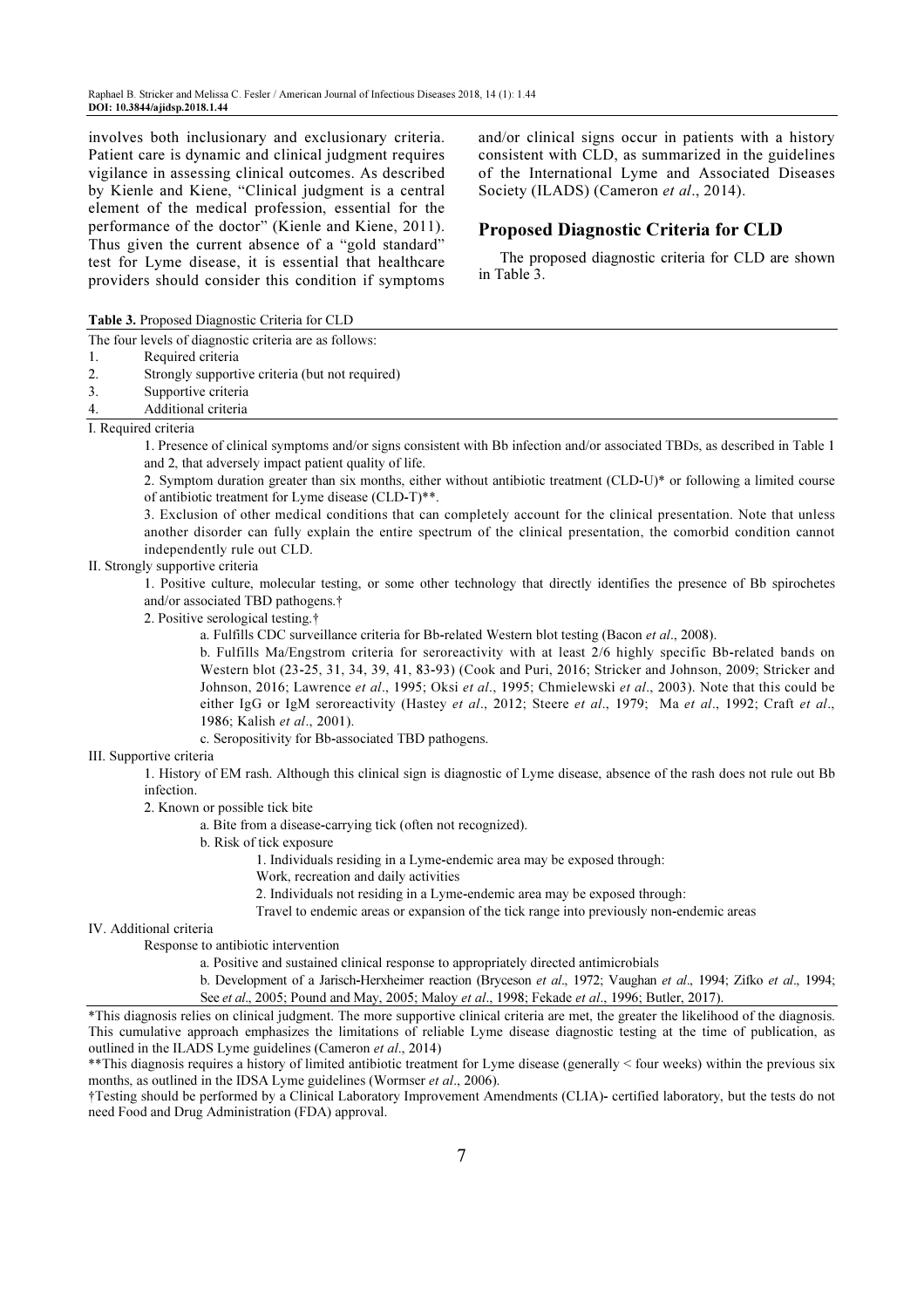#### Conclusion

This is the first study that provides a working case definition of chronic Lyme disease (CLD) and its subcategories. We propose that CLD is the result of persistent, active infection by pathogenic members of the Borrelia spirochete complex often associated with other TBD pathogens. Infection with these organisms produces a wide array of symptoms and signs that may be expressed in a given individual during the course of the chronic illness (Cameron et al., 2014; Liegner, 2015). Whether due to delayed diagnosis (CLD-U) or as a result of persistence after a limited course of antibiotic treatment (CLD-T), these symptoms and signs may fluctuate but are required to have cumulatively persisted for at least six months.

At this time, clinically available diagnostic testing does not consistently allow for identification of the pathogen(s) affecting individuals with CLD. As such, a hallmark feature of our working case definition is reliance on clinical judgment. This process includes the use of supportive diagnostics, but it does not require laboratory confirmation in light of present technological limitations of TBD testing. We recognize that as diagnostic testing evolves, the ability to define this entity should improve.

We also recognize that other diagnoses may be responsible for symptoms and signs that are similar to CLD and need to be considered in CLD patients. We hope that this outline will provide the clinician with a framework to weigh management options for these often significantly debilitated patients. We also hope to provide additional impetus for public policy to recognize the growing risk of the Lyme disease epidemic. Lastly, we encourage researchers to use the proposed definition of CLD to improve laboratory methodology for identifying patients with this condition and to facilitate the development of new treatment options for CLD patients.

#### Acknowledgment

The authors thank Bob Bransfield, Joe Burrascano, Dan Cameron, Jeff Fesler, Bernt-Dieter Huismans, Lorraine Johnson, Marianne Middelveen, Steve Phillips and John Scott for helpful discussion.

#### **Disclosures**

The authors have no financial conflicts to declare. There was no funding source for the study.

#### Author's Contributions

Raphael B. Stricker: Conceived the study, researched the data, reviewed the tables and wrote the manuscript.

Melissa C. Fesler: Researched the data, constructed the tables and edited the manuscript.

#### Ethics

This article is original and contains unpublished material. The corresponding author confirms that all of the other authors have read and approved the manuscript and there are no ethical issues involved.

#### References

- Aberer, E., A. Kersten, H. Klade, C. Poitschek and W. Jurecka, 1996. Heterogeneity of Borrelia burgdorferi in the skin. Am. J. Dermatopathol., 18: 571-579.
- Adrion, E.R., J.N. Aucott, K.W. Lemke and J.P. Weiner, 2015. Health care costs, utilization and patterns of care following Lyme disease. PLoS ONE, 10: e0116767-e0116767. DOI: 10.1371/journal.pone.0116767
- Alban, P.S., P.W. Johnson and D.R. Nelson, 2000. Serum-starvation-induced changes in protein synthesis and morphology of Borrelia burgdorferi. Microbiology, 146: 119-127. DOI: 10.1099/00221287-146-1-119
- Al-Robaiy, S., H. Dihazi, J.E. Kacza, J. Seeger and J. Schiller et al., 2010. Metamorphosis of Borrelia burgdorferi organsims-RNA, lipid and protein composition in context with the spirochetes' shape. J. Basic Microbiol., 50: S5-S17. DOI: 10.1002/jobm.201000074
- AMA, 2017. Code of medical ethics. American Medical Association.
- Anderson, G., 2017. Chronic care: making the case for ongoing care. Robert Wood Johnson Foundation, Princeton (NJ).
- Aucott, J.N., L.A. Crowder and K.B. Kortte, 2013a. Development of a foundation for a case definition of post-treatment Lyme disease syndrome. Int. J. Infect. Dis., 17: e443-e449. DOI: 10.1016/j.ijid.2013.01.008
- Aucott, J.N., A.W. Rebman, L.A. Crowder and K.B. Kortte, 2013b. Post-treatment Lyme disease syndrome symptomatology and the impact on life functioning: Is there something here? Qual. Life Res., 22: 75-84. DOI: 10.1007/s11136-012-0126-6
- Bacon, R.M., B.J. Biggerstaff, M.E. Schriefer, R.D. Gilmore Jr and M.T. Philipp et al., 2003. Serodiagnosis of Lyme disease by kinetic enzymelinked immunosorbent assay using recombinant VlsE1 or peptide antigens of Borrelia burgdorferi compared with 2-tiered testing using whole-cell lysates. J. Infect. Dis., 187: 1187-1187. DOI: 10.1086/374395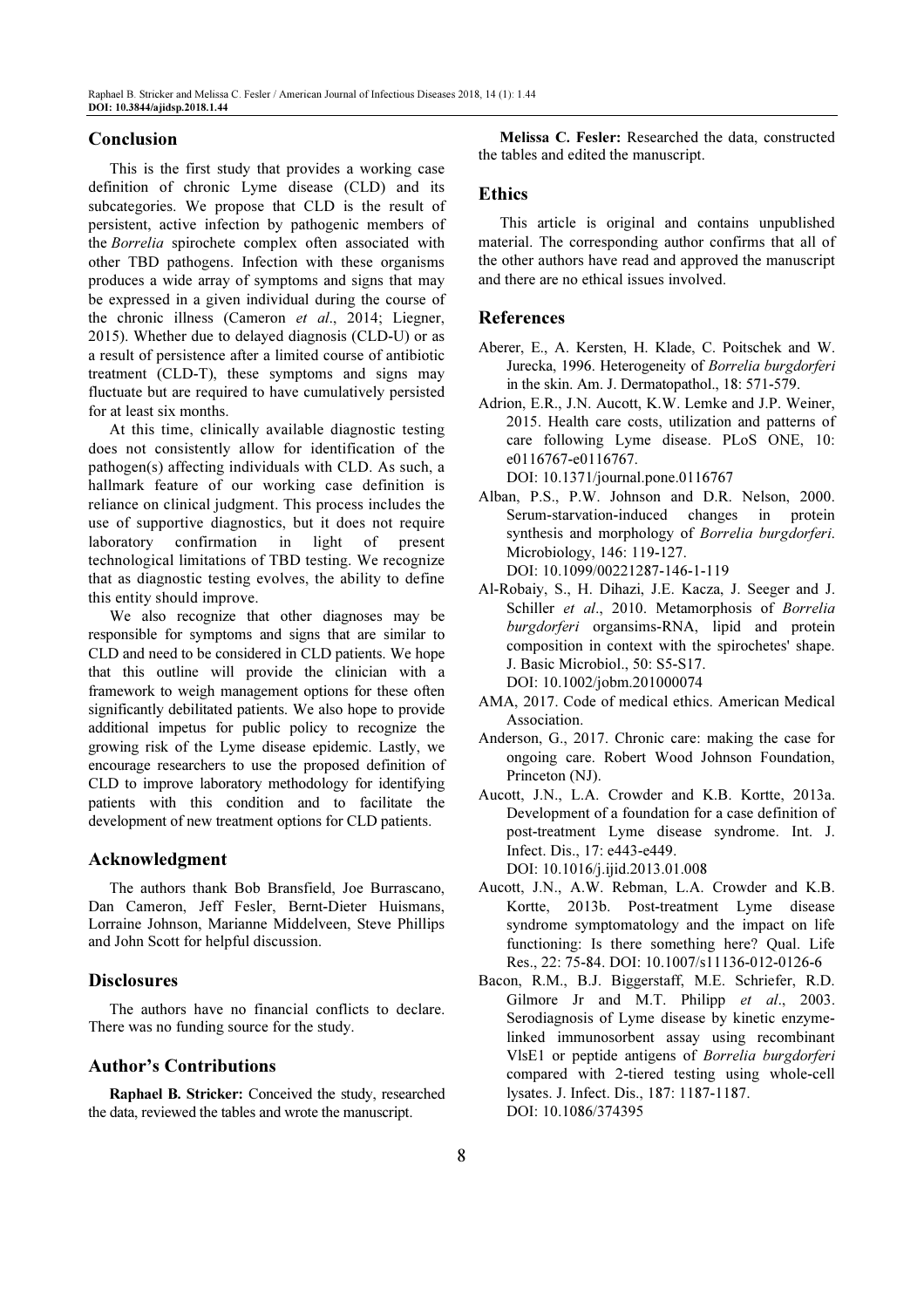- Bacon, RM., K.J. Kugeler and P.S. Mead, 2008. Surveillance for lyme disease — United States.
- Bakken, L.L., S.M. Callister, P.J. Wand and R.F. Schell, 1997. Interlaboratory comparison of test results for detection of Lyme disease by 516 participants in the Wisconsin State Laboratory of Hygiene/College of American Pathologists Proficiency Testing Program. J. Clin. Microbiol., 35: 537-543.
- Barbour, A.G. and B.I. Restrepo, 2000. Antigenic variation in vector-borne pathogens. Emerg. Infect. Dis., 6: 449-457. DOI: 10.3201/eid0605.000502
- Behar, S.M., S.M. Carpenter, M.G. Booty, D.L. Barber and P. Jayaraman, 2014. Orchestration of pulmonary T cell immunity during Mycobacterium tuberculosis infection: immunity interruptus. Semin. Immunol., 26: 559-577. DOI: 10.1016/j.smim.2014.09.003
- Berger, B.W., 1989. Dermatologic manifestations of Lyme disease. Rev. Infect. Dis., 11: S1475-S1481. DOI: 10.1093/clinids/11.Supplement\_6.S1475
- Bernstein, A.B., E. Hing, A.J. Moss, K.F. Allen and A.B. Siller, 2003. Health care in America: Trends in utilization. Hyattsville (MD): National Center for Health Statistics.
- Biggs, H.M., C.B. Behravesh, K.K. Bradley, F.S. Dahlgren and N.A. Drexler et al., 2016. Diagnosis and management of tickborne rickettsial diseases: Rocky Mountain Spotted Fever and other spotted fever group Rickettsioses, Ehrlichioses and Anaplasmosis - United States. MMWR Recomm. Rep., 65: 1-44. DOI: 10.15585/mmwr.rr6502a1
- Binalsheikh, I.M., D. Griesemer, S. Wang and R. Alvarez-Altalef, 2012. Lyme neuroborreliosis presenting as Alice in Wonderland syndrome. Pediatr. Neurol., 46: 185-186. DOI: 10.1016/j.pediatrneurol.2012.01.001
- Bingham, P.M., S.L. Galetta, B. Athreya and J. Sladky, 1995. Neurologic manifestations in children with Lyme disease. Pediatrics, 96: 1053-1056.
- Borgermans, L., G. Goderis, J. Vandevoorde and D. Devroey, 2014. Relevance of chronic Lyme disease to family medicine as a complex multidimensional chronic disease construct: A systematic review. Int. J. Family Med., 2014: 1-10. DOI: 10.1155/2014/138016
- Bouchard, C., P.A. Leighton, G. Beauchamp, S. Nguon and L. Trudel, 2013. Harvested white-tailed deer as sentinel hosts for early establishing Ixodes scapularis populations and risk from vector-borne zoonoses in southeastern Canada. J. Med. Entomol., 50: 384-393. DOI: 10.1603/ME12093
- Brorson, O. and S.H. Brorson, 1997. Transformation of cystic forms of Borrelia burgdorferi to normal mobile spirochetes. Infection, 25: 240-246. DOI: 10.1007/BF01713153
- Brorson, O. and S.H. Brorson, 1998. In vitro conversion of Borrelia burgdorferi to cystic forms in spinal fluid and transformation to mobile spirochetes by incubation in BSK-H medium. Infection, 26: 144-150. DOI: 10.1007/BF02771839
- Bryceson, A.D., K.E. Cooper, D.A. Warrell, P.L. Perine and E.H. Parry, 1972. Studies of the mechanism of the Jarisch-Herxheimer reaction in louse-borne relapsing fever: Evidence for the presence of circulating borrelia endotoxin. Clin. Sci., 43: 343-354. DOI: 10.1042/cs0430343
- Butler, T., 2017. The Jarisch-Herxheimer reaction after antibiotic treatment of spirochetal infections: A review of recent cases and our understanding of pathogenesis. Am. J. Trop. Med. Hyg., 96: 46-52. DOI: 10.4269/ajtmh.16-0434
- Cabello, F.C., H.P. Godfrey and S.A. Newman, 2007. Hidden in plain sight: Borrelia burgdorferi and the extracellular matrix. Trends Microbiol., 15: 350-354. DOI: 10.1016/j.tim.2007.06.003
- Cairns, V. and J. Godwin, 2005. Post-Lyme borreliosis syndrome: A meta-analysis of reported symptoms. Int. J. Epidemiol., 34: 1340-1345. DOI: 10.1093/ije/dyi129
- Cameron, D., 2008. Severity of Lyme disease with persistent symptoms. Insights from a double-blind placebo-controlled clincal trial. Minerva Med., 99: 489-496.
- Cameron, D.J., 2007. Consequences of treatment delay in Lyme disease. J. Eval. Clin. Pract., 13: 470-472. DOI: 10.1111/j.1365-2753.2006.00734.x
- Cameron, D.J., 2009. Clinical trials validate the severity of persistent Lyme disease symptoms. Med. Hypotheses, 72: 153-156. DOI: 10.1016/j.mehy.2008.09.030
- Cameron, D.J., L.B. Johnson and E.L. Maloney, 2014. Evidence assessments and guideline recommendations in Lyme disease: The clinical management of known tick bites, erythema migrans rashes and persistent disease. Expert Rev. Anti-Infect. Ther., 12: 1103-1135. DOI: 10.1586/14787210.2014.940900
- Cassarino, D.S., M.M. Quezado, N.R. Ghatak and P.H. Duray, 2003. Lyme-associated parkinsonism: A neuropathologic case study and review of the literature. Arch Pathol. Lab. Med., 127: 1204-1206.
- CDC, 2017. How many people get Lyme disease? Centers for Disease Control and Prevention. Accessed April 12, 2018 at: https://www.cdc.gov/lyme/stats/humancases.html
- Chmielewska-Badora, J., E. Cisak, A. Wojcik-Fatla, J. Zwoliński and A. Buczek et al., 2006. Correlation of tests for detection of Borrelia burgdorferi sensu lato infection in patients with diagnosed borreliosis. Ann. Agric. Environ. Med., 13: 307-311.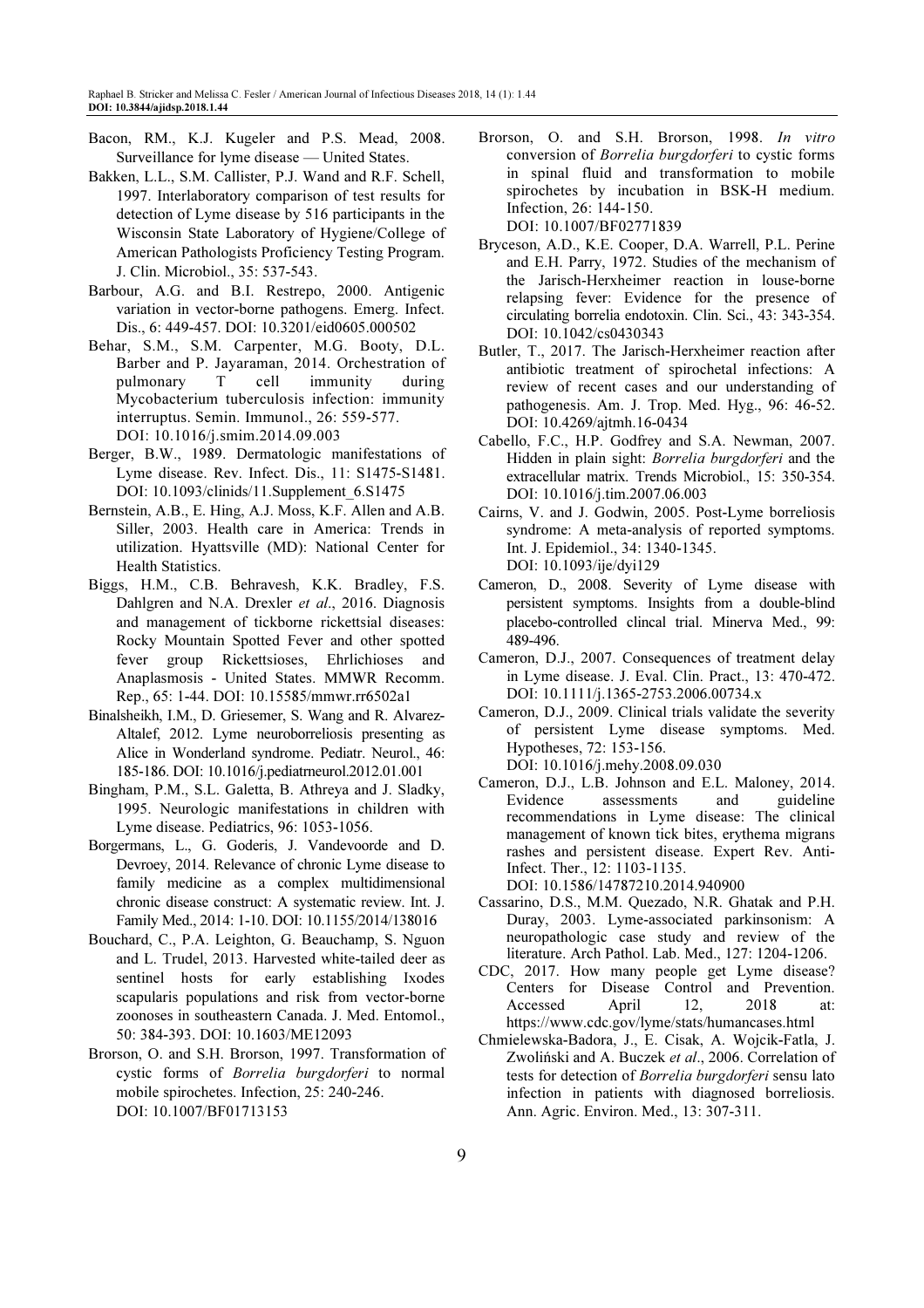- Chmielewski, T., J. Fiett, M. Gniadkowski and S. Tylewska-Wierzbanowska, 2003. Improvement in the laboratory recognition of Lyme borreliosis with the combination of culture and PCR methods. Mol. Diagn., 7: 155-162. DOI: 10.1007/BF03260032
- Cook, M.J. and B.K. Puri, 2016. Commercial test kits for detection of Lyme borreliosis: A meta-analysis of test accuracy. Int. J. Gen. Med., 9: 427-440. DOI: 10.2147/IJGM.S122313
- Coulter, P., C. Lema, D. Flayhart, A.S. Linhardt and J.N. Aucott et al., 2005. Two-year evaluation of Borrelia burgdorferi culture and supplemental tests for definitive diagnosis of Lyme disease. J. Clin. Microbiol., 43: 5080-5084.

DOI: 10.1128/JCM.43.10.5080-5084.2005

Coutte, L., D.J. Botkin, L. Gao and S.J. Norris, 2009. Detailed analysis of sequence changes occurring during VlsE antigenic variation in the mouse model of Borrelia burgdorferi infection. PLoS Pathog., 5: e1000293-e1000293.

DOI: 10.1371/journal.ppat.1000293

- Craft., J., D.K. Fischer, G.T. Shimamoto, A.C. Steere, 1986. Antigens of Borrelia burgdorferi recognized during Lyme disease: appearance of a new immunoglobulin M response and expansion of the immunoglobulin G response late in the illness. J. Clin. Invest., 78: 934-939.
- Cruz, A.I., F.J. Aversano, M.A. Seeley, W.N. Sankar and K.D. Baldwin, 2015. Pediatric Lyme arthritis of the hip: The great imitator? J. Pediatr. Orthop.
- Curcio, S.R., L.P. Tria and A.L. Gucwa, 2016. Seroprevalence of Babesia microti in individuals with Lyme disease. Vector Borne Zoonotic Dis., 16: 737-743. DOI: 10.1089/vbz.2016.2020
- Cutler, S.J., E. Ruzic-Sabljic and A. Potkonjak, 2017. Emerging borreliae - expanding beyond lyme borreliosis. Mol. Cell. Probes.,
- Dantas-Torres, F., B.B. Chomel and D. Otranto, 2012. Ticks and tick-borne diseases: A One Health perspective. Trends Parasitol., 28: 437-446. DOI: 10.1016/j.pt.2012.07.003
- de Koning, J., J.A. Hoogkamp-Korstanje, M.R. van der Linde and H.J.G.M. Crijns, 1989. Demonstration of spirochetes in cardiac biopsies of patients with Lyme disease. J. Infect. Dis., 160: 150-153. DOI: 10.1093/infdis/160.1.150
- Donta, S.T., 1997. Tetracycline therapy for chronic Lyme disease. Clin. Infect. Dis., 25: S52-S56. DOI: 10.1086/516171
- Donta, S.T., 2003. Macrolide therapy of chronic Lyme Disease. Med. Sci. Monit., 9: 136-142.
- Dorward, D.W., E.R. Fischer and D.M. Brooks, 1997. Invasion and cytopathic killing of human lymphocytes by spirochetes causing Lyme disease. Clin. Infect. Dis., 25: S2-S8. DOI: 10.1086/516169
- Dressler, F., J.A. Whalen, B.N. Reinhardt and A.C. Steere, 1993. Western blotting in the serodiagnosis of Lyme disease. J. Infect. Dis., 167: 392-400. DOI: 10.1093/infdis/167.2.392
- Duray, P.H., S.R. Yin, Y. Ito, L. Bezrukov and C. Cox et al., 2005. Invasion of human tissue ex vivo by Borrelia burgdorferi. J. Infect. Dis., 191: 1747-1754. DOI: 10.1086/429632
- Eisen, L., R.J. Eisen, J. Mun, D.J. Salkeld and R.S. Lane, 2009. Transmission cycles of Borrelia burgdorferi and B. bissettii in relation to habitat type in northwestern California. J. Vector Ecol., 34: 81-91.
- Elias, S.P., R.P. Smith Jr, S.R. Morris, P.W. Rand and C. Lubelczyk, 2011. Density of Ixodes scapularis ticks on Monhegan Island after complete deer removal: a question of avian importation? J. Vector. Ecol., 36: 11-23. DOI: 10.1111/j.1948-7134.2011.00136.x
- Embers, M.E., R. Ramamoorthy and M.T. Philipp, 2004. Survival strategies of Borrelia burgdorferi, the etiologic agent of Lyme disease. Microbes Infect., 6: 312-318. DOI: 10.1016/j.micinf.2003.11.014
- Engstrom, S.M., E. Shoop and R.C. Johnson, 1995. Immunoblot interpretation criteria for serodiagnosis of early Lyme disease. J. Clin. Microbiol., 33: 419-427.
- Fallon, B.A., E. Petkova, J.G. Keilp and C.B. Britton, 2018. A reappraisal of the U.S. clinical trials of post-treatment Lyme disease syndrome. Open Neurol. J., 6: 79-87.

DOI: 10.2174/1874205X01206010079

- Fallon, B.A., E.S. Levin and P.J. Schweitzer, 2010. Hardesty D. Inflammation and central nervous system Lyme disease. Neurobiol. Dis., 37: 534-541. DOI: 10.1016/j.nbd.2009.11.016
- Fallon, B.A., J.A. Nields, J.J. Burrascano, K. Liegner and D. DelBene et al., 1992. The neuropsychiatric manifestations of Lyme borreliosis. Psychiatr. Q., 63: 95-117. DOI: 10.1007/BF01064684
- Fekade, D., K. Knox, K. Hussein, A. Melka and D.G. Lalloo et al., 1996. Prevention of Jarisch-Herxheimer reaction by treatment with antibodies against tumor necrosis factor alpha. N Engl. J. Med., 335: 311-315.

DOI: 10.1056/NEJM199608013350503

Feng, J., P.G. Auwaerter and Y. Zhang, 2015. Drug combinations against Borrelia burgdorferi persisters in vitro: Eradication achieved by using daptomycin, cefoperazone and doxycycline. PLoS One, 10: e0117207-e0117207.

DOI: 10.1371/journal.pone.0117207

- Feng, J., T. Wang, W. Shi, S. Zhang and D. Sullivan et al., 2014. Identification of novel activity against Borrelia burgdorferi persisters using an FDA approved drug library. Emerg. Microbes Infect., 3: e49-e49. DOI: 10.1038/emi.2014.53
- Friedman, B. and H.J. Jiang, 2008. Elixhauser A. Costly hospital readmissions and complex chronic Illness, 45: 408-21.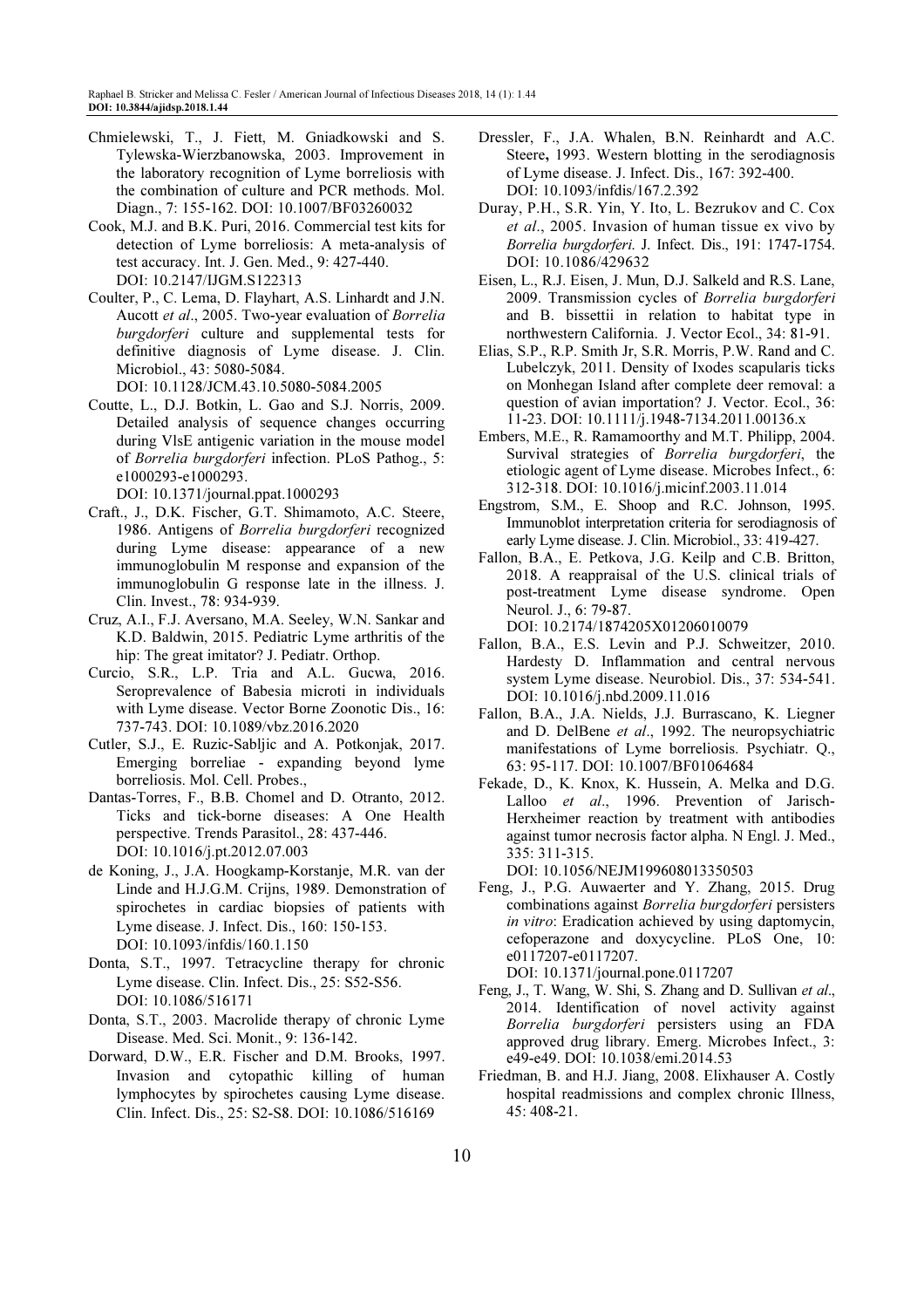- Georgilis, K., M. Peacocke and M.S. Klempner, 1992. Fibroblasts protect the Lyme disease spirochete, Borrelia burgdorferi, from ceftriaxone in vitro. J. Infect. Dis., 166: 440-444. DOI: 10.1093/infdis/166.2.440
- Giambarrolemei, G.H., V.A. Dennis and M.T. Philipp, 1998. Borrelia burgdorferi stimulates the production of interleukin-10 in peripheral blood mononuclear cells from uninfected humans and rhesus monkeys. Infect. Immun., 66: 2691-1697.
- Girschick, H.J., H.I. Huppertz, H. Rüssmann, V. Krenn and H. Karch, 1996. Intracellular persistence of Borrelia burgdorferi in human synovial cells. Rheumatol. Int., 16: 125-32. DOI: 10.1007/BF01409985
- Golovchenko, M., M. Vancová, K. Clark, J.H. Oliver Jr and L. Grubhoffer, 2016. A divergent spirochete strain isolated from a resident of the southeastern United States was identified by multilocus sequence typing as Borrelia bissettii. Parasit. Vectors,
- Goodman, R.A., S.F. Posner, E.S. Huang, A.K. Parekh and H.K. Koh, 2013. Defining and measuring chronic conditions: Imperatives for research, policy, program and practice. Prev. Chronic. Dis., 10.
- Gschnait, F., E. Schoenwald, B.L. Schmidt and A. Luger, 1982. Laboratory evidence for impaired cellular immunity in different stages of syphilis. J. Invest. Dermatol., 79: 40-41.

DOI: 10.1111/1523-1747.ep12510575

- Hartiala, P., J. Hytonen, J. Pelkonen, K. Kimppa and A. West et al., 2007. Transcriptional response of human dendritic cells to Borrelia garnii-defective CD38 and CCR7 expression detected. J. Leukoc Biol., 82: 33-43. DOI: 10.1189/jlb.1106709
- Hartiala, P., J. Hytonen, J. Suhonen, O. Leppäranta and H. Tuominen-Gustafsson et al., 2008. Borrelia burgdorferi inhibits human neutrophil functions. Microbes Infect., 10: 60-68.

DOI: 10.1016/j.micinf.2007.10.004

- Hastey, C.J., R.A. Elsner, S.W. Barthold and N. Baumgarth, 2012. Delays and diversions mark the development of B cell responses to Borrelia burgdorferi infection. J. Immunol., 188: 5612-5622. DOI: 10.4049/jimmunol.1103735
- Häupl, T., G. Hahn, M. Rittig, A. Krause and C. Schoerner, 1993. Persistence of Borrelia burgdorferi in ligamentous tissue from a patient with chronic Lyme borreliosis. Arthritis Rheum., 36: 1621-1626. DOI: 10.1002/art.1780361118
- Hilton, E., J. Devoti and S. Sood, 1996. Recommendation to include OspA and OspB in the new immunoblotting criteria for serodiagnosis of Lyme disease. J. Clin. Microbiol., 34: 1353-1354.

Hodzic, E., S. Feng, K.J. Freer and S.W. Barthold, 2003. Borrelia burgdorferi population dynamics and prototype gene expression during infection of immunocmpetent and immunodeficient mice. Infect. Immun., 71: 5042-5055.

DOI: 10.1128/IAI.71.9.5042-5055.2003

- Hubálek Z., 2004. An annotated checklist of pathogenic microorganisms associated with migratory birds. J. Wild. Dis., 40: 639-659. DOI: 10.7589/0090-3558-40.4.639
- Hunfeld, K.P., A. Hildebrandt and J.S. Gray, 2008. Babesiosis: Recent insights into an ancient disease. Int. J. Parasitol., 38: 1219-1237. DOI: 10.1016/j.ijpara.2008.03.001
- Hwang, W., W. Weller, H. Ireys and G. Anderson, 2001. Out-of-pocket medical spending for care of chronic conditions. Health Aff., 20.
- Johnson, L., S. Wilcox, J. Mankoff and R.B. Stricker, 2014. Severity of chronic Lyme disease compared to other chronic conditions: A quality of life survey. Peer J., 2: e322-e322. DOI: 10.7717/peerj.322
- Kalish, R.A., G. McHugh, J. Granquist, B. Shea and R. Ruthazer et al., 2001. Persistence of immunoglobulin M or immunoglobulin G antibody responses to Borrelia burgdorferi 10-20 years after active Lyme disease. Clin. Infect. Dis., 33: 780-785. DOI: 10.1086/322669
- Kersten, A., C. Poitschek, S. Rauch and E. Aberer, 1995. Effects of penicillin, ceftriaxone and doxycycline on morphology of Borrelia burgdorferi. Antimicrob. Agents Chemother., 39: 1127-1133. DOI: 10.1128/AAC.39.5.1127
- Kienle, G.S. and H. Kiene, 2011. Clinical judgment and the medical profession. J. Eval. Clin. Pract., 17: 621-627. DOI: 10.1111/j.1365-2753.2010.01560.x
- Kilpatrick, A.M., A.D.M. Dobson, T. Levi, D.J. Salkeld and A. Swei, 2017. Lyme disease ecology in a changing world: consensus, uncertainty and critical gaps for improving control. Philos. Trans. R. Soc. Lond B Biol. Sci. PMID: 28438910
- Klempner, M.S., L.T. Hu, J. Evans, C.H. Schmid and G.M. Johnson et al., 2001. Two controlled trials of antibiotic treatment in patients with persistent symptoms and a history of Lyme disease. N Engl. J. Med., 345: 85-92. DOI: 10.1056/NEJM200107123450202
- Klempner, M.S., R. Noring and R.A. Rogers, 1993. Invasion of human skin fibroblasts by the Lyme disease spirochete, Borrelia burgdorferi. J. Infect. Dis., 167: 1074-10 81. DOI: 10.1093/infdis/167.5.1074
- Kraiczy, P., C. Skerka, M. Kirschfink, P.F. Zipfel and V. Brade, 2002. Immune evasion of Borrelia burgdorferi: insufficient killing of the pathogens by complement and antibody. Int. J. Med. Microbil., 291: 141-146. DOI: 10.1016/S1438-4221(02)80027-3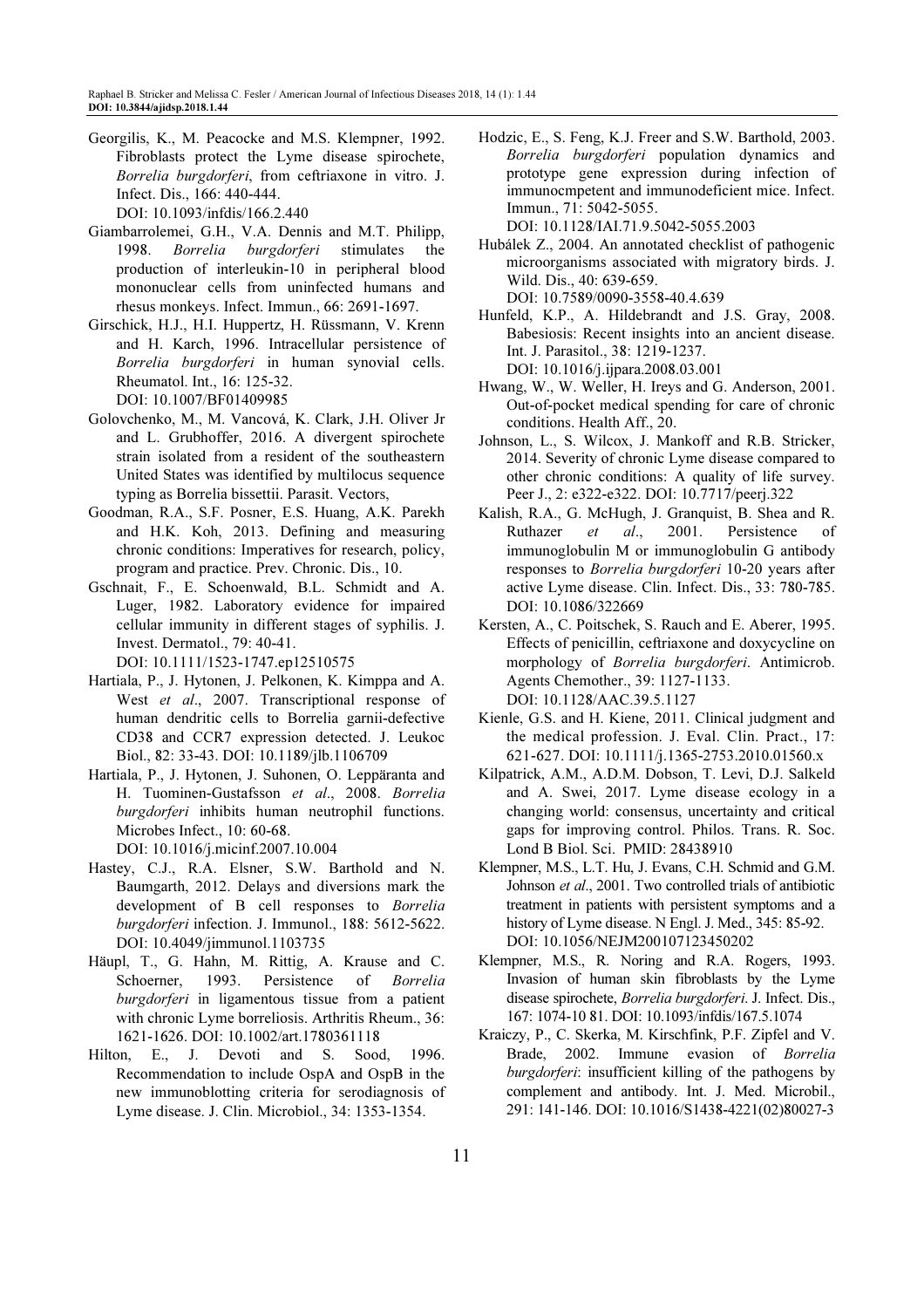- Kraiczy, P., J. Hellwage, C. Skerka, H. Becker and M. Kirschfink et al., 2004. Complement resistance of Borrelia burgoorferi correlates with the expression of BbCRASP-1, a novel linear plasmid-encoded surface protein that interacts with human factor H and FHL-1 and is unrelated to Erp proteins. J. Biol. Chem., 279: 2421-2429. DOI: 10.1074/jbc.M308343200
- Kursawe, H.K., 2002. Diagnosis and therapy of neuroborreliosis. On the hunt for the "great imitator". MMW Fortschr. Med., 144: 33-36.
- Lawrence, C., R.B. Lipton, F.D. Lowy and P.K. Coyle, 1995. Seronegative chronic relapsing neuroborreliosis. Eur. Neurol., 35: 113-117. DOI: 10.1159/000117104
- Lazarus, J.J., M.A. Kav, A.L. McCarter and R.M. Wooten, 2008. Viable Borrelia burgdorferi enhances interleukin-10 production and suppresses activation of murine macrophages. Infect. Immun., 76: 1153-1162. DOI: 10.1128/IAI.01404-07
- Ledue, T.B., M.F. Collins and W.Y. Craig, 1996. New laboratory guidelines for serologic diagnosis of Lyme disease: evaluation of the two-test protocol. J. Clin. Microbiol., 34: 2343-2350.
- Liang, F.T., M.B. Jacobs, L.C. Bowers and M.T. Philipp, 2002. An immune evasion mechanism for spirochetal persistence in Lyme borreliosis. J. Exp. Med., 195: 415-422. DOI: 10.1084/jem.20011870
- Liegner, K.B., 2015. In the crucible of chronic lyme disease: Collected writings and associated materials. Xlibris, Library of Congress Control Number 2015911615.
- Livengood, J.A. and R.D. Gilmore, 2006. Invasion of human neuronal and glial cells by an infectious strain of Borrelia burgdorferi. Microbes Infect., 8: 2832-2840. DOI: 10.1016/j.micinf.2006.08.014
- Ma, B., B. Christen, D. Leung and C. Vigo-Pelfrey, 1992. Serodiagnosis of Lyme borreliosis by Western immunoblot: Reactivity of various significant antibodies against Borrelia burgdorferi. J. Clin. Microbiol., 30: 370-376.
- Ma, Y., A. Sturrock and J.J. Weis, 1991. Intracellular localization of Borrelia burgdorferi within human endothelial cells. Infect. Immun., 59: 671-678.
- Maggi, R.G., B.R. Mozayeni, E.L. Pultorak, B.C. Hegarty and J.M. Bradley et al., 2012. Bartonella spp. bacteremia and rheumatic symptoms in patients from Lyme disease–endemic region. Emerg. Infect. Dis., 18: 783-791. DOI: 10.3201/eid1805.111366
- Mahmoud, A.A., 2012. The challenge of intracellular pathogens. N Engl. J. Med., 326: 761-762. DOI: 10.1056/NEJM199203123261109
- Maloy, A.L., R.D. Black and R.J. Segurola, 1998. Lyme disease complicated by the Jarisch-Herxheimer reaction. Emerg. Med., 16: 437-438. DOI: 10.1016/S0736-4679(98)00011-0
- Margos, G., J. Piesman, R.S Lane, N.H. Ogden and A. Sing, 2014. Borrelia kurtenbachii sp. nov., a widely distributed member of the Borrelia burgdorferi sensu lato species complex in North America. Int. J. Syst. Evol. Microbiol., 64: 128-130. DOI: 10.1099/ijs.0.054593-0
- Mattila, J.T., U.G. Munderloh and T.J. Kurtti, 2007. Phagocytosis of the Lyme disease spirochete, Borrelia burgdorferi, by cells from the ticks, Ixodes scapularis and Dermacentor andersoni, infected with an endosymbiont, Rickettsia peacockii. J. Insect. Sci., 7: 1-58. DOI: 10.1673/031.007.5801
- McKenna, M. and J. Collins, 2010. Current Issues and Challenges in Chronic Disease Control. In: Chronic Disease Epidemiology and Control, Remington, P.L., R.C. Brownson and M.V. Wegner (Eds.), American Public Health Association, Washington (DC), pp: 1-24.
- MDH, 2017. Blacklegged ticks (Deer Tick, Bear Tick). Minnesota Department of Health.
- Meriläinen, L., H. Brander, A. Herranen, A. Schwarzbach and L. Gilbert, 2016. Pleomorphic forms of Borrelia burgdorferi induce distinct immune responses. Microbes Infect., 18: 484-495. DOI: 10.1016/j.micinf.2016.04.002
- Middelveen, M.J. and R.B. Stricker, 2016. Morgellons disease: A filamentous borrelial dermatitis. Int. J. Gen. Med., 9: 349-354. DOI: 10.2147/IJGM.S116608
- Miklossy, J., S. Donta, K. Mueller, O. Nolte and G. Perry, 2012. Chronic or late Lyme neuroborreliosis: Present and future. Open Neurol. J., 6: 78-78. DOI: 10.2174/1874205X01206010078
- Miklossy, J., S. Kasas, A.D. Zurn, S. McCall and S. Yu et al., 2008. Persisting atypical and cystic forms of Borrelia burgdorferi and local inflammation in Lyme neuroborreliosis. J. Neuroinflam., 5: 1-18.
- Moro, M.H., O.L. Zegarra-Moro, J. Bjornsson, E.K. Hofmeister and E. Bruinsma et al., 2002. Increased arthritis severity in mice coinfected with Borrelia burgdorferi and Babesia microti. J. Infect. Dis., 186: 428-431. DOI: 10.1086/341452
- Mursic, V.P., G. Wanner, S. Reinhardt, B. Wilske and U. Busch et al., 1996. Formation and cultivation of Borrelia burgdorferi spheroplast-L-form variants. Infection, 24: 218-226. DOI: 10.1007/BF01781096
- Nanagara, R., P.H. Duray and H.R. Schumacher, 1996. Ultrastructural demonstration of spirochetal antigens in synovial fluid and synovial membrane in chronic Lyme disease: Possible factors contributing to persistence of organisms. Hum. Pathol., 27: 1025- 1034. DOI: 10.1016/S0046-8177(96)90279-8
- Nowakowski, J., I. Schwartz, D. Liveris, G. Wang and M.E. Aguero-Rosenfeld et al., 2001. Laboratory diagnostic techniques for patients with early Lyme disease associated with erythema migrans: A comparison of different techniques. Clin. Infect. Dis., 33: 2023-2027. DOI: 10.1086/324490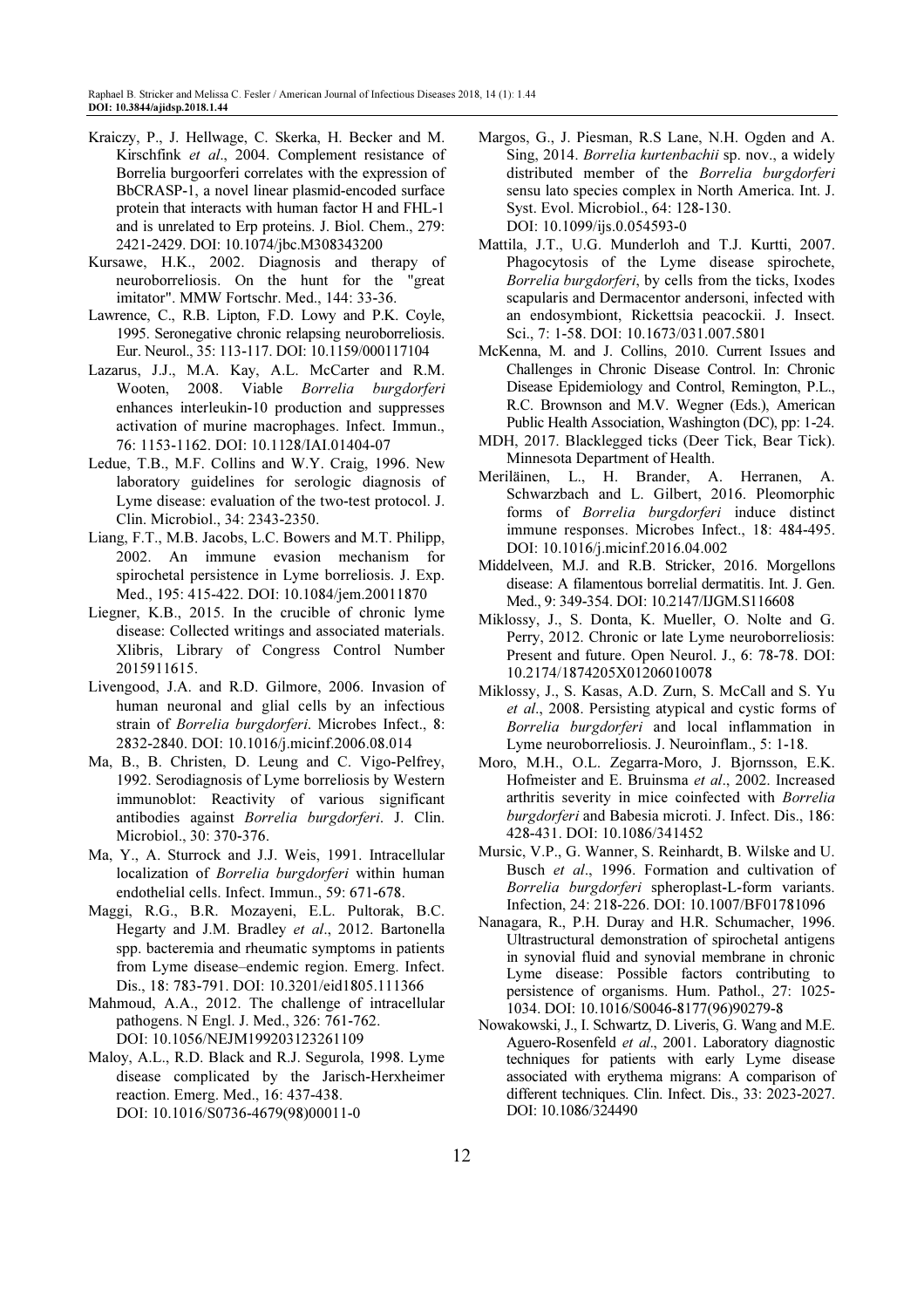- Oksi, J., J. Uksila, M. Marjamäki, J. Nikoskelainen and M.K. Viljanen, 1995. Antibodies against whole sonicated Borrelia burgdorferi spirochetes, 41 kilodalton flagellin and P39 protein in patients with PCR- or culture-proven late Lyme borreliosis. J. Clin. Microbiol., 33: 2260-2264.
- Oksi, J., M. Marjamaki, J. Nikoskelainen and M.K. Viljanen, 1999. Bowelia Burgorferi Detected by Culture and PCR in Clinical Relapse of Disseminated Lyme Borreliosi. Ann. Med., 31: 225-232. DOI: 10.3109/07853899909115982
- Oliver, J., R.G. Means, S. Kogut, M. Prusinski and J.J. Howard, 2006. Prevalence of borrelia burgdorferi in small mammals in new york state. J. Med. Entomol., 43: 924-935. DOI: 10.1093/jmedent/43.5.924
- Pausa, M., V. Pellis, M. Cinco, P.G. Giulianini and G. Presani et al., 2003. Serum-resistant strains of Borrelia burgdorferi evade complement-mediated killing by expressing a CD59-like complement inhibitory molecule. J. Immunol., 170: 3214-22. DOI: 10.4049/jimmunol.170.6.3214
- Phillips, S.E., J.J. Burrascano, N.S. Harris, L. Johnson and P.V. Smith et al., 2005. Chronic infection in 'post-Lyme borreliosis syndrome'. Int. J. Epidemiol., 34: 1439-1440. DOI: 10.1093/ije/dyi240
- Podsiad, E., Y.T. Chmielewski and S. Tylewska-Wierzbanowska, 2003. Bartonella henselae and Borrelia burgdorferi infections of the central nervous system. Ann. NY Acad. Sci., 990: 404-406. DOI: 10.1111/j.1749-6632.2003.tb07400.x
- Pound, M.W. and D.B. May, 2005. Proposed mechanisms and preventative options of Jarisch-Herxheimer reactions. J. Clin. Pharm. Ther., 30: 291-295. DOI: 10.1111/j.1365-2710.2005.00631.x
- Pressler, T., C. Bohmova, S. Conway, S. Dumcius and L. Hjelte, 2011. Chronic pseudomonas aeruginosa infection definition: Eurocarecf working group report. J Cystic Fibrosis, 10: S75-S78.
- Racine, R., M. McLaughlin, D.D. Jones, S.T. Wittmer and K.C. MacNamara et al., 2011. IgM production by bone marrow plasmablasts contributes to longterm protection against intracellular bacterial infection. J. Immunol., 186: 1011-1021. DOI: 10.4049/jimmunol.1002836
- Rudenko, N., M. Golovchenko, L. Grubhoffer and J.H. Oliver Jr., 2011. Updates on borrelia burgdorferi sensu lato complex with respect to public health. Ticks Tick Borne Dis., 2: 123-128. DOI: 10.1016/j.ttbdis.2011.04.002
- Rudenko, N., M. Golovchenko, T. Lin, L. Gao and L. Grubhoffer et al., 2009. Delineation of a new species of the Borrelia burgdorferi sensu lato complex, Borrelia americana sp. nov. J. Clin. Microbiol., 47: 3875-3880. DOI: 10.1128/JCM.01050-09

Sapi, E., S.L. Bastian, C.M. Mpoy, S. Scott and A. Rattelle et al., 2012. Characterization of biofilm formation by Borrelia burgdorferi in vitro. PLoS One, 7: e48277-e48277.

DOI: 10.1371/journal.pone.0048277

- Schwan, T.G. and J. Piesman, 2000. Temporal changes in outer surface proteins A and C of the Lyme disease-associated spirochete, Borrelia burgdorferi, during the chain of infection in ticks and mice. J. Clin. Microbiol., 38: 382-388.
- Scott, J.D., J.F. Anderson and L.A. Durden, 2012. Widespread dispersal of borrelia burgdorferi–infected ticks collected from songbirds across canada. J. Parasitol., 98: 49-59. DOI: 10.1645/GE-2874.1
- See, S., E.K. Scott and M.W. Levin, 2005. Penicillininduced Jarisch-Herxheimer reaction. Ann. Pharmacother., 39: 2128-2130. DOI: 10.1345/aph.1G308
- Sharma, B., A.V. Brown, N.E. Matluck, L.T. Hu and K. Lewis, 2015. Borrelia burgdorferi, the causative agent of Lyme disease, forms drug-tolerant persister cells. Antimicrob. Agents Chemother., 59: 4616-4624. DOI: 10.1128/AAC.00864-15
- Snydman, D.R., D.P. Schenkein, V.P. Berardi, C.C. Lastavica and K.M. Pariser, 1986. Borrelia burgdorferi in joint fluid in chronic Lyme arthritis. Ann. Intern. Med., 104: 798-800. DOI: 10.7326/0003-4819-104-6-798
- Soloski, M.J., L.A. Crowder, L.J. Lahey, C.A. Wagner and W.H. Robinson et al., 2014. Serum inflammatory mediators as markers of human Lyme disease activity. PLoS One, 9: e93243-e93243. DOI: 10.1371/journal.pone.0093243
- Stanek, G., J. Klein, R. Bittner and D. Glogar, 1990. Isolation of Borrelia burgdorferi from the myocardium of a patient with long-standing cardiomyopathy. N. Engl. J. Med., 322: 249-252. DOI: 10.1056/NEJM199001253220407
- Steere, A.C., J.A. Hardin, S. Ruddy, J.G. Mummaw and S.E. Malawista, 1979. Lyme arthritis: Correlation of serum and cryoglobulin IgM with activity and serum IgG with remission. Arthritis Rheum., 22: 471-483. DOI: 10.1002/art.1780220506
- Steere, A.C., R.T. Schoen and E. Taylor, 1987. The clinical evolution of Lyme arthritis. Ann. Intern. Med., 107: 725-731. DOI: 10.7326/0003-4819-107-5-725
- Stricker, R.B. and E.E. Winger, 2001. Decreased CD57 lymphocyte subset in patients with chronic Lyme disease. Immunol. Lett., 76: 43-48. DOI: 10.1016/S0165-2478(00)00316-3
- Stricker, R.B. and L. Johnson, 2009. Gender bias in chronic Lyme disease. J. Womens Health, 18: 1717-1718. DOI: 10.1089/jwh.2009.1657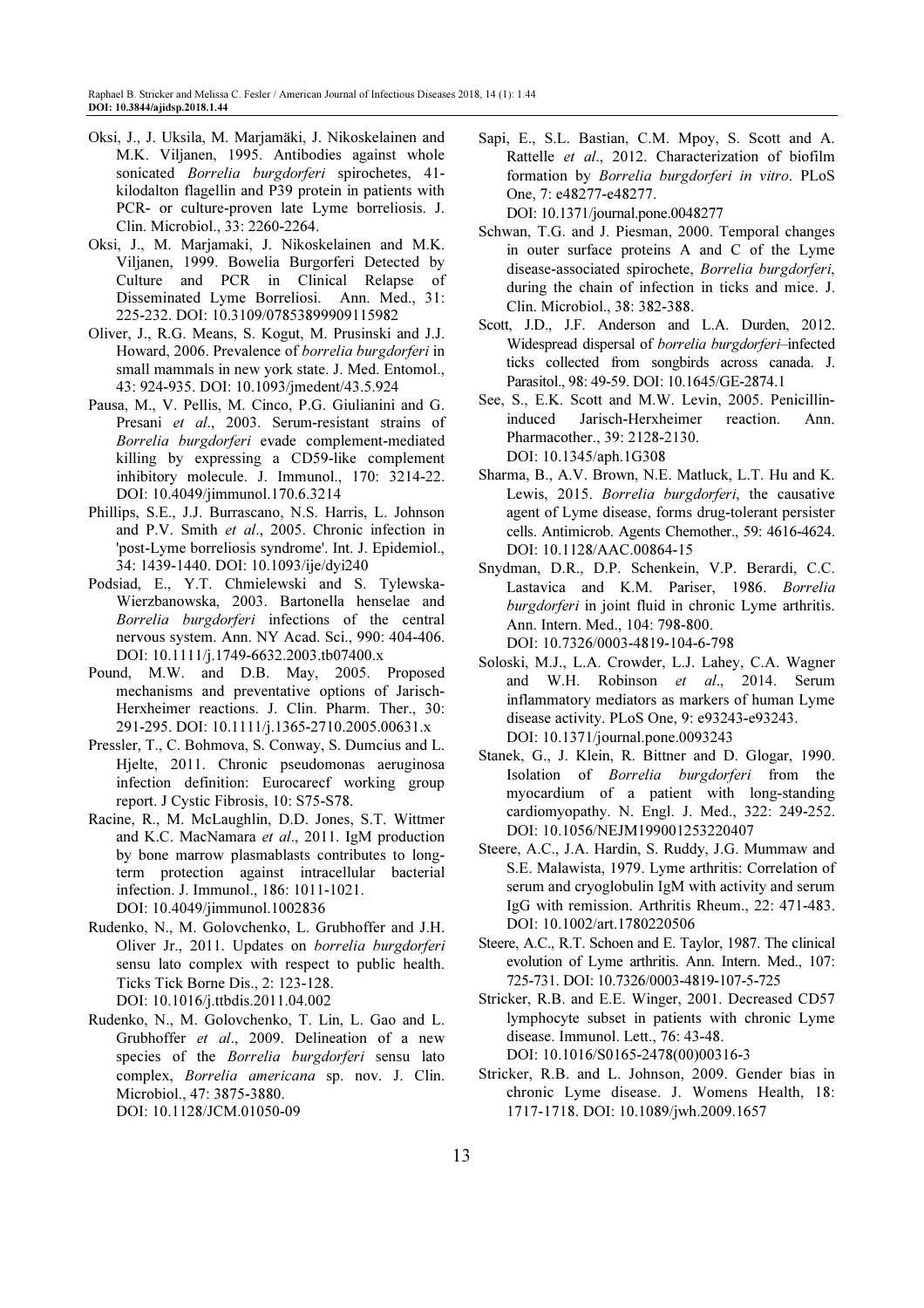- Stricker, R.B. and L. Johnson, 2012. Spirochetal 'debris' versus persistent infection in chronic Lyme disease: from semantics to science. Future Microbiol., 7: 1243-1246. DOI: 10.2217/fmb.12.92
- Stricker, R.B. and L. Johnson, 2016. Circular reasoning in CDC Lyme disease test review. Pubmed Commons comment on: Moore A, Nelson C, Molins C, Mead P, Schriefer M. Current guidelines, common clinical pitfalls and future directions for laboratory diagnosis of Lyme disease, United States. Emerg. Infect. Dis., 22: 1169-1177.
- Stricker, R.B. and L. Johnson, 2016. Lyme disease: The promise of Big Data, companion diagnostics and precision medicine. Infect. Drug Resist., 9: 215-219. DOI: 10.2147/IDR.S114770
- Stricker, R.B. and S.E. Phillips, 2003. Lyme disease without erythema migrans: Cause for concern? Am. J. Med., 115: 72-72.

DOI: 10.1016/S0002-9343(03)00244-4

- Stricker, R.B., 2007. Counterpoint: Long-term antibiotic therapy improves persistent symptoms associated with Lyme disease. Clin. Infect. Dis., 45: 149-157. DOI: 10.1086/518853
- Stricker, R.B., V.R. Savely, N.C. Motanya and P.C. Giclas, 2009. Complement split products C3a and C4a in chronic Lyme disease. Scand. J. Immunol., 69: 64-69. DOI: 10.1111/j.1365-3083.2008.02191.x
- Sudhindra, P., G. Wang, M.E. Schriefer, D. McKenna and J. Zhuge, 2016. Insights into Borrelia miyamotoi infection from an untreated case demonstrating relapsing fever, monocytosis and a positive C6 Lyme serology. Diagn. Microbiol. Infect. Dis., 86: 93-96. DOI: 10.1016/j.diagmicrobio.2016.06.015
- Sykes, R.A. and P. Makiello, 2017. An estimate of Lyme borreliosis incidence in Western Europe. J. Public Health, 39: 74-81.
- Szczpanski, A. and J.L. Benach, 1991. Lyme borreliosis: Host responses to Borrelia burgdorferi. Microbiol. Rev., 55: 21-34.
- Szer, I.S., E. Taylor and A.C. Steere, 1991. The longterm course of Lyme arthritis in children. N. Engl. J. Med., 325: 159-163. DOI: 10.1056/NEJM199107183250304
- Thomas, V., J. Anguita, S.W. Barthold and E. Fikrig, 2001. Coinfection with Borrelia burgdorferi and the agent of human granulocytic ehrlichiosis alters murine immune responses, pathogen burden and severity of Lyme arthritis. Infect. Immun., 69: 3359-3371. DOI: 10.1128/IAI.69.5.3359-3371.2001
- Thompson, C., A. Spiellman and P. Krause, 2001. Coinfecting deer-associated zoonoses: Lyme disease, babesiosis and ehrlichiosis. Clin. Infect. Dis., 33: 676-685. DOI: 10.1086/322681
- Tijsse-Klasen, E., N. Pandak, P. Hengeveld, K. Takumi and M.P. Koopmans et al., 2013. Ability to cause erythema migrans differs between Borrelia burgdorferi sensu lato isolates. Parasite Vectors, 22: 23-23. DOI: 10.1186/1756-3305-6-23
- Tokarz, R., S.H. Williams, S. Sameroff, M. Sanchez Leon and K. Jain et al., 2014. Virome analysis of Amblyomma americanum, Dermacentor variabilis and Ixodes scapularis ticks reveals novel highly divergent vertebrate and invertebrate viruses. J. Virol., 88: 11480-11492.

DOI: 10.1128/JVI.01858-14

- Trevejo, R.T., P.J. Krause, V.K. Sikand, M.E. Schriefer and R. Ryan et al., 1999. Evaluation of two-test serodiagnostic method for early Lyme disease in clinical practice. J. Infect. Dis., 179: 931-938. DOI: 10.1086/314663
- USDHHS, 2010a. Health, United States, 2010, with special feature on death and dying. Hyattsville (MD): Centers for Disease Control and Prevention, National Center for Health Statistics. US Department of Health and Human Services.
- USDHHS, 2010b. Multiple chronic conditions a strategic framework: Optimum health and quality of life for individuals with multiple chronic conditions. Washington (DC): 2010. US Department of Health and Human Services.
- Valesova, M., K. Trnavský, D. Hulínská, S. Alusík and J. Janousek, 1989. Detection of borrelia in the synovial tissue from a patient with lyme borreliosis by electron microscopy. J. Rheumatol., 16: 1502-1505.
- van den Wijngaard, C.C., A. Hofhuis, A. Wong, M.G. Harms and G.A. de Wit et al., 2017. The cost of Lyme borreliosis. Eur. J. Public Health, 27: 538-547.
- Vaughan, C., C.C. Cronin, E.K. Walsh and M. Whelton, 1994. The Jarisch-Herxheimer reaction in leptospirosis. Postgrad. Med. J., 70: 118-121. DOI: 10.1136/pgmj.70.820.118
- Wang, G., A.P. van Dam, I. Schwartz and J. Dankert, 1999. Molecular typing of Borrelia burgdorferi sensu lato: Taxonomic, epidemiological and clinical implications. Clin. Microbiol. Rev., 2: 633-653.
- Warshaw, G., 2006. Introduction: advances and challenges in care of older people with chronic illness. Generations.
- Wojciechowska-Koszko, I., I. Mączyńska, Z. Szych and S. Giedrys-Kalemba, 2011. Serodiagnosis of Borreliosis: Indirect immunofluorescence assay, enzyme-linked immunosorbent assay and immunoblotting. Arch. Immunol. Ther. Exp., 59: 69-77. DOI: 10.1007/s00005-010-0111-0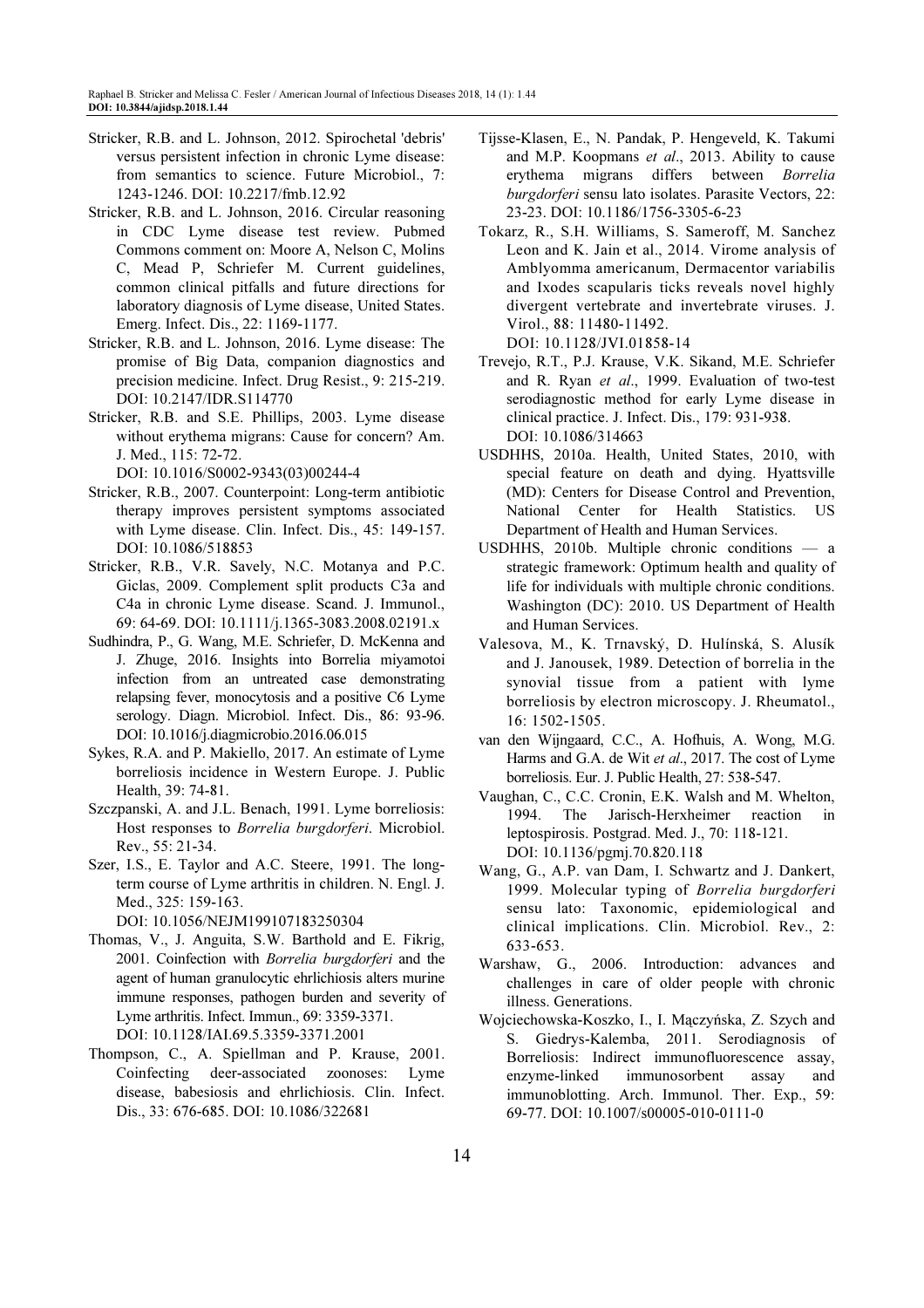- Wormser, G.P., J. Nowakowski, R.B. Nadelman, P. Visinainer and A. Levin et al., 2008. Impact of clinical variables on Borrelia burgdorferi-specific antibody seropositivity in acute-phase sera from patients in North America with culture-confirmed early Lyme disease. Clin. Vaccine Immunol., 15: 1519-1522. DOI: 10.1128/CVI.00109-08
- Wormser, G.P., R.J. Dattwy Ler, E.D. Shapiro, J.J. Halperin and A.C. Steere, 2006. The clinical assessment, treatment and prevention of Lyme disease, human granulocytic Anaplasmosis and Babesiosis: Clinical practice guidelines by the Infectious Diseases Society of America. Clin. Infect. Dis., 43: 1089-1134. DOI: 10.1086/508667
- Zeidner, N.S., M.C. Dolan, R. Massung, J. Piesman and D. Fish, 2000. Coinfection with Borrelia burgdorferi and the agent of human granulocytic ehrlichiosis suppresses IL-2 and IFN gamma

production and promotes an IL-4 response in C3H/HeJ mice. Parasite Immunol., 22: 581-588. DOI: 10.1046/j.1365-3024.2000.00339.x

- Zhang, J.R., J.M. Hardham, A.G. Barbour and S.J. Norris, 1997. Antigenic variation in Lyme disease borreliae by promiscuous recombination of VMPlike sequence cassettes. Cell, 89: 275-285. DOI: 10.1016/S0092-8674(00)80206-8
- Zhang, X.C., Z.N. Yang, B. Lu, X.F. Ma and C.X. Zhang et al., 2014. The composition and transmission of microbiome in hard tick, Ixodes persulcatus, during blood meal. Ticks Tick Borne Dis., 5: 864-870. DOI: /10.1016/j.ttbdis.2014.07.009
- Zifko, U., K. Lindner, D. Wimberger, B. Volc and W. Grisold, 1994. Jarisch-Herxheimer reaction in a patient with neurosyphilis. J. Neurol. Neurosurg. Psychiatry, 57: 865-867. DOI: 10.1136/jnnp.57.7.865

# Appendix A

# Peer-Reviewed Evidence of Persistence of Lyme Disease Spirochete Borrelia burgdorferi and Other Tickborne Diseases

The following is a list of over 700 peer-reviewed articles that support the evidence for persistence of Lyme and other tickborne diseases. It is organized into different categories—general, neuropsychiatric, dementia and congenital/sexual transmission.

# General: Persistence of Borrelia burgdorferi and Other Tickborne Diseases

- 1. Abele DC, Anders KH. The many faces and phases of borreliosis. J Am Acad Dermotol 1990; 23:401-410. [chronic Lyme borreliosis].
- 2. Aberer E, Klade H. Cutaneous manifestations of Lyme borreliosis. Infection 1991; 19: 284-286. [chronic Lyme borreliosis].
- 3. Aberer E, Breier F, Stanek G, and Schmidt B. Success and failure in the treatment of acrodermatitis chronica atrophicans skin rash. Infection 1996; 24: 85-87.
- 4. Aberer E, Kersten A, Klade H, Poitschek C, Jurecka W. Heterogeneity of Borrelia burgdorferi in the skin. Am J Dermatopathol 1996; 18(6): 571-519.
- 5. Aguirre JD, Clark HM, McIlvin M, Vazquez C, Palmere SL, Grab DJ, et al. A manganese-rich environment supports superoxide dismutase activity in a Lyme disease pathogen, Borrelia burgdorferi. J Biol Chem. 2013 Mar 22;288(12):8468-78.
- 6. Akin E, McHugh Gl, Flavell RA, Fikrig E, Steere AC. The immunoglobulin G (IgG) antibody response to OspA and OspB correlates with severe and prolonged Lyme arthritis and the IgG response to P35 with mild and brief arthritis. Infect Immun 1999; 67: 173-181.
- 7. Albert S, Schulze J, Riegel H, Brade V. Lyme arthritis in a 12-year-old patient after a latency period of 5 years. Infection 1999; 27(4-5): 286-288.
- 8. Allred DR. Babesiosis: persistence in the face of adversity. Trends Parasitol. 2003;19:51–55.
- 9. Al-Robaiy S, Dihazi H, Kacza J, Seeger J, Schiller J, Huster D, et al. Metamorphosis of Borrelia burgdorferi organisms―RNA, lipid and protein composition in context with the spirochete's shape. J Basic Microbiol 2010; 50 (Suppl 1): S5-17.
- 10. Appel MJG, Allan S, Jacobson RH, Lauderdale TL, Chang YF, Shin SJ, Thomford JW, Todhunter RJ, Summers BA. Experimental Lyme disease in dogs produces arthritis and persistent infection. J Infect Dis 1993; 167: 651-664.
- 11. Åsbrink E, Hovmark A. Successful cultivation of spirochetes from skin lesions of patients with erythema chronicum migrans, Afzelius and acrodermatis chronica atrophicans. Acta Pathol Microbiol Immunol Sect B 1985; 93: 161-163.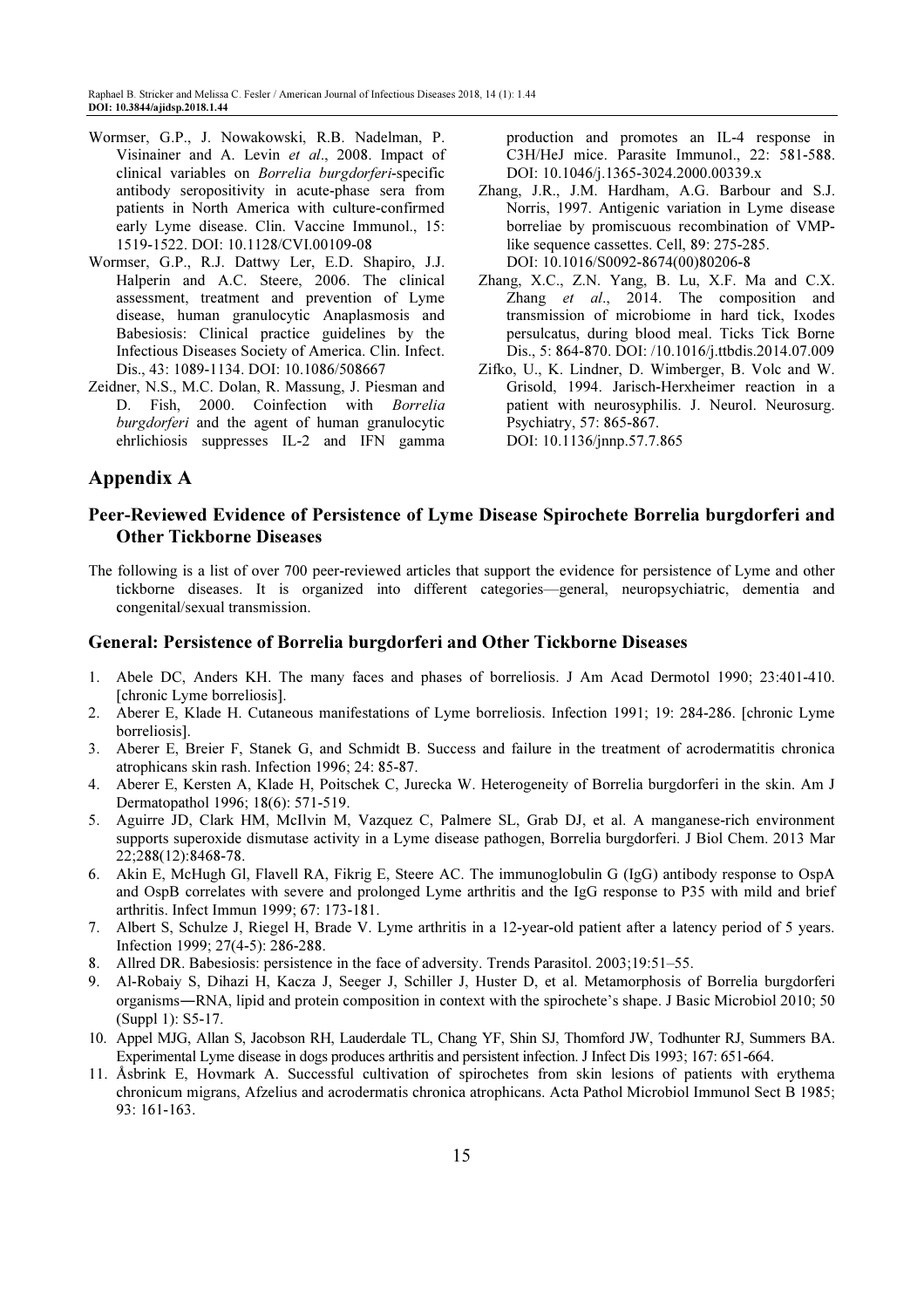- 12. Åsbrink E, Hovmark A, and Olsson I. Clinical manifestations of acrodermatitis chronica atrophicans in 50 Swedish patients. Zentralbl Bakteriol Mikrobiol Hyg A 1986; 26: 253-261.
- 13. Asch ES, Bujak DI, Weiss M, Peterson MGE, Weinstein A. Lyme Disease: an infectious and postinfectious syndrome. J Rheumatol 1994; 21 (3): 451-461.
- 14. Bankhead T, Chaconas G. The role of VlsE antigenic variation in the Lyme disease spirochete: persistence through a mechanism that differs from other pathogens. Molecular Microbiology 2007; 65: 1547-1558.
- 15. Barthold SW, Persing DH, Armstrong AL, Peeples RA. Kinetics of Borrelia burgdorferi dissemination and evolution of disease following intradermal inoculation of mice. Am J Pathol 1991; 139: 263-273.
- 16. Barthold SW, deSouza MS, Janotka JL, Smith AL, Persing DH. Chronic Lyme borreliosis in the laboratory mouse. Am J Pathol 1993; 143: 951-971.
- 17. Barthold SW, Hodzic E, Imai DM, Feng S, Yang X, Luft BJ. Ineffectiveness of tigecycline against persistent Borrelia burgdorferi. Antimicrob Agents Chemother 2010; 54(2): 643-651.
- 18. Barthold SW. Global challenges in diagnosing and managing Lyme disease—closing knowledge gaps. Testimony before House Committee on Foreign Affairs, United States Congress, 17 July 2012. Transcript available at: http://archives.republicans.foreignaffairs.house.gov/112/75161.pdf
- 19. Battafarano DF, Combs JA, Enzenauer RJ, Fitzpatrick JE. Chronic septic arthritis caused by Borrelia burgdorferi. Clin Orthop 1993;297: 238-241.
- 20. Baum E, Hue F, Barbour AG. Experimental infections of the reservoir species Peromyscus leuopus with diverse strains of Borrelia burgdorferi, a Lyme disease agent. Mbio. 2012;3: e00434-12.
- 21. Bayer ME, Zhang L, Bayer MH. Borrelia burgdorferi DNA in the urine of treated patients with chronic Lyme disease symptoms. A PCR study of 97 cases. Infection. 1996; 24: 347-353.
- 22. Bentas W, Karch H, Huppertz HI. Lyme arthritis in children and adolescents: outcome 12 months after initiation of antibiotic therapy. J Rheumatol. 2000 Aug;27(8):2025-30.
- 23. Berger TG, Schoerner C, Schell H, Simon M, Schuler G, Röllinghoff M, Gessner A. Two unusual cases of diffuse acrodermatitis chronica atrophicans seronegative for Lyme borreliosis. Eur J Clin Microbiol Infect Dis. 2003 Jun;22(6):392-5.
- 24. Bergler-Klein J, Ullrich R, Glogar D, Stanek G. [Lyme borreliosis and cardiomyopathy]. Wien Med Wochenschr. 1995;145(7-8):196-8.
- 25. Berglund J, Stjernberg L, Ornstein K, Tykesson-Joelsson K, Walter H. 5-y follow-up study of patients with neuroborreliosis. Scand. J. Infect. Dis. 2002; 34(6): 421-425.
- 26. Berndtson K. Review of evidence for immune evasion and persistent infection in Lyme disease. Int J Gen Med 2013; 6: 291-306.
- 27. Bloom BJ, Wyckoff PM, Meissner HC, Steere AC. Neurocognitive abnormalities in children after classic manifestations of Lyme disease. Pediatric Infect. Dis. J. 1998; 17(3): 189-196.
- 28. Bradley JF, Johnson RC, Goodman JL. The persistence of spirochetal nucleic acids in active Lyme arthritis. Ann Intern Med 1994;120: 487-489.
- 29. Bransfield R, Brand S, and Sherr V. Treatment of patients with persistent symptoms and a history of Lyme disease. N Engl Med 2001; 345: 1424-5.
- 30. Breier F, Khanakah G, Stanek G, Aberer E, Schmidt B, and Tappeiner G. Isolation and polymerase chain reaction typing of Borrelia afzelii from a skin lesion in a seronegative patient with generalized ulcerating bullous lichen sclerosus et atrophicus. Br J Dermatol 2001; 144: 387-392.
- 31. Bockenstedt LK, Mao J, Hodzic E, Barthold SW, Fish D. Detection of attenuated, non-infectious spirochetes in Borrelia burgdorferi-infected mice after antibiotic treatment. J Infect Dis 2002; 186: 1430-1437.
- 32. Bockenstedt LK, Gonzalez DG, Hamberman AM, Belperron A. Spirochete antigens persist near cartilage after murine Lyme borreliosis therapy. J Clin Invest 2012;122: 2652-2660.
- 33. Borgermans L, Goderis G, Vandevoorde J, Devroey D. Relevance of chronic Lyme disease to family medicine as a complex multidimensional chronic disease construct: A systematic review. Int J Family Med. 2014;2014:138016.
- 34. Bransfield R, Brand S, Sherr V. Treatment of patients with persistent symptoms and a history of Lyme disease. N Engl J Med. 2001 Nov 8;345(19):1424-5.
- 35. Breier F, Kkhkanakah G, Stanek G, Kunz G, Aberer E, Schmidt B, Tappeiner G. Isolation and polymerase chain reaction of Borrelia afzelii from a skin lesion in a seronegative patient with generalized ulcereating bullous lichen sclerosus et atrophicus. Br J Dermatol 2001; 144: 387-392.
- 36. Brorson O, Brorson S-H. Transformation of cystic forms of Borrelia burgdorferi to normal mobile spirochetes. Infection. 1997; 25: 240-246.
- 37. Brorson O, Brorson S. In vitro conversion of Borrelia burgdorferi to cystic forms in spinal fluid, and transformation to mobile spirochetes by incubation in BSK-H medium. Infection. 1998; 26: 144-150.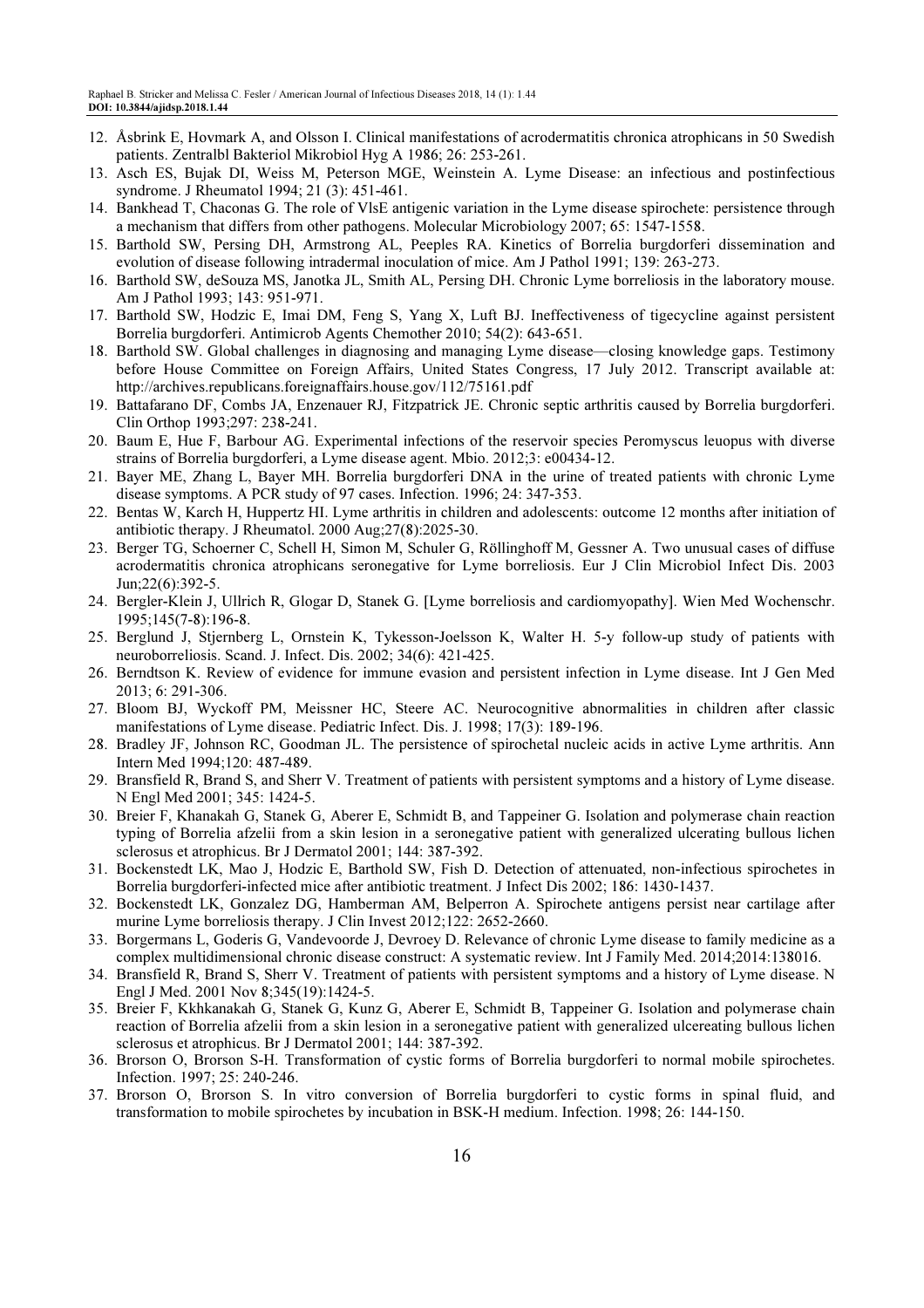- 38. Brorson O, Brorson SH. An in vitro study of the susceptibility of mobile and cystic forms of Borrelia burgdorferi to metronidazole. APMIS 1999; 107: 566-576.
- 39. Brorson O, Brorson SH. An in vitro study of the susceptibility of mobile and cystic forms of Borrelia burgdorferi to tinidazole. Int Microbiol 2004; 7: 139-142.
- 40. Brorson O, Brorson SH. An in vitro study of the activity of telithromycin against mobile and cystic forms of Borrelia afzelii. Infection 2006; 34: 26-28.
- 41. Brorson O, Brorson SH, Scythes J, MacAllister J, Wier A, and Margulis L. Destruction of spirochete Borrelia burgdorferi round-body propagules by the antibiotic tigecycline. Proc Natl Acad Sci USA 2009; 106: 18656-61
- 42. Brown JP, Zachary JF, Teuscher C, Weis JJ, and Wooten M. Dual role of interleukin-10 in murine Lyme disease: regulation of arthritis severity and host defense. Infect Immun 1999; 67: 5142-5150.
- 43. Butler T. The Jarisch-Herxheimer reaction after antibiotic treatment of spirochetal infections: A review of recent cases and our understanding of pathogenesis. Am J Trop Med Hyg. 2017 Jan 11;96(1):46-52.
- 44. Cabello FC, Godfrey HP, and Newman SA. Hidden in plain sight: Borrelia burgdorferi and the extracellular matrix. Trends in Microbiology 2007; 15: 350-354.
- 45. Cadavid D, O'Neill T, Schaefer H, Pachner AR. Localization of Borrelia burgdorferi in the nervous system and organs in a nonhuman primate model of Lyme disease. Lab Invest 2000; 80: 1043-1054.
- 46. Cadavid D, Bai Y, Hodzic E, Narayan K, Barthold SW, Pachner AR. Cardiac involvement in non-human primates infected with the Lyme disease spirochete Borrelia burgdorferi. Lab Invest 2004; 84: 1439-1450.
- 47. Cameron D, Gaito A, Harris N, Bach G, Bellovin S, Bock K, et al. Evidence-based guidelines for the management of Lyme disease. Expert Rev Anti-Infect. Ther 2004; 2 (Suppl. 1), S1-S13.
- 48. Cameron DJ. Generalizability in two clinic trials of Lyme disease. Epidemiol Perspect Innov. 2006 Oct 17;3:12.
- 49. Cameron D. Severity of Lyme disease with persistent symptoms. Insights from a double-blind placebo-controlled clinical trial. Minerva Med 2008; 99: 489-496.
- 50. Cameron DJ. Insufficient evidence to deny antibiotic treatment to chronic Lyme disease patients. Med Hypotheses 2009 Jun;72(6):688-91.
- 51. Cameron DJ. Proof that chronic Lyme disease exists. Interdiscip Perspect Infect Dis. 2010;2010:876450.
- 52. Cameron DJ. Consequences of treatment delay in Lyme disease. J Eval Clin Pract. 2007 Jun;13(3):470-2.
- 53. Chancellor MB, McGinnis DE, Shenot PJ, Kiilholma P, Hirsch IH. Urinary dysfunction in Lyme disease. J Urol 1993; 149: 26-30.
- 54. Chang YK, Ku YW, Chang CF, Chang CD, McDonough SP, Divers T, Pough M, Torres A. Antibiotic treatment of experimentally Borrelia burgdorferi-infected ponies. Vet Microbiol 2005; 107: 285-294.
- 55. Chao L-L, Lu C-F, and Shih C-M. Molecular detection and genetic identification of Borrelia garinii and Borrelia afzelii from patients presenting with a rare skin manifestation of prurigo pigmentosa in Taiwan. Int J Infect Dis 2013 Dec;17(12):e1141-7.
- 56. Chakravarty KK, Webley M, Summers GD. A case of chronic Lyme arthritis in England. Ann Rheum Dis. 1991 Feb;50(2):134-5.
- 57. Chary-Valckenaere I, Jaulhac B, Champigneulle J, Piement Y, Mainard D, and Pourel J. Ultrastructural demonstration of intracellular localization of Borrelia burgdorferi in Lyme arthritis. Br J Rheumatol 1998; 37: 468- 470.
- 58. Chiao JW, Pavia C, Riley M, Altmann-Lasekan W, Abolhassani M, Liegner K, Mittelman A. Antigens of Lyme disease of spirochaete Borrelia burgdorferi inhibits antigen or mitogen-induced lymphocyte proliferation. FEMS Immunol Med Microbiol. 1994 Feb;8(2):151-5.
- 59. Chmielewski T, Tylewlska-Wierzhanowska S. Inhibition of fibroblast apoptosis by Borrelia afzelii, Coxiella burnetii and Bartonella henselae. Poll Microbiol 2011; 60(3); 269-272.
- 60. Chomel BB, Kasten RW, Sykes JE, Boulouis HJ, Breitschwerdt EB. Clinical impact of persistent Bartonella bacteremia in humans and animals. Ann N Y Acad Sci. 2003;990:267–278.
- 61. Cimmino MA, Azzolini A, Tobia F, Pesce CM. Spirochetes in the spleen of a patient with chronic Lyme disease. Am J Clin Pathol 1989; 91(1): 95-97.
- 62. Cimmino MA, Accardo S. Long term treatment of chronic Lyme arthritis with benzathine penicillin. Ann Rheum Dis. 1992 Aug;51(8):1007-8.
- 63. Cimmino MA, Moggiana GL, Parisi M, Accardo S. Treatment of Lyme arthritis. Infection. 1996 Jan-Feb;24(1):91-3.
- 64. Clarissou J, Song A, Bernede C, Guillemot D, Dinh A, Ader F, Perronne C, Salomon J. Efficacy of a long-term antibiotic treatment in patients with a chronic tick associated poly-organic syndrome (TAPOS). Med Mal Infect. 2009 Feb;39(2):108-15.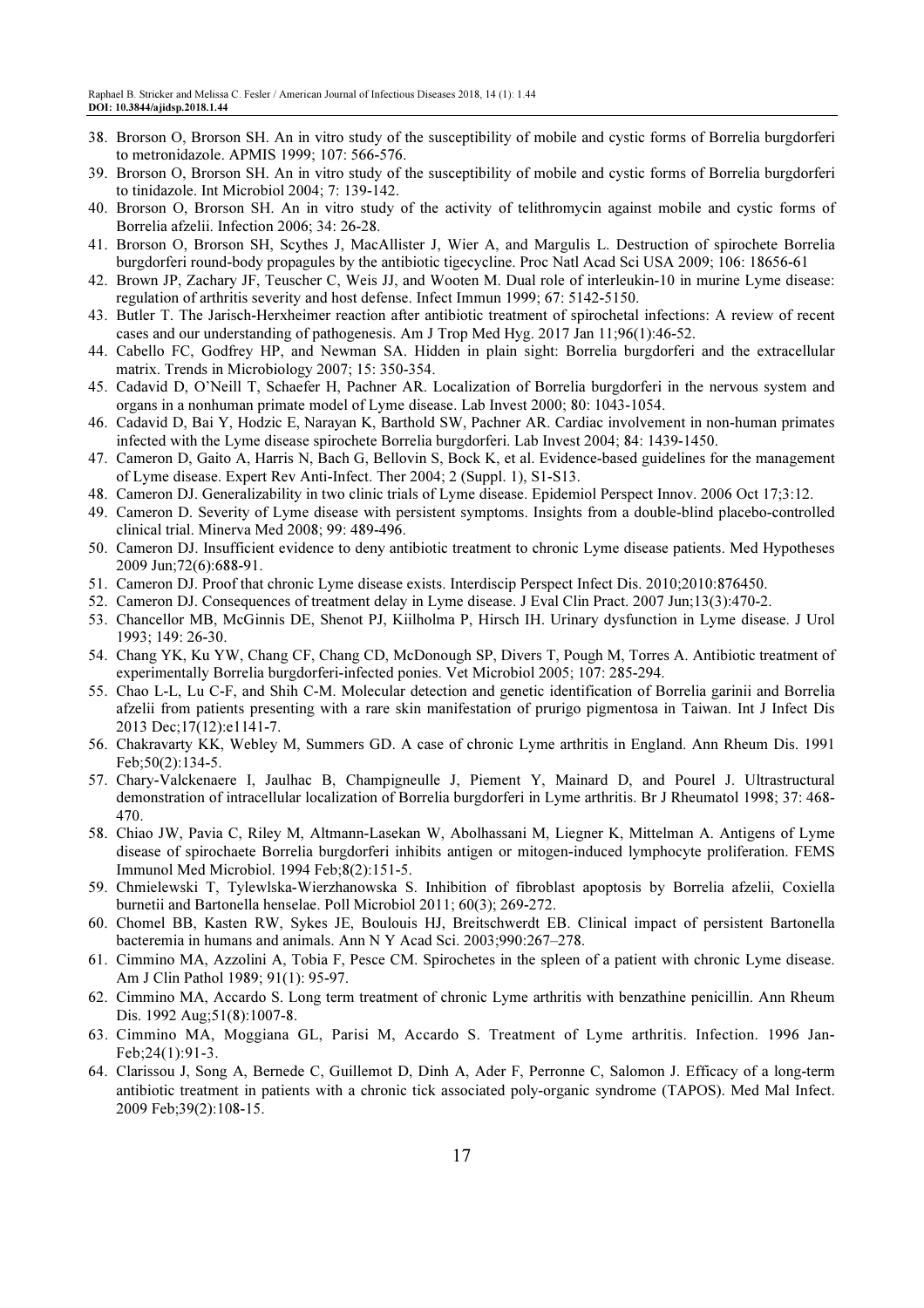- 65. Clark KL, Leydet B, Hartman S. Lyme borreliosis in human patients in Florida and Georgia, USA. Int J Med Sci. 2013 May 23;10(7):915-31.
- 66. Coblyn JS, Taylor P. Treatment of chronic Lyme arthritis with hydroxychloroquine. Arthritis Rheum. 1981 Dec; 24(12): 1567-9.
- 67. Collares-Pereira M, Couceiro S, Franca I, Kurtenbach K, Schäfer SM, Vitorino L, Gonçalves L, Baptista S, Vieira ML, Cunha C. First isolation of Borrelia lusitaniae from a human patient. J Clin Microbiol. 2004 Mar;42(3):1316-8.
- 68. Craft J, Fischer DK, Shimamoto GT, Steere AC. Antigens of Borrelia burgdorferi recognized during Lyme disease appearance of a new immunoglobulin M response and expansion of the immunoglobulin G response late in the illness. J Clin Invest. 1986; 78:934-939.
- 69. Czub S, Duray PH, Thomas RE, Schwan TG. Cystitis induced by infection with the Lyme disease spirochete, Borrelia burgdorferi, in mice. Am J Pathol. 1992 Nov;141(5):1173-9.
- 70. Dattwyler RJ, Volkman DJ, Luft BJ, Halperin JJ, Thomas J, Golightly MG. Seronegative Lyme disease. Dissociation of specific T- and B-lymphocyte response to Borrelia burgdorferi. N Engl J Med 1988; 319(22): 1441-1446.
- 71. Dejmková H, Hulinska D, Tegzová D, Pavelka K, Gatterová J, Vavřik P. Seronegative Lyme arthritis caused by Borrelia garinii. Clin Rheumatol 2002; 21:330-334.
- 72. de Koning J, Hoogkamp-Korstanje JA, van der Linde MR, Crijns HJ. Demonstration of spirochetes in cardiac biopsies of patients with Lyme disease. J Infect Dis. 1989; 160: 150-153.
- 73. de Leeuw BH, Maraha B, Hollemans L, Sprong H, Brandenburg AH, Westenend PJ, Kusters JG. Evaluation of Borrelia real time PCR DNA targeting OspA, FlaB and 5S-23S IGS and Borrelia 16S rRNA-qPCR. J Microbiol Methods 2014 Dec;107:41-6.
- 74. de Souza MS, Smith AL, Beck DS, Terwilliger GA, Fikrig E, Barthold SW. Long-term study of cell-mediated responses to Borrelia burgdorferi in the laboratory mouse. Infect Immun. 1993 May;61(5):1814-22.
- 75. DeLong AK, Blossom B, Maloney E, Phillips SE. Antibiotic retreatment of Lyme disease in patients with persistent symptoms: A biostatistical review of randomized, placebo-controlled, clinical trials. Contemp Clin Trials 2012 Nov;33(6):1132-42.
- 76. Demaerschalck I, Ben Messaoud A, De Kesel M, Hoyois B, Lobet Y, Hoet P, et al. Simultaneous presence of different Borrelia burgdorferi genospecies in biological fluids of Lyme disease patients. J Clin Microbiol 1995: 33; 602-608.
- 77. Dinerman H, Steere AC. Lyme disease associated with fibromyalgia. Ann Intern Med. 1992 Aug 15;117(4):281-5.
- 78. Diterich I, Rauter C, Kirschning CJ, Hartung T. Borrelia burgdorferi-induced tolerance as a model of persistence via immunosuppression. Infect Immun. 2003; 71(7):3979-3987.
- 79. Donahue JG, Piesman J, Spielman A. Reservoir competence of white-footed mice for Lyme disease spirochetes. Am J Trop Med Hyg. 1987;36: 92-96.
- 80. Donta ST. Tetracycline therapy for chronic Lyme disease. Clin Infect Dis. 1997; 25 (Suppl 1); S52-56.
- 81. Donta ST. The existence of chronic Lyme disease. Curr Treat Op Infect Dis. 2001; 3: 261-262.
- 82. Donta ST. Late and chronic Lyme disease. Med Clin North Am. 2002; 86: 341-349.
- 83. Donta ST. Macrolide therapy of chronic Lyme disease. Med Sci Monit. 2003; 9: 136-142.
- 84. Dorward DW, Fischer ER, Brooks DM. Invasion and cytopathic killing of human lymphocytes by spirochetes causing Lyme disease. Clin. Infect. Dis. 1997; 25 (Suppl 1): S2-8.
- 85. Dumler JS, Bakken JS. Human granulocytic ehrlichiosis in Wisconsin and Minnesota: a frequent infection with the potential for persistence. J Infect Dis. 1996;173:1027–1030.
- 86. Dunham-Ems SM, Caimano MJ, Pal U, Wolgemuth CW, Eggers CH, Balic A, et al. Live imaging reveals a biphasic mode of dissemination of Borrelia burgdorferi within ticks. J Clin Invest. 2009; 119: 3652-3665.
- 87. Duray PH, Johnson RC. The histopathology of experimentally infected hamsters with the Lyme disease spirochete, Borrelia burgdorferi. Proc Soc Exp Biol Med 1986; 181: 263-269.
- 88. Duray PH. The surgical pathology of human Lyme disease. An enlarging picture. Am J Surg Pathol 1987; 11 (Suppl 1):47-60.
- 89. Duray PH, Steere AC. Clinical pathologic correlations of Lyme disease by stage. Ann NY Acad Sci 1988; 539: 65-79.
- 90. Duray PH, Yin SR, Ito Y, Bezrukov L, Cox C, Cho MS, et al. Invasion of human tissue ex vivo by Borrelia burgdorferi. J Infect Dis. 2005; 191(10): 1747-1754.
- 91. Ebel GD, Campbell EN, Goethert HK, Spielman A, Telford SR. Enzootic transmission of deer tick virus in New England and Wisconsin sites. Am J Trop Med Hyg. 2000; 63(1-2): 36-42.
- 92. Ekdahl KN, Henningsson AJ, Sandholm K, Forsberg P, Ernerudh J, Ekerfelt C. Immunity in borreliosis with special emphasis on the role of complement. Adv Exp Med Biol 2007; 598: 198-213.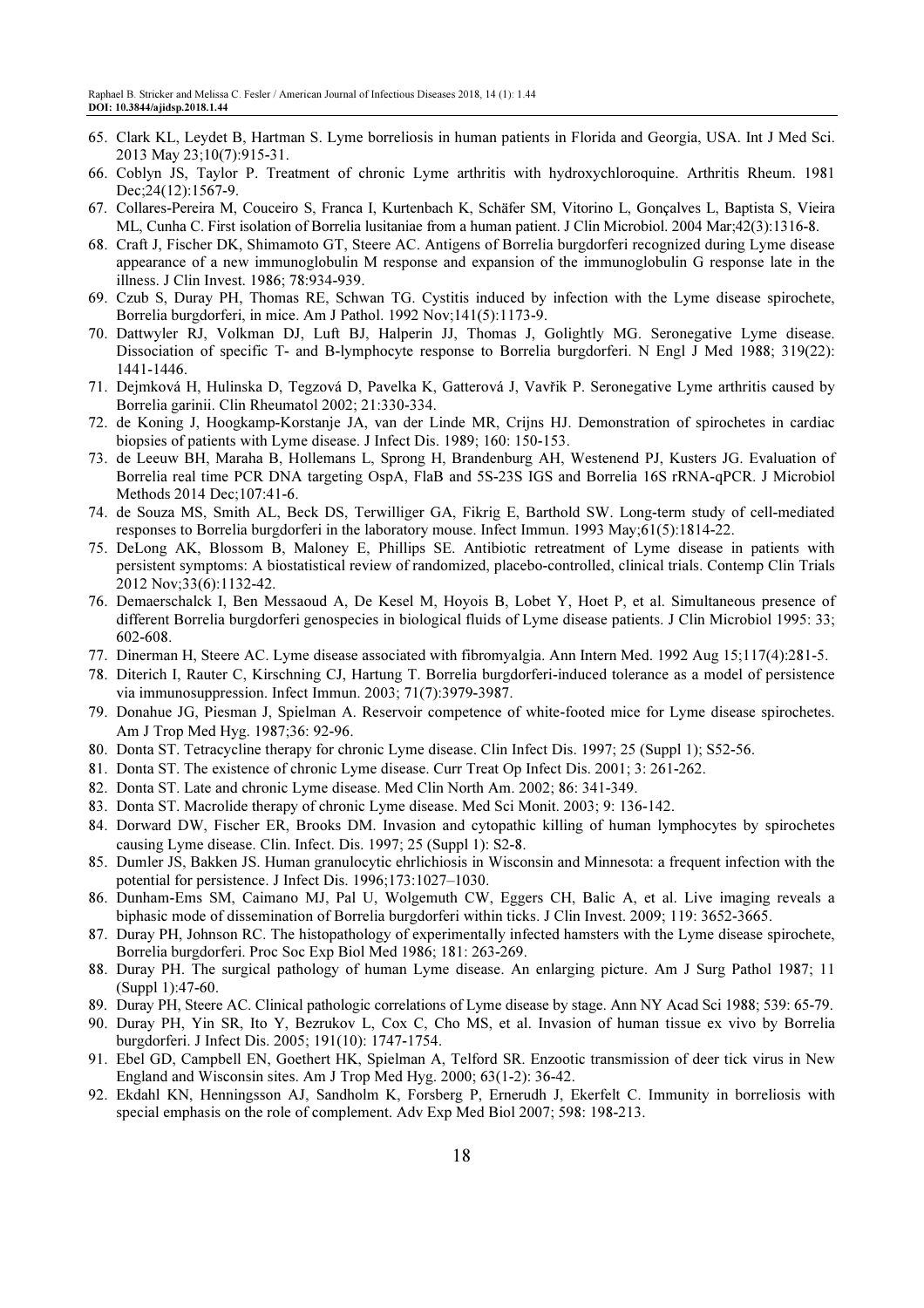- 93. Elsner RA, Hastey CJ, Baumgarth N. CD4+ T cells promote antibody production but not sustained affinity maturation during Borrelia burgdorferi infection. Infect Immun. 2015 Jan;83(1):48-56.
- 94. Elsner RA, Hastey CJ, Olsen KJ, Baumgarth N. Suppression of long-lived humoral immunity following Borrelia burgdorferi infection. PLoS Pathog. 2015 Jul 2;11(7):e1004976.
- 95. Embers ME, Barthold SW, Borda JT, Bowers L, Doyle L, Hodzic E, et al. Persistence of Borrelia burgdorferi in rhesus macaques following antibiotic treatment of disseminated infection. PLoS ONE 2012;7(1): e29914.
- 96. Embers ME, Ramamoorthy R, Philipp MT. Survival strategies of Borrelia burgdorferi, the etiologic agent of Lyme disease. Microbes Infect. 2004 Mar;6(3):312-8. Review.
- 97. Eng TR, Harkess JR, Fishbein DB, Dawson JE, Greene CN, Redus MA, Satalowich FT. Epidemiologic, clinical, and laboratory findings of human ehrlichiosis in the United States, 1988. JAMA 1990 Nov 7;264(17):2251-8.
- 98. Fallon BA, Tager F, Keilp J, Weiss N, Liebowitz MR, Fein L, et al. Repeated antibiotic treatment in chronic Lyme disease. J Spiro Tick-borne Dis. 1999; 6: 94-101.
- 99. Feder HM, Whitaker DL. Misdiagnosis of erythema migrans. Am J Med. 1995; 99: 412-419.
- 100. Fein L, Tilton RC. Bone marrow as a source for Borrelia burgdorferi DNA. J Spiro Tick-borne Dis. 1997; 4: 58-60.
- 101. Feng J, Shi W, Zhang S, Zhang Y. Persister mechanisms in Borrelia burgdorferi: implications for improved intervention. Emerg Microbes Infect. 2015 Aug;4(8):e51.
- 102. Ferris i Tortajada J, López-Andreu JA, Salcedo-Vivó J, Sala-Lizarraga JV. Lyme borreliosis. Lancet 1995; 345: 1436-1437.
- 103. Ferrís i Tortajada J, López-Andreu JA, Salcedo-Vivó J, Sala-Lizárraga JV. Relapsing neuroborreliosis. Eur Neurol. 1996;36:394-5.
- 104. Franz JK, Fritze O, Rittig M, Keysser G, Priem S, Zacher J, et al. Insights from a novel three-dimensional in vitro model of Lyme arthritis: standardized analysis of cellular and molecular interactions between Borrelia burgdorferi and synovial explants and fibroblasts. Arthritis Rheum 2001; 44: 151-162.
- 105. Fraser DD, Kong LI, and Miller FW. Molecular detection of persistent Borrelia burgdorferi in a man with dermatomyositis. Clin Exp Rheumatol 1992; 10: 387-390.
- 106. Frey M, Jaulhac B, Piemont Y, et al. Detection of Borrelia burgdorferi DNA in muscle of patients with chronic myalgia related to Lyme disease. Am J Med 1988; 104: 591-594.
- 107. Gaito A, Gjivoje V, Lutz S, Baxter B, II. Comparative analysis of the infectivity rate of both Borrelia burgdorferi and Anaplasma phagocytophilum in humans and dogs in a New Jersey community. Infect Drug Resist. 2014; 7: 199-201.
- 108. Garbe C, Stein H, Dienemann D, Orfanos CE. Borrelia burgdorferi-associated cutaneous B cell lymphoma: clinical and immunohistologic characterization of four cases. J Am Acad Dermatol. 1991 Apr;24(4):584-90.
- 109. Garcia-Monco JC, Benach JL. The pathogenesis of Lyme disease. Rheum Dis Clin North Am. 1989; 15: 711-726.
- 110. Gasser R, Horn S, Reisinger E, Fischer L, Pokan R, Wendelin I, Klein W. First description of recurrent pericardial effusion associated with Borrelia burgdorferi infection. Int J Cardiol. 1998 May 15;64(3):309-10.
- 111. Gellis SE, Stadecker MJ, Steere AC. Spirochetes in atrophic skin lesions accompanied by minimal host response in a child with Lyme disease. J Am Acad Dermatol. 1991 Aug;25(2 Pt 2):395-7.
- 112. Georgilis K, Peacocke M, Klempner MS. Fibroblasts protect the Lyme disease spirochete, Borrelia burgdorferi, from ceftriaxone in vitro. J Infect Dis 1992; 166: 440-444.
- 113. Giambartolomei GH, Dennis VA, Philipp MT. Borrelia burgdorferi stimulates the production of interleukin-10 in peripheral blood mononuclear cells from uninfected humans and rhesus monkeys. Infect Immun 1998; 66: 2691-2697.
- 114. Girschick HJ, Huppertz HI, Rüssmann H, Krenn V, Karch H. Intracellular persistence of Borrelia burgdorferi in human synovial cells. Rheumatol Int. 1996; 16: 125-132.
- 115. Goodman JL, Jurkovich P, Kodner C, Johnson RC. Persistent cardiac and urinary tract infections with Borrelia burgdorferi in experimentally infected Syrian hamsters. J Clin Microbiol 1991; 29: 894-896. [hamsters]
- 116. Grignolo MC, Buffrini L, Monteforte P, Rovetta G. Reliability of a polymerase chain reaction (PCR) technique in the diagnosis of Lyme borreliosis. Minerva Med 2001; 92(1): 29-33.
- 117. Gruntar I, Malovrh T, Murgia R, Cinco M. Conversion of Borrelia garinii cystic forms to motile spirochetes in vivo. APMIS 2001; 109: 383-388.
- 118. Hamlen R. Tick-borne infections--a growing public health threat to school-age children. Prevention steps that school personnel can take. NASN School Nurse 2012(Mar); 27(2): 94-100.
- 119. Hamlen RA, Kliman DS. Pediatric Lyme disease--A school issue: Tips for school nurses. NASN School Nurse 2009; 24; 114.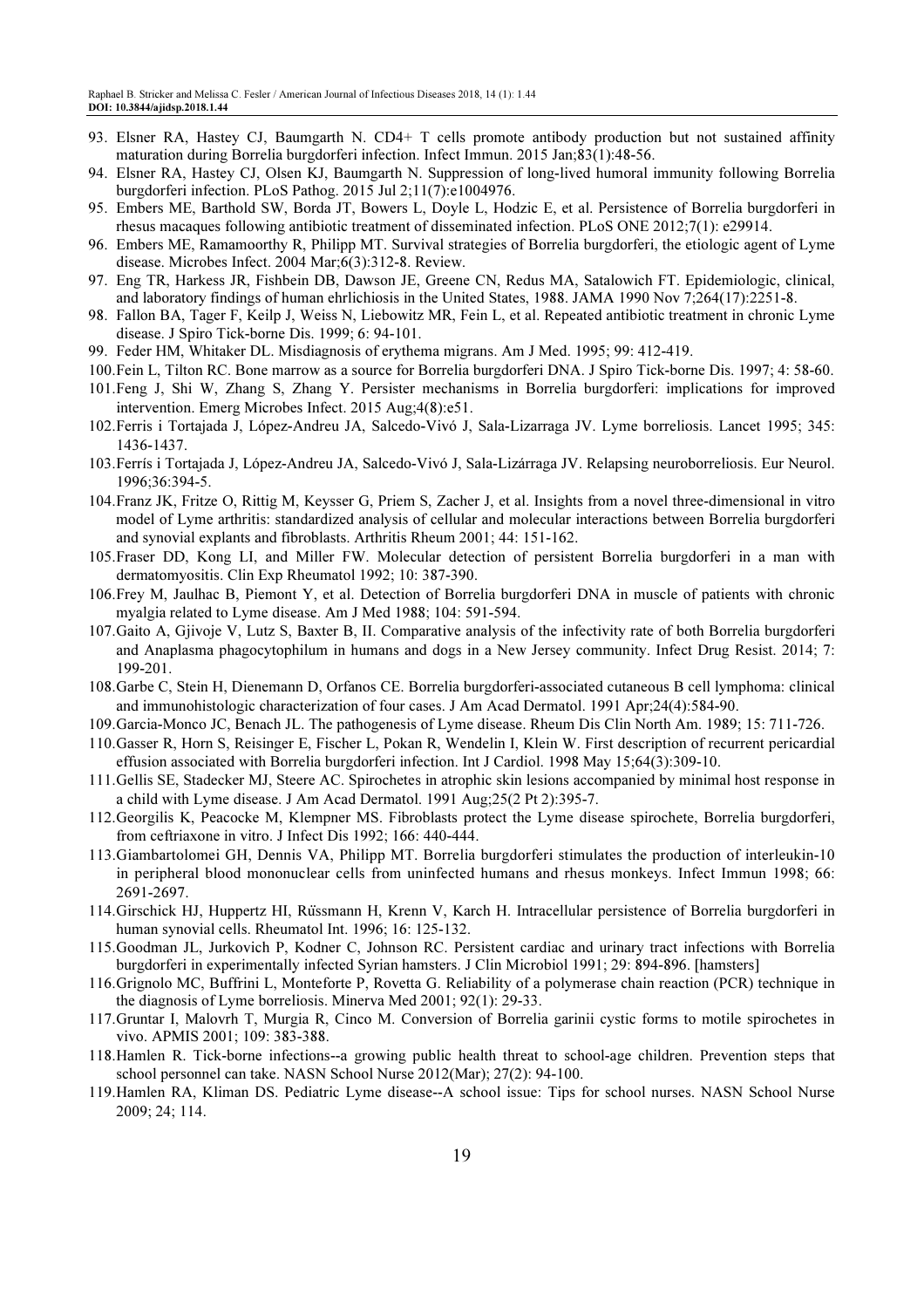- 120. Harrus S, Waner T, Aizenberg I, Foley JE, Poland AM, Bark H. Amplification of ehrlichial DNA from dogs 34 months after infection with Ehrlichia canis. J Clin Microbiol. 1998;36:73–76.
- 121. Harvey WT, Bransfield RC, Mercer DE, Wright AJ, Ricchi RM, Leitao MM. Morgellons disease, illuminating an undefined illness: a case series. J Med Case Rep 2009; 3:8243 .
- 122. Hassler D, Riedel K, Zorn J, Preac-Mursic V. Pulsed high-dose cefotaxime therapy in refractory Lyme borreliosis. Lancet 1991; 338: 193.
- 123. Hastey CJ, Elsner RA, Barthold SW, Baumgarth N. Delays and diversions mark the development of B cell responses to Borrelia burgdorferi infection. J Immunol. 2012 Jun 1;188(11):5612-22.
- 124. Häupl T, Hahn G, Rittig M, Krause A, Schoerner C, Schönherr U, Kalden JR, Burmester GR. Persistence of Borrelia burgdorferi in ligamentous tissue from a patient with chronic Lyme borreliosis. Arthritis Rheum. 1993 Nov;36(11):1621-6.
- 125. Henneberg JP, Neubert U. Borrelia burgdorferi group: in vitro antibiotic sensitivity. Orv Hetil 2002; 143: 1195- 1198.
- 126. Hefty PS, Brooks CS, Jett AM, White GL, Wikel SK, Kennedy RC, et al. OspE-related, OspF-related, and Elp lipoproteins are immunogenic in baboons experimentally infected with Borrelia burgdorferi and in human Lyme disease patients. J Clin Microbiol 2002;40: 4256-4265.
- 127. Hilton E, Tramontano A, DeVoti J, Sood SK. Temporal study of immunoglobulin M seroreactivity to Borrelia burgdorferi in patients treated for Lyme borreliosis. J Clin Microbiol 1997; 35(3): 774-776.
- 128. Hodzic E, Feng S, Barthold SW. Stability of Borrelia burgdorferi outer surface protein C under immune selection pressure. J Infect Dis. 2000; 181: 750-753.
- 129. Hodzic E, Feng S, Holden K, Freet KJ, Barthold SW. Persistence of Borrelia burgdorferi following antibiotic treatment in mice. Antimicrob Agents Chemother 2008; 52: 1728-1736.
- 130. Holden K, Hodzic E, Feng S, Freet KJ, Lefebvre RB, Barthold SW. Coinfection with Anaplasma phagocytophilum alters Borrelia burgdorferi population distribution in C3H/HeN mice. Infect Immun. 2005 Jun;73(6):3440-4.
- 131. Holl-Weiden A, Suerbaum S, Girschick HJ. Seronegative Lyme arthritis. Rheumatol Int 2007; 11: 1091-1093.
- 132. Honegr K, Hulinska D, Dostal V, Gebouský P, Hanková E, Horácek J, et al. Persistence of Borrelia burgdorferi sensu lato in patients with Lyme borreliosis. Epidemiol Mikrobiol Immunol. 2001; 50: 10-16.
- 133. Huang CY, Chen YW, Kao TH, Kao HK, Lee YC, Cheng JC, Wang JH. Hyperbaric oxygen therapy as an effective adjunctive treatment for chronic Lyme disease. J Chin Med Assoc. 2014 May;77(5):269-71.
- 134. Hudson BJ, Stewart M, Lennox VA, Fukunaga M, Yabuki M, Macorison H, et al. Culture-positive Lyme borreliosis. Med J Aust. 1998; 168(10): 500-502.
- 135. Hulínská D, Krausova M, Janovská D, Rohácová H, Hancil J, Mailer H. Electron microscopy and the polymerase chain reaction of spirochetes from the blood of patients with Lyme disease. Cent Eur J Public Health 1993; 1(2): 81-85.
- 136. Hulínská D, Votypka J, Valesova M. Persistence of Borrelia garinii and Borrelia afzelii in patients with Lyme arthritis. Int J Med Microbiol Virol Parasitol Infect Dis 1999; 289(3): 301-318.
- 137. Hunfeld KP, Ruzic-Sabljic E, Norris DE, Kraiczy P, Strle F. In vitro susceptibility testing of Borrelia burgdorferi sensu lato isolates cultured from patients with erythema migrans before and after antimicrobial chemotherapy. Antimicro Agents Chemother 2005; 49: 1294-1301.
- 138. Hyde JA. Borrelia burgdorferi keeps moving and carries on: A review of Borrelial dissemination and invasion. Front. Immunol. 2017;8:114.
- 139. Johnson RC, Marek N, Kodner C. Infection of Syrian hamsters with Lyme disease spirochetes. J Clin Microbiol. 1984; 20: 1099-1101.
- 140. Johnson L, Stricker RB. Treatment of Lyme disease: a medicolegal assessment. Expert Rev Anti-Infect Ther 2004. 2: 533-557.
- 141. Kaiser R. Clinical courses of acute and chronic neuroborreliosis following treatment with ceftriaxone. Nervenarzt. 2004; 75(6): 553-557.
- 142. Kalish RA, Leong JM, Steere AC. Association of treatment-resistant chronic Lyme arthritis with HLA-DR4 and antibody reactivity to OspA and OspB of Borrelia burgdorferi. Infect Immun 1993; 61: 2774-2779.
- 143. Kalish RA, McHugh G, Granquist J, Shea B, Ruthazer R, Steere AC. Persistence of immunoglobulain M or immunoglobulin G antibody responses to Borrelia burgdorferi 10-20 years after active Lyme disease. Clin Infect Dis 2001; 33: 780-785.
- 144. Karch H, Huppertz HI. Repeated detection of Borrelia burgdorferi DNA in synovial fluid of a child with Lyme arthritis. Rheumatol Int. 1993;12(6):227-9.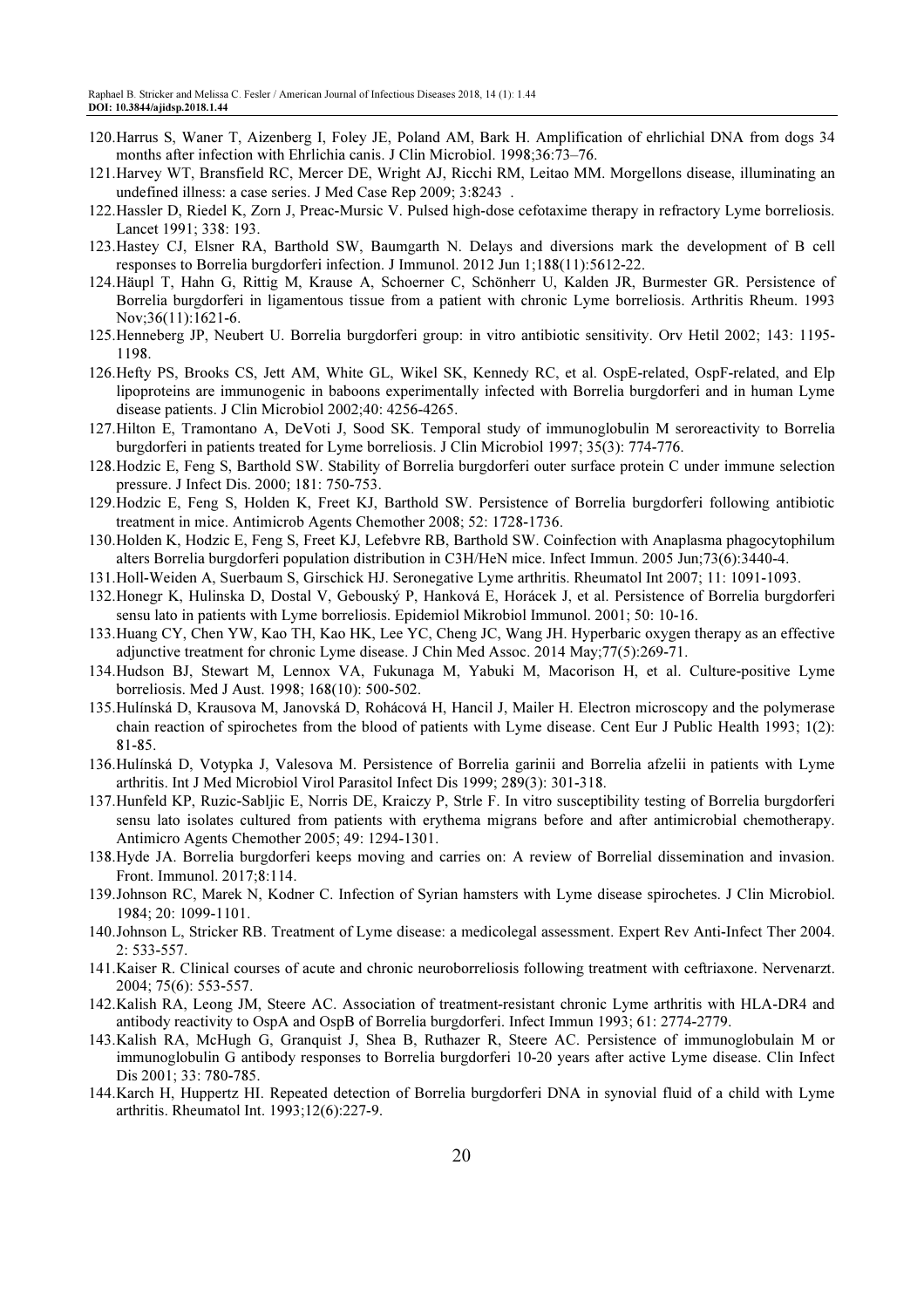- 145. Kaya G, Berset M, Prins C, Chavaz P, Saurat JH. Chronic borreliosispresenting with morphea- and lichen sclerosus et atrophicus-like cutaneous lesions. a case report. Dermatology. 2001;202(4):373-5
- 146. Keat AC, and Hughes R. Infectious agents in reactive arthritis. Curr Opin Rheumatol 1993; 5: 414-419.
- 147. Kersten A, Poitschek C, Rauch S, and Aberer E. Effects of penicillin, ceftriaxone, and doxycycline on morphology of Borrelia burgdorferi. Antimicrob Agents Chemother 1995; 39: 1127-1133.
- 148. Keszler K, Tilton RC. Persistent PCR positivity in a patient being treated for Lyme disease. J Spiro Tick-borne Dis 1995; 2: 57-58.
- 149. Kirsch M,, Ruben FL, Steere AC, Duray PH, Norden CW, Winkelstein A. Fatal adult respiratory distress syndrome in a patient with Lyme disease. JAMA 1988; 259(18) 2737-2739.
- 150. Klempner MS, Noring R, and Rogers RA. Invasion of human skin fibroblasts by the Lyme disease spirochetes, Borrelia burgdorferi. J Infect Dis 1993; 167: 1074-81.
- 151. Klemann W, Huismans BD, and Heyl S. Prolonged antibiotic therapy in PCR persistent Lyme disease. Grin Verlag 2011. ISBN 978-3-640-82803-6
- 152. Kraiczy P, Hellwage J, Skerka C, Becker H, Kirschfink M, Simon MM, et al. Complement resistance of Borrelia burgdorferi correlates with the expression of BbCRASP-1, a novel linear plasmid-encoded surface protein that interacts with human factor H and FHL-1 and is unrelated to Erp proteins. J Biol Chem 2004; 279: 2421-2429.
- 153. Krause PJ, Spielman A, Telford SR, Sikand VK, McKay K, Christianson D, et al. Persistent parasitemia after acute babesiosis. N Engl J Med. 1998;339:160–165.
- 154. Krause PJ, Telford SR 3rd, Spielman A, Sikand V, Ryan R, Christianson D, Burke G, Brassard P, Pollack R, Peck J, Persing DH. Concurrent Lyme disease and babesiosis. Evidence for increased severity and duration of illness. JAMA. 1996 Jun 5;275(21):1657-60.
- 155. Kugeler KJ, Griffith KS, Gould LH, Kochanek K, Delorey MJ, Biggerstaff BJ, et al. A review of death certificates listing Lyme disease as a cause of death in the United States. Clin Infect Dis. 2011; 52: 364-367.
- 156. Kullberg BJ, Berende A, van der Meer JW. The challenge of Lyme disease: tired of the Lyme wars. Neth J Med 2011; 69: 98-100.
- 157. Lawrenz MB, Hardham JM, Owens RT, Nowakowski J, Steere AC, Wormser GP, Norris SJ. Human antibody responses to vlsE antigenic variation protein of Borrelia burgdorferi. J Clin Microbiol 1999; 37: 3997-4004.
- 158. Lee SH, Vigliotti JS, Vigliotti VS, James W, Moorcroft TA, Lantsman K. DNA sequencing diagnosis of off-season spirochetemia with low bacterial density in Borrelia burgdorferi and Borrelia miyamotoi infections. Int. J. Mol. Sci. 2014; 15: 11364-11386.
- 159. Leff RD, Akre SP. Late stage Lyme borreliosis in children. South Med J. 1989 Aug;82(8):954-6.
- 160. Leverkus M, Finner AM, Pokrywka A, Franke I, Gollnick H. Metastatic squamous cell carcinoma of the ankle in long-standing untreated acrodermatitis chronica atrophicans. Dermatology. 2008;217(3):215-8.
- 161. Levy E, Morruzzi C, Barbarini A, Sordet C, Cribier B, Jaulhac B, Lipsker D. Clinical images: toe dactylitis revealing late Lyme borreliosis. Arthritis Rheum. 2012 Apr;64(4):1293.
- 162. Li X, McHugh GA, Damle N, Sikand VK, Glickstein L, Steere AC. Burden and viability of Borrelia burgdorferi in skin and joints of patients with erythema migrans or Lyme arthritis. Arthritis Rheum 2011;63: 2238-2247.
- 163. Liang FT, Steere AC, Marques AR, Johnson BJB, Miller JN, Philipp MT. Sensitive and specific serodiagnosis of Lyme disease by enzyme-linked immunosorbent assay with a peptide based on an immundominant conserved region of Borrelia burgdorferi VlsE. J Clin Microbiol 1999; 37: 3990-3996.
- 164. Liang FT, Jacobs MB, Bowers LC, Philipp MT. An immune evasion mechanism for spirochetal persistence in Lyme borreliosis. J Exp Med 2002; 195: 415-422.
- 165. Liegner KB. Minocycline in Lyme disease. J Am Acad Dermatol. 1992 Feb;26(2 Pt 1):263-4.
- 166. Liegner KB. Lyme disease: the sensible pursuit of answers. J Clin Microbiol 1993; 31: 1961-1963.
- 167. Liegner KB, Shapiro JR, Ramsay D, Halperin AJ, Hogrefe W, Kong L. Recurrent erythema migrans despite extended antibiotic treatment with minocycline in a patient with persisting Borrelia burgdorferi infection. J Am Acad Dermatol 1993; 28: 312-314.
- 168. Ljostad J, Mygland Å. Chronic Lyme: diagnostic and therapeutic challenges. Acta Neurol Scand 2013;196: 38-47.
- 169. Logigian EL, Johnson KA, Kijewski MF, Kaplan RF, Becker JA, Jones KJ, Garada BM, Holman BL, Steere AC. Reversible cerebral hyoperfusion in Lyme encephalopathy. Neurology 1997; 49: 1661-1670.
- 170. López-Andreu JA, Ferrís J, Canosa CA, Sala-Lizárraga JV. Treatment of late Lyme disease: a challenge to accept. J Clin Microbiol 1994; 32:1415-1416.
- 171. Ma Y, Sturrock A, Weis JJ. Intracellular localization of Borrelia burgdorferi within human endothelial cells. Infect Immun 1991; 59: 671-678.
- 172. MacDonald AB. Biofilms of Borrelia burgdorferi on chironic cutaneous borrelia. Am J Clin Pathol 2008; 129: 988-989.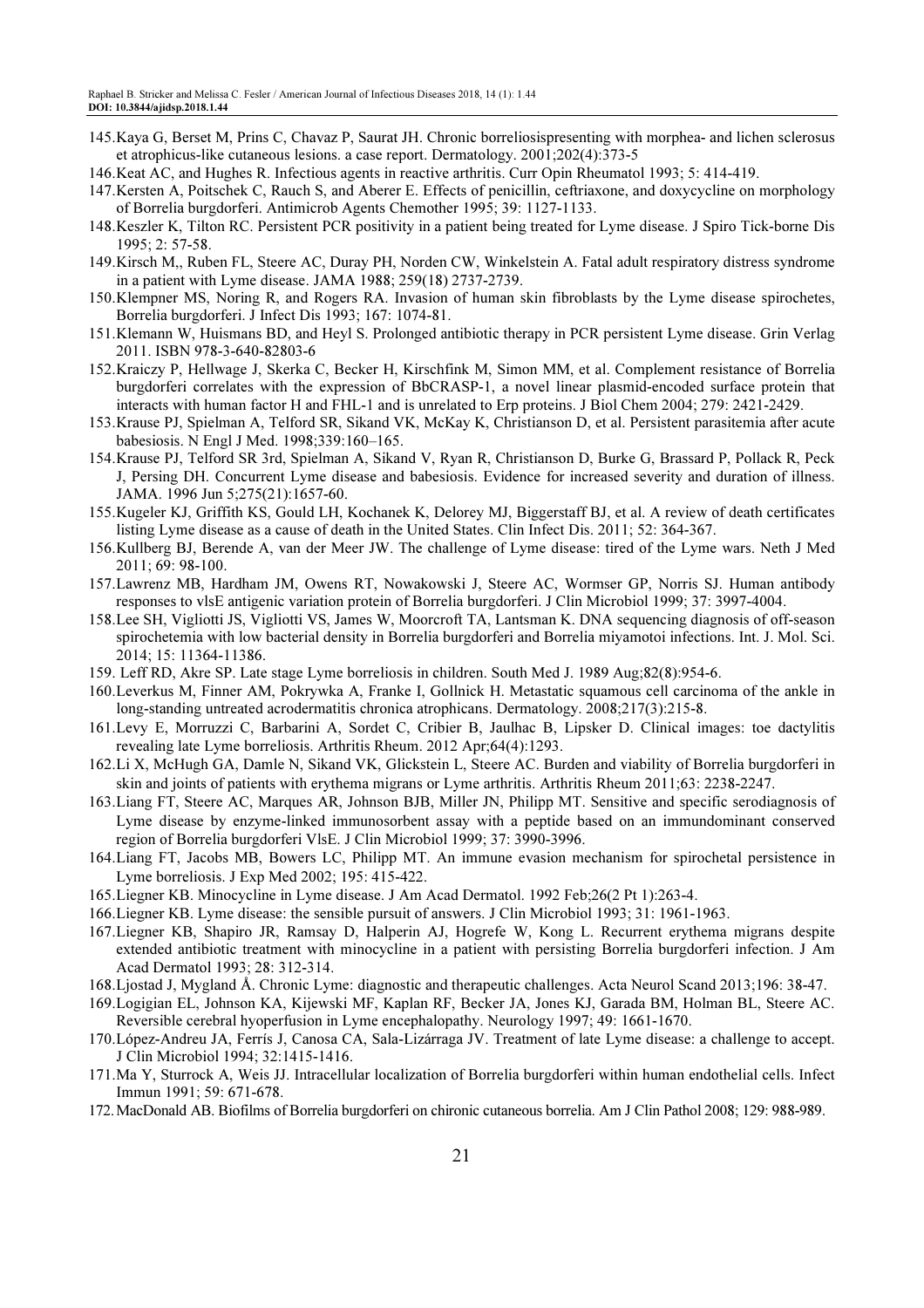- 173. MacDonald, AB. Borrelia burgdorferi tissue morphologies and imaging methodologies. Eur J Clin Microbiol Infect Dis 2013; 32(8): 1077-82.
- 174. MacDonald AB. A life cycle for Borrelia spirochetes? Med Hypotheses. 2006;67(4):810-8.
- 175. Maggi RG, Ericson M, Mascarelli PE, Bradley JM, Breitschwerdt EB. Bartonella henselae bacteremia in a mother and son potentially associated with tick exposure Parasites & Vectors April 2013, 6:101.
- 176. Mahmoud AAF. The challenge of intracellular pathogens (editorial). N Engl J Med 1992; 326: 761-762.
- 177. Malane MS, Grant Kels JM, Feder HM Jr, Luger SW. Diagnosis of Lyme disease based on dermatologic manifestations. Ann Intern Med 1991; 114:490-498.
- 178. Malawista SE, Barthold SW, and Persing DH. Fate of Borrelia burgdorferi DNA in tissues of infected mice after antibiotic treatment. J Infect Dis 1994; 170: 1312-1316.
- 179. Malawista SE. Resolution of Lyme arthritis, acute or prolonged: a new look. Inflammation. 2000 Dec;24(6):493-504.
- 180. Manak MK, González-Villaseñor LI, Crush-Stanton S, and Tilton RC. Use of PCR assays to monitor the clearance of Borrelia burgdorferi DNA from blood following antibiotic therapy. J Spir Tick-Borne Dis 1997; 4: 11-20.
- 181. Maraspin V, Ruzic-Sabljic E, Strle F, Cimperman J, Jereb M, Preac-Mursic V. Persistence of Borrelia burgdorferi after treatment with antibiotics. Alpe Adria Microbiol J. 3: 211-216.
- 182. Maraspin V, Cimperman J, Lotrič-Furlan S, Ružić-Sabljić E, Jurca T, Picken RN, Strle F. Solitary borrelial lymphocytoma in adult patients. Wien Klin Wochenschr 2002; 114: 515-523.
- 183. Marlovits S, Khanah G, Striessniq G, Vécsei V, and Stanek G. Emergence of Lyme arthritis after autologous chondrocyte transplantation. Arthritis Rheum. 2004; 50: 259-264.
- 184. Masters EJ, Lynxwiler P, and Rawlings J. Spirochetemia after continuous high-dose oral amoxicillin therapy. Infect Dis Clin Practice 1995; 3: 207-208.
- 185. Mayer W, Kleber FX, Wilske B, Preac-Mursic V, Maciejewski W, Sigl H, Holzer E, Doering W. Persistent atrioventricular block in Lyme borreliosis. KlinWochenschr. 1990 Apr 17;68(8):431-5.
- 186. McAlister HF, Klementowicz PT, Andrews C, Fisher JD, Feld M, Furman S. Lyme carditis: an important cause of reversible heart block. Ann Intern Med. 1989 Mar 1;110(5):339-45.
- 187. McLaughlin TP, Zemel L, Fisher RL, Gossling HR. Chronic arthritis of the knee in Lyme disease. Review of the literature and report of two cases treated by synovectomy. J Bone Joint Surg Am. 1986 Sep;68(7):1057-61.
- 188. Meier P, Blatz R, Gau M, Spencker FB, Wiedermann P. [Pars plana vitrectomy in Borrelia burgdorferi endophthalmitis][German]. Klin Monatsbl Augenheilkd 1998; 213(6): 351-354.
- 189. Middelveen MJ, Bandoski C, Burke J, Sapi E, Filush KR, Wang Y, et al. Exploring the association between Morgellons disease and Lyme disease: identification of Borrelia burgdorferi in Morgellons disease patients. BMC Dermatol. 2015;15:1.
- 190. Middelveen MJ, Stricker RB. Morgellons disease: a filamentous borrelial dermatitis. Int J Gen Med 2016:9 349–354
- 191. Middelveen, MJ, McClain SA, Bandoski C, Israel JR, Burke J, MacDonald AB, Sapi E, Wang Y, Franco A, Mayne PJ, Stricker RB. Granulomatous hepatitis associated with chronic Borrelia burgdorferi infection: a case report. Research 2014; 1: 875. http://dx.doi.org/10.130070/rs.en.1.875.
- 192. Miller JC, Narayan K, B Stevenson B, Pachner AR. Expression of Borrelia burgdorferi erp genes during infection of non-human primates. Microb Pathol. 2005; 39: 27-33.
- 193. Montgomery RR, Nathanson MH, Malawista SE. The fate of Borrelia burgdorferi within endothelial cells. Infect Immun 1991; 59: 671-678.
- 194. Montgomery RR, Nathanson MH, Malawista SE. The fate of Borrelia burgdorferi, the agent for Lyme disease, in mouse macrophages. Destruction, survival, recovery. J Immunol 1993; 150: 909-915.
- 195. Moody KD, Barthold SW, Terwilliger GA. Lyme borreliosis in laboratory animals: effect of host species and into passage of Borrelia burgdorferi. Am J Trop Med Hyg 1990; 43: 87-92.
- 196. Moody KD, Barthold SW, Terwilliger GA, Beck DS, Hansen GM, Jacoby RO. Experimental chronic Lyme borreliosis in Lewis rats. Am J Trop Med Hyg 1990;42: 65-74.
- 197. Moody KD, Adams RL, and Barthold SW. Effectiveness of antimicrobial treatment against Borrelia burgdorferi infection in mice. Anticrob Agents Chemother 1994; 38: 1567-1572.
- 198. Moriarty TJ, Norman MU, Colarusso P, Bankhead T, Kubes P, and Chaconas G. Real-time high resolution 3D imaging of the Lyme disease spirochete adhering to and escaping from the vasculature of a living host. PLoS Pathog. 2008; 4(6):e1000090.
- 199. Moro MH, Zegarra-Moro OL, Bjornsson J, Hofmeister EK, Bruinsma E, Germer JJ, Persing DH. Increased arthritis severity in mice coinfected with Borrelia burgdorferi and Babesia microti. J Infect Dis. 2002; 186: 428–431.
- 200. Müllegger RR, Glatz M. Skin manifestations of Lyme borreliosis: diagnosis and management. Am J Clin Dermatol. 2008;9(6):355-68.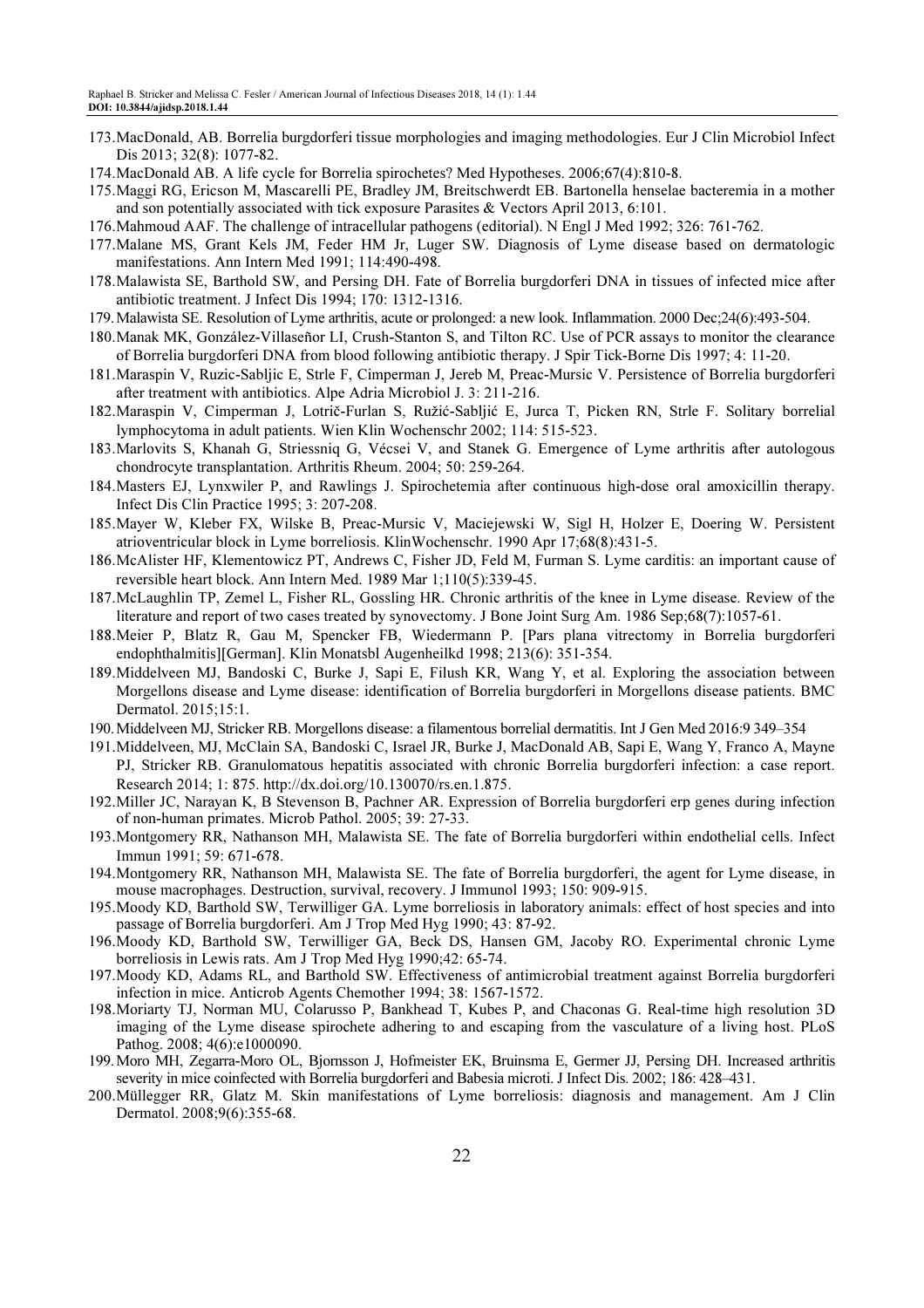- 201. Müller KE. Damage of collagen and elastic fibres by Borrelia burgdorferi—known and new clinical and histopathological aspects. Open Neurol J. 2012; 6: 179-186.
- 202. Murillo G, Ramírez B, Romo LA, Muñoz-Sanz A, Hileeto D, Calonge M. Oculopalpebral borreliosis as an unusual manifestation of Lyme disease. Cornea. 2013 Jan;32(1):87-90.
- 203. Mursic VP, Wanner G, Reinhardt S, Wilske B, Busch U, Marget W. Formation and cultivation of Borrelia burgdorferi spheroplast L-form variants. Infection 1996; 24(4): 335.
- 204. Nanagara R, Duray PH, and Schumacher HR, Jr. Ultrastructural demonstration of spirochetal antigens in synovial fluid and synovial membrane in chronic Lyme disease: possible factors contributing to persistence of organisms. Hum Pathol 1996; 27(10): 1025-1034.
- 205. Nocton JJ, Dressler F, Rutledge BJ, Rys PN, Persing DH, Steere AC. Detection of Borrelia burgdorferi DNA by polymerase chain reaction in synovial fluid from patients with Lyme arthritis. N Eng J Med 1994; 330: 229-234.
- 206. Norgard MV, Riley BS, Richardson JA, Radolf JD. Dermal inflammation elicited by synthetic analogs of Treponema pallidum and Borrelia burgdorferi lipoproteins. Infect Immun 1995;63:1507-1515.
- 207. Ogden NH, Arsenault J, Hatchette TF, Mechai S, Lindsay LR. Antibody responses to Borrelia burgdorferi detected by Western blot vary geographically in Canada. PLoS One. 2017 Feb 9;12(2):e0171731.
- 208. Oksi J, Voipio-Pulkki LM, Uksila J, Pulkki K, Laippala P, Viljanen MK. Borrelia burgdorferi infection in patients with suspected acute myocardial infarction. Lancet. 1997 Nov 15;350:1447-8.
- 209. Oksi J, Mertsola J, Reunanen M, Marjamaki M, Viljanen MK. Subacute multiple-site osteomyelitis caused by Borrelia burgdorferi. Clin Infect Dis 1994; 19(5): 891-896.
- 210. Oksi J, Uksila J, Marjamäki M, Nikoskelainen J, Viljanen MK. Antibodies against whole sonicated Borrelia burgdorferi spirochetes, 41-kilodalton flagellin, and P39 protein in patients with PCR- or culture-proven late Lyme borreliosis. J Clin Microbiol 1995; 33: 2260-2264.
- 211. Oksi J, Nikoskelainen J, Viljanen MK. Comparison of oral cefixime and intravenous ceftriaxone followed by oral amoxicillin in disseminated Lyme borreliosis. Eur J Clin Microbiol Int Dis 1998; 17: 715-719.
- 212. Oksi J, Marjamäki M, Nikoskelainen J, Viljanen MK. Borrelia burgdorferi detected by culture and PCR in clinical relapse of disseminated Lyme borreliosis. Ann Med 1999; 31(3): 225-232.
- 213. Pachner AR, Delaney E, Ricalton NS. Murine Lyme borreliosis: route of inoculation determines immune response and infectivity. Reg Immunol. 1992 Nov-Dec;4(6):345-51.
- 214. Pachner AR, Ricalton N, Delaney E. Comparison of polymerase chain reaction with culture and serology for diagnosis of murine experimental Lyme borreliosis. J Clin Microbiol. 1993 Feb;31(2):208-14.
- 215. Pachner AR, Delaney E, O'Neill T. Neuroborreliosis in the nonhuman primate: Borrelia burgdorferi persists in the central nervous system. Ann Neurol 1995; 38: 667-9.
- 216. Pachner AR, Basta J, Delaney E, Hulinska D. Localization of Borrelia burgdorferi in murine Lyme borreliosis by electron microscopy. Am J Trop Med Hyg 1995; 52: 128-133.
- 217. Pachner AR, Cadavid D, Shu G, Dail D, Pachner S, Hodzic E, Barthold SW. Central and peripheral nervous system infection, immunity, and inflammation in the NHP model of Lyme borreliosis. Ann Neurol 2001; 50: 330- 338. [in monkeys]
- 218. Pachner AR, Dail D, Narayan K, Dutta K, Cadavid D. Increased expression of B-lymphocyte chemoattractant, but not pro-inflammatory cytokines, in muscle tissue in rhesus chronic Lyme borreliosis. Cytokine 2002; 19: 297-307.
- 219. Pahl A, Kühbrandt U, Brune K, Röllinghoff M, Gessner A. Quantitative detection of Borrelia burgdorferi by realtime PCR. J Clin Microbiol 1999; 37: 1958-1963.
- 220. Pal GS, Baker JT, Wright DJM. Penicillin resistant Borrelia encephalitis responding to cefotaxime. Lancet 1988; 338: 50-51.
- 221. Pál E, Barta Z, Nagy F, Wágner M, Vécsei L. Neuroborreliosis in county Baranya, Hungary. Funct Neurol. 1998 Jan-Mar;13(1):37-46.
- 222. Pedersen LM, Friis-Møller A. Late treatment of chronic Lyme arthritis. Lancet. 1991 Jan 26;337(8735):241.
- 223. Petrovic M, Vogelaers D, Van Renterghem L, Carton D, De Reuck J, Afschrift M. Lyme borreliosis review of the late stages and treatment of four cases. Acta Clin Belg. 1998; 53: 178-183.
- 224. Pfister HW, Preac Mursic V, Wilske B, Schielke E, Sorgel F, Einhaupl KMJ. Randomized comparison of ceftriaxone and cefotaxime in Lyme neuroborreliosis. Infect Dis 1991; 163(2): 311-318.
- 225. Phillips SE, Mattman LH, Hulinska D, Moayad H. A proposal for the reliable culture of Borrelia burgdorferi from patients with chronic Lyme disease, even from those aggressively treated. Infection 1998; 26: 364-67.
- 226. Phillips SE, Harris NS, Horowitz R, Johnson L, Stricker RB. Lyme disease: scratching the surface. Lancet 2005; 366: 1771.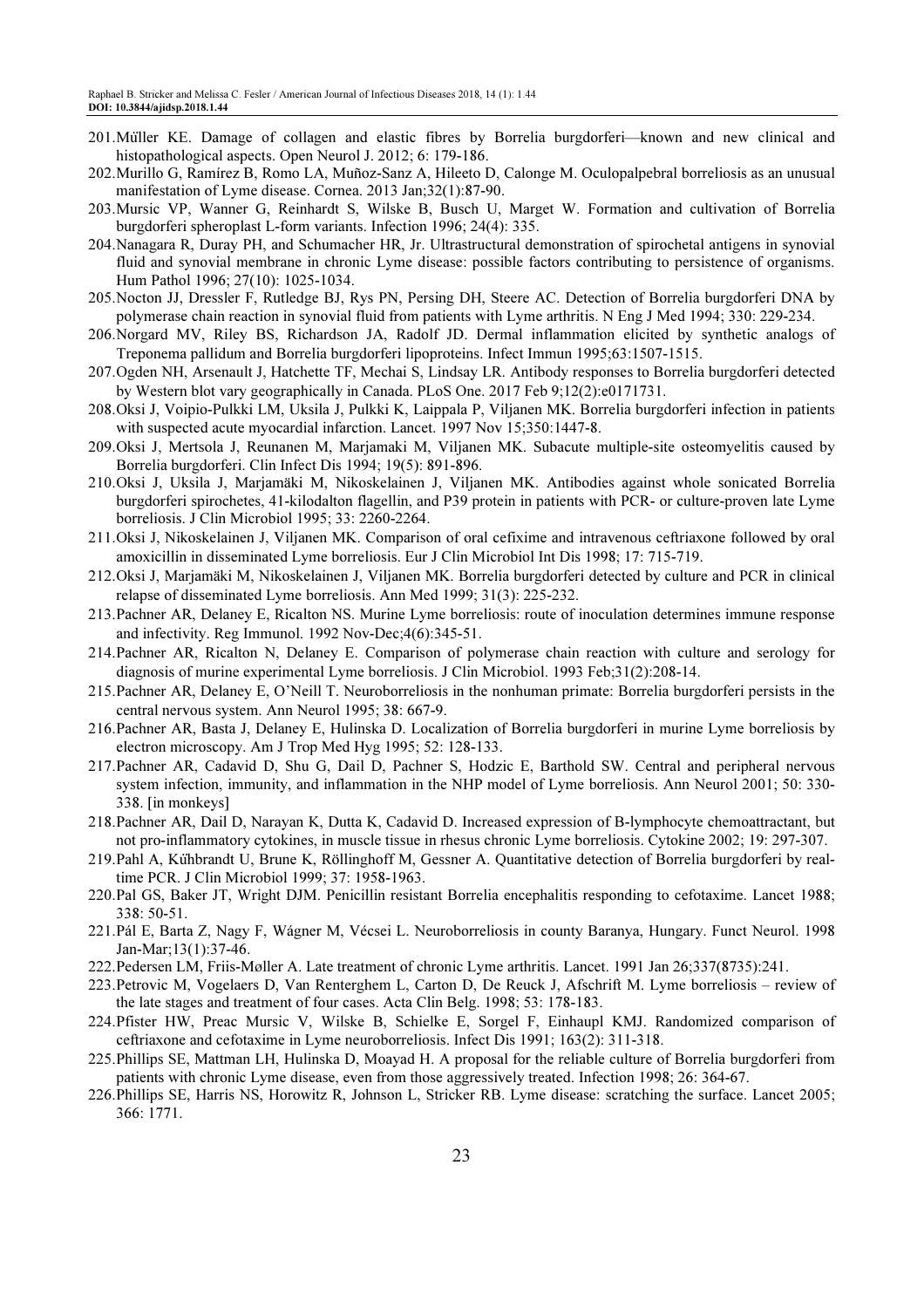- 227. Phillips SE, Burrascano JJ, Harris NS, Johnson L, Smith PV, Stricker RB. Chronic infection in 'post-Lyme borreliosis syndrome. Int J Epidemiol 2005; 34: 1439-1440.
- 228. Picha D, Moravcová L, Holecková D, Zd'árský E, Valesová M, Maresová V, et al. Examination of specific DNA by PCR in clinical relapse of disseminated Lyme borreliosis. Int J Dermatol. 2008; 47: 1004-1010.
- 229. Picken RN, Strle F, Picken MM, Ruzic-Sabljic E, Maraspin V, Lotric-Furlan S, et al. Identification of three species of Borrelia burgdorferi sensu lato (B. garinii, B. afzelii) among isolates from acrodermatis chronica atrophicans lesions. J Invest Dermatol 1998; 110; 211-214.
- 230. Preac-Mursic V, Weber K, Pfister HW, Pfister HW, Wilske B, Gross B, et al. Survival of Borrelia burgdorferi in antibiotically treated patients with Lyme borreliosis. Infection 1989; 17: 355-359.
- 231. Preac-Mursic V, Patsouris E, Wilske B, Reinhardt S, Gross B, Mehraein P. Persistence of Borrelia burgdorferi and histopathological alterations in experimentally infected animals: a comparison with histopathological findings in human Lyme disease. Infection 1990; 18: 332-341.
- 232. Preac-Mursic V, Pfister HW, Spiegel H, Burk R, Wilske B, Reinhardt S, et al. First isolation of Borrelia burgdorferi from an iris biopsy. J Clin Neuroophthalmol 1993; 13(3): 155-161.
- 233. Preac Mursic V, Wanner G, Reinhardt S, Wilske B, Busch U, Marget W. Formation and cultivation of Borrelia burgdorferi spheroplast-L-form variants. Infection 1996; 24: 218-226.
- 234. Preac Mursic V, Marget W, Busch U, Rigler DP, Hagl S. Kill kinetics of Borrelia burgdorferi and bacterial findings in relation to the treatment of Lyme borreliosis. Infection 1996; 24(1): 9-16. [Bb was isolated by culture in five patients, four of whom had previously tested antibody-negative.]
- 235. Priem S, Burmester GR, Kamradt T, Wolbart K, Rittig MG, Krause A. Detection of Borrelia burgdorferi by polymerase chain reaction in synovial membrane, but not in synovial fluid from patients with persisting Lyme arthritis after antibiotic therapy. Ann Rheum Dis 1998;57: 118-121.
- 236. Reid MC, Schoen RT, Evans J, Rosenberg JC, and Horowitz RI. The consequences of overdiagnosis and overtreatment of Lyme disease: an observational study. Ann Intern Med. 1998;128(5): 354-362.
- 237. Reimers CD, de Koning J, Neubert U, Preac Mursic V, Koster JG, Muller Felberl W, Pongratz DE, Duray PH. Borrelia burgdorferi myositis: report of eight patients. J Neurol 1993; 240(5):278-283.
- 238. Reis C, Cote M, Le Rhun D, Lecuelle B, Levin ML, Vayssier-Taussat M, Bonnet SI. Vector competence of the tick Ixodes ricinus for transmission of Bartonella birtlesii. PLoS Negl Trop Dis. 2011;5(5):e1186.
- 239. Rittig MG, Häupl T, Krause A, Kressel M, Groscurth P, Burmester GR. Borrelia burgdorferi-induced ultrastructural alterations in human phagocytes: a clue to pathogenicity? J Pathol 1994; 173: 269-282.
- 240. Roberts ED, Bohm RP Jr, Cogswell FB, Lanners HN, Lowrie RC Jr, Povinelli L, et al. Chronic Lyme disease in the rhesus monkey. Lab Invest. 1995;72: 146-160.
- 241. Roberts ED, Bohm RP Jr, Lowrie RC Jr, Habicht G, Katona L, Piesman J, et al. Pathogenesis of Lyme neurobororeliosis in the rhesus monkey: the early disseminated and chronic phases of disease in the peripheral nervous system. J Infect Dis 1998; 178: 722-732.
- 242. Rocha R, Lisboa L, Neves J, García López M, Santos E, Ribeiro A. Neuroborreliosis presenting as acute disseminated encephalomyelitis. Pediatr Emerg Care. 2012 Dec;28(12):1374-6.
- 243. Rohácová H, Hancil J, Hulinská D, Mailer H, Havlik J. Ceftriaxone in the treatment of Lyme neuroborreliosis. Infection. 1996 (Jan-Feb); 24(1): 88-90.
- 244. Roelcke U, Barnett W, Wilder-Smith E, Sigmund D, and Hacke W. Untreated neuroborreliosis: Bannwarth syndrome evolving into acute schizophrenia-like psychosis. J Neurol 1992; 239: 129-131.
- 245. Rosa Neto NS, Gauditano G, Yoshinari NH. Chronic lymphomonocytic meningoencephalitis, oligoarthritis and erythema nodosum: report of Baggio-Yoshinari syndrome of long and relapsing evolution. Rev Bras Reumatol. 2014 Mar-Apr;54(2):148-51.
- 246. Ruzic-Sablijic E, Strle F, and Cimperman J. The Ixodes ricinus tick as a vector of Borrelia burgdorferi in Slovenia. Eur J Epidemiol 1993; 9: 396-400.
- 247. Sala-Lizarraga JA, Salcede-Vivo J, Ferris J, Lopez-Andreu JA. Lyme borreliosis Lancet 1990; 345: 1436-1437.
- 248. Salit IE, Artsob H, Cheung SC. Imported case of Bannwarth's syndrome (chronic lymphocytic meningoradiculitis or Lyme meningitis). Can Dis Wkly Rep. 1988 Feb 27;14(8):31-4.
- 249. Sapi E, and MacDonald A. Biofilms of Borrelia burgdorferi in chronic cutaneous borreliosis. Am. J. Clin. Pathol. 2008; 129: 988-989. [biofilms consist of a colony of spirochetes and cysts coated by a gelatinous, protective membrane]
- 250. Sapi E, Kaur N, Anyanwu S, Luecke DF, Datar A, Patel S, Rossi M, Stricker RB. Evaluation of in vitro antibiotic susceptibility of different morphologic form of Borrelia burgdorferi. Drug Resist. 2011; 4: 97-113.
- 251. Sapi E, Bastian SL, Mpoy CM, Scott S, Rattelle A, Pabbati N, Poruri A, Buruga D, Theophilus PAS, Pham TV, Datar A, Dhaliwai NK, MacDonald A, Rossi MJ, Sinha SK, and Luecke DF. 2012. Characterization of biofilm formation by Borrelia burgdorferi in vitro. PLOS One 7(10): e48277. doi: 10.1371/journal.pone.0048277 [biofilms consist of a colony of spirochetes and cysts coated by a gelatinous, protective membrane]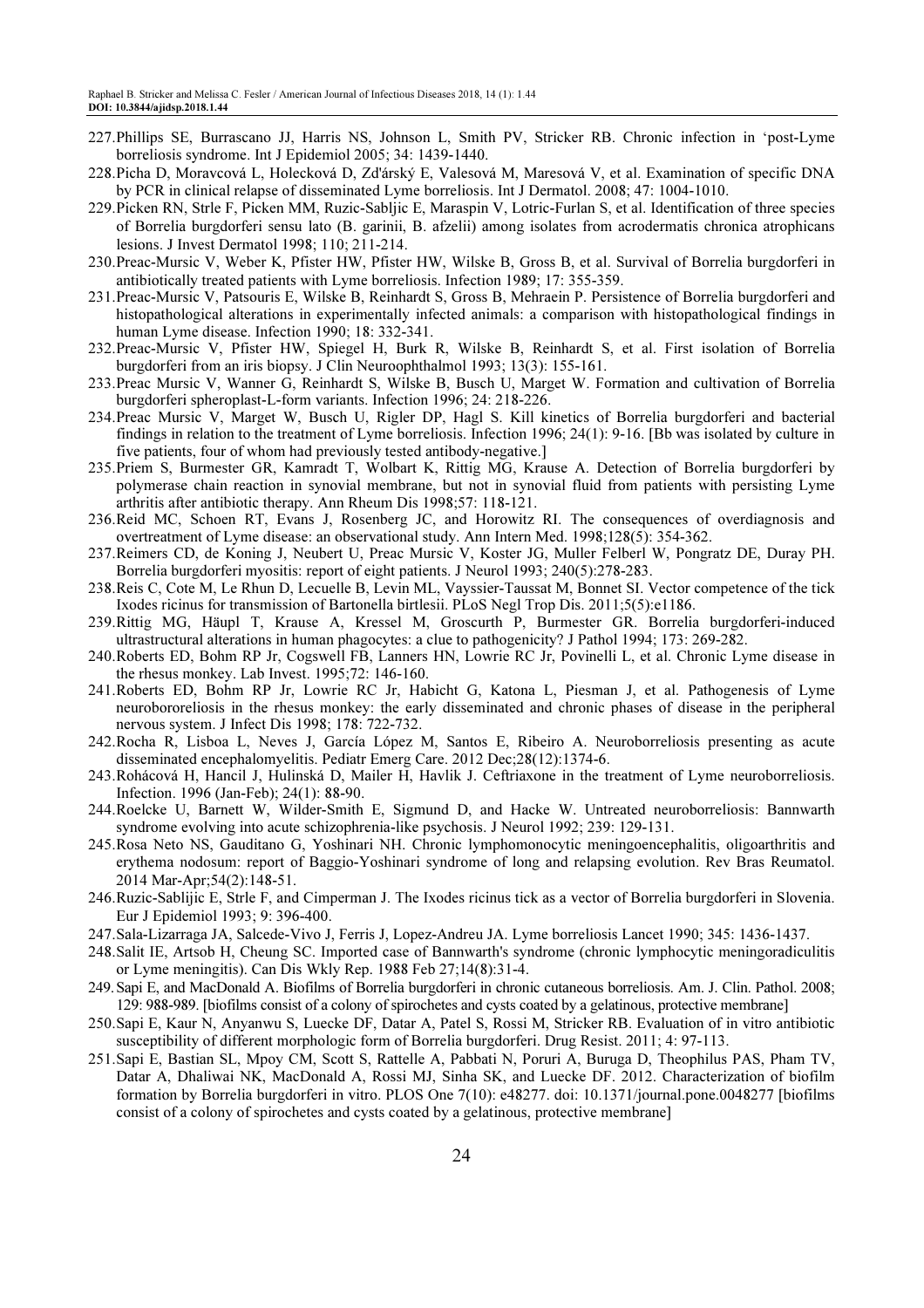- 252. Sapi E, Pabbati N, Datar A, Davies EM, Rattelle A and Kuo BA. Improved culture conditions for the growth and detection of Borrelia from human serum. Int J Med Sci 2013; 10: 362-376.
- 253. Sauer A, Hansmann Y, Jaulhac B, Bourcier T, Speeg-Schatz C. Five cases of paralytic strabismus as a rare feature of Lyme disease. Clin Infect Dis. 2009 Mar 15;48(6):756-9.
- 254. Schoen RT, Aversa JM, Rahn DW, Steere AC. Treatment of refractory chronic Lyme arthritis with arthroscopic synvectomy. Arthritis Rheum 1991; 34(8): 1056-1060.
- 255. Schned ES. Lyme disease as an etiology of "unexplained" recurrent monoarthritis. Minn Med. 1984 Jun;67(6):325-8.
- 256. Schneider BS, Schriefer ME, Dietrich G, Dolan MC, Morshed MG, Zeidner NS. Borrelia bissettii isolates induce pathology in a murine model of disease. Vector Borne Zoonotic Dis. 2008 Oct;8(5):623-33.
- 257. Schmidli J, Hunziker T, Moesli P, Schaad UB. Cultivation of Borrelia burgdorferi from joint fluid three months after treatment of facial palsy due to Lyme borreliosis. J Inf Dis 1988; 158(4): 905-906. [Bb was cultured from joint fluid after treatment.]
- 258. Schmitz JL, Schell RF, Lovrich SD, Callister SM and Coe JE; Characterization of the protective antibody response to Borrelia burgdorferi in experimentally infected LDH hamsters. Infect Immun 1991; 59: 1916-1921.
- 259. Schwan TG, Burgdorfer W, Schrumpf ME, Karstens RH. The urinary bladder: a consistent source of Borrelia burgdorferi in experimentally infected white-footed mice (Peromyscus leucoupus). J Clin Microbiol. 1988;26: 893-895.
- 260. Schwan TG, MacDonald AB. Interstitial cystitis and Borrelia burgdorferi. Ann Intern Med. 1989 Sep 15;111(6):537.
- 261. Schwan TG, Piesman J, Golde WT, Dolan MC, Ros PA. Induction of an outer surface protein on Borrelia burgdorferi during tick feeding. Proc Natl. Acad. Sci. USA. 1995; 92: 2909-2913.
- 262. Seiler KP, and Weis JJ. Immunity to Lyme disease: protection, pathology and persistence. Curr Opin Immunol 1996; 8: 503-509.
- 263. Shadick NA, Phillips CB, Logigian EL, Steere AC, Kaplan RF, Berardi VP, et al. The long-term clinical outcomes of Lyme disease. A population-based retrospective cohort study. Ann Intern Med 1994; 121: 560-567.
- 264. Sharma B, Brown AV, Matluck NE, Hu LT, Lewis K. Borrelia burgdorferi, the causative agent of Lyme disease, forms drug-tolerant persister cells. Antimicrob Agents Chemother. 2015 Aug;59(8):4616-24.
- 265. Shui Y, Tao W, Huang D, Li Y, Fan B. Spinal cord stimulation for chronic pain originating from Lyme disease. Pain Physician. 2012 Nov-Dec;15(6):511-4.
- 266. Singh SK and HJ Girschick. Molecular survival strategies of the Lyme disease spirochete Borrelia burgdorferi. Lancet Infect Dis 2004; 4: 575-583. [B. burgdorferi survives in ligaments, tendons, fibroblasts, synovial cells, endothelial cells, deep invaginations of cell membranes, myocyctes, joints, eyes, and bones.]
- 267. Skogman BH, Croner S, Nordwall M, Eknefelt M, Ernerudh J, and Forsberg P. Lyme neuroborreliosis in children: a prospective study of clinical features, prognosis, and outcome. Pediatic Infect. Dis. J. 2008; 27(12): 1089-1094.
- 268. Snydman DR, Schenkein DP, Berardi VP, Lastavica CC, Pariser KM. Borrelia burgdorferi in joint fluid in chronic Lyme arthritis. Ann Intern Med. 1986;104(6):798-800.
- 269. Sonnesyn SW, Manivel JC, Johnson RC, Goodman JL. A guinea pig model for Lyme disease. Infect Immun. 1993;61: 4777-4784. [guinea pig]
- 270. Stanek G, Klein J, Bittner R, and Glogar D. Isolation of Borrelia burgdorferi from the myocardium of a patient with long standing cardiomyopathy. N Engl J Med 1990; 322: 249-252.
- 271. Steere AC, Duray PH, Butcher EC. Spirochetal antigens and lymphoid cell surface markers in Lyme synovitis. Comparison with rheumatoid synovium and tonsillar lymphoid tissue. Arthritis Rheum 1988; 31: 487-495.
- 272. Steere AC, Bernardi VP, Weeks KE, Logigan EL, Ackermann R. Evaluation of the intrathecal antibody response to Borrelia burgdorferi as a diagnostic test for Lyme neuroborreliosis. J. Infect. Dis. 1990; 161(6): 1203-1209.
- 273. Steere AC, Taylor E, McHugh GL, Logigian EL. The overdiagnosis of Lyme disease. JAMA. 1993; 269(14): 1812-1816.
- 274. Steere AC, Levin RE, Molloy PJ, Kalis RA, Abraham JH, Liu NY, Schmid CH. Treatment of Lyme arthritis. Arthritis Rheum 1994; 37: 878-888.
- 275. Stone BL, Brissette CA. Host immune evasion by Lyme and Relapsing Fever Borreliae: Findings to lead future studies for Borrelia miyamotoi. Front Immunol. 2017 Jan 19;8:12
- 276. Straubinger RK, Straubinger AF, Jacobson RH, Chang Y, Summers BA, Erb HN, Appel MJG. Two lessons from the canine model of Lyme disease: migration of Borrelia burgdorgferi in tissues and persistence after antibiotic treatment. J Spiro Tick-borne Dis 1997; 4: 24-31.
- 277. Straubinger RK, Summers BA, Chang YF, Appel MJG. Persistence of Borrelia burgdorferi in experimentally infected dogs after antibiotic treatment. J Clin Microbiol 1997;35: 111-116.
- 278. Straubinger RK. PCR-based quantification of Borrelia burgdorferi organisms in canine tissues over a 500-day postinfection period. J Clin Microbiol 2000; 38: 2191-2199.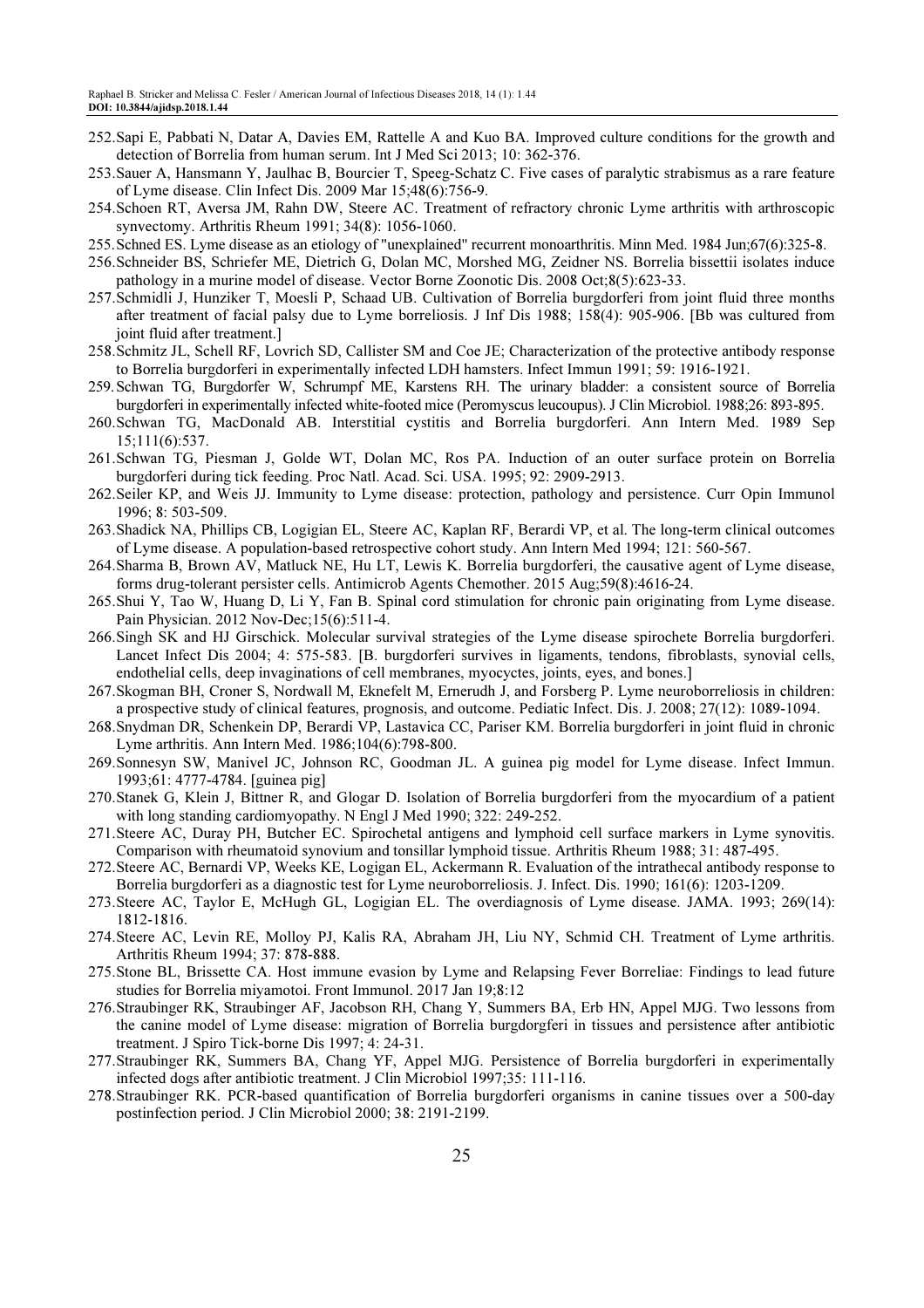- 279. Straubinger RK, Straubinger AF, Summers BA, Jacobson RH. Status of Borrelia burgdorferi infection after antibiotic treatment and the effects of corticosteroids: an experimental study. J Infect Dis 2000;181: 1069-1081.
- 280. Stricker RB, Winger EE. Decreased CD57 lymphocyte subset in patients with chronic Lyme disease. Immunology Letters. 2001. 76: 43-48.
- 281. Stricker RB, Burrascano JJ, Winger EE. Long-term decrease in the CD57 lymphocyte subset in a patient with chronic Lyme disease. Ann Agric Environ Med 2002; 9: 111-113.
- 282. Stricker RB, Lautin A, Burrascano JJ. Lyme disease: point/counterpoint. Expert Rev Anti-Infect Ther 2005: 3: 155-165.
- 283. Stricker RB. Counterpoint: long-term antibiotic therapy improves persistent symptoms associated with Lyme disease. Clin Infect Dis 2007; 45: 149-157.
- 284. Stricker RB and Johnson L. Persistent Borrelia burgdorferi infection after treatment with antibiotics and anti-tumor necrosis factor-α. J Infect Dis 2008; 197: 1352-1353.
- 285. Stricker RB, Johnson L. Lyme disease diagnosis and treatment: lessons from the AIDS epidemic. Minerva Med. 2010;101(6):419–425.
- 286. Stricker RB, Johnson L. Lyme disease: the next decade. Infect. Drug Resist. 2011; 4: 1-9.
- 287. Stricker RB, Johnson L. Persistent infection in chronic Lyme disease: does form matter? Res J Infect Dis 2013;1:2. http://dx.doi.org/10.7243/2052-5958-1-2.
- 288. Stricker RB, Johnson L. Borrelia burgdorferi aggrecanase activity: more evidence for persistent infection in Lyme disease. Front Cell Infect Microbiol. 2013 Aug 14;3:40.
- 289. Strle F, Preac-Mursic V, Cimperman J, Ruzic E, Maraspin V, and Jereb M. Azithromycin versus doxycycline for treatment of eythema migrans: clinical and microbiological findings. Infection 1993; 21(2): 83-88.
- 290. Strle F, Cheng Y, Cimperman J, Maraspin V, Lotric-Furlan S, Nelson JA, Picken MM, Ruzic-Sabljic E, and Picken R. Persistence of Borrelia burgdorferi sensu lato in resolved erythema migrans lesions. Clin Infect Dis 1995; 23: 380-389.
- 291. Strle F, Maraspin V, Lotric-Furlan, Ruzic-Sabljic E, Cimperman J. Azithromycin and doxycycline for treatment of Borrelia culture-positive erythema migrans. Infection 1996; 24: 64-68. [Skin-positive despite repeated antibiotic treatments.]
- 292. Summers BA, Straubinger AF, Jacobson RH, Chang YF, Appel MJG, Straubinger RK. Histopathological studies of experimental Lyme disease in the dog. J Comparative Pathol 2005; 133: 1-13.
- 293. Sung SY, McDowell JV, Carlyon JA, and Marconi RT. Mutation and recombination in the upstream homology box-flanked OspE-related genes of the Lyme disease spirochetes result in the development of new antigenic variants during infection. Infect Immun 2000; 68; 1319-1327.
- 294. Szer IS, Taylor E, Steere AC. The long-term course of Lyme arthritis in children. N Engl J Med. 1991 Jul 18;325(3):159-63.
- 295. Thomas V, Anguita J, Barthold SW, Fikrig E. Coinfection with Borrelia burgdorferi and the agent of human granulocytic ehrlichiosis alters murine immune responses, pathogen burden, and severity of Lyme arthritis. Infect Immun. 2001; 69: 3359–3371.
- 296. Tracy KE, Baumgarth N. Borrelia burgdorferi manipulates innate and adaptive immunity to establish persistence in rodent reservoir hosts. Front. Immunol. 2017;8:116.
- 297. Trevisan G, Cinco M, Agolzer A. Roseolar lesions in Lyme disease: Isolation of the causative agent. Int J Dermatol 1992;31:507-508.
- 298. Tunev SS, Hastey CJ, Hodzic E, Feng S, Barthold SW, Baumgarth N. Lymphoadenopathy during Lyme borreliosis is caused by spirochete migration-induced specific B cell activation. PLoS Pathog. 2011 May;7(5):e1002066.
- 299. Valesová M, Trnavský K, Hulínská D, Alusík S, Janousek J, Jirous J. Detection of Borrelia in the synovial tissue from a patient with Lyme borreliosis by electron microscopy. J Rheumatol. 1989;16: 1502-1505.
- 300. Valesová H, Mailer J, Havlik J, Hulínská, D, Hercogová. Long-term results in patients with Lyme arthritis following treatment with ceftriaxone. Infection. 1996 (Jan-Feb); 24(1): 98-102.
- 301. Vartiovaara I. Living with Lyme. Lancet 1995; 345: 842-844.
- 302. Vegsundvåg J, Nordeide J, Reikvam A, Jenum P. Late cardiac manifestation of infection with Borrelia burgdorferi (Lyme disease). BMJ. 1993 Jul 17;307(6897):173.
- 303. Walberg P, Granlund H, Nyman D, Panelius J, Seppälä I. Treatment of late Lyme borreliosis. J Infection. 1994; 29: 255-261.
- 304. Waniek C, Prohovnik I, Kaufman MA, Dwork AJ. Rapid progressive frontal-type dementia associated with Lyme disease. J Neuropsychiatry Clin Neurosci. 1995; 7: 345-347. (B. burgdorferi detected at autopsy).
- 305. Wang P, Gartenhaus R, Sood SK, DeVoti J, Singer C, Dorante G, Hilton E. Detection of Borrelia DNA in circulating monocytes as evidence of persistent Lyme disease. J Spiro Tick-borne Dis. 2000; 7: 16-19.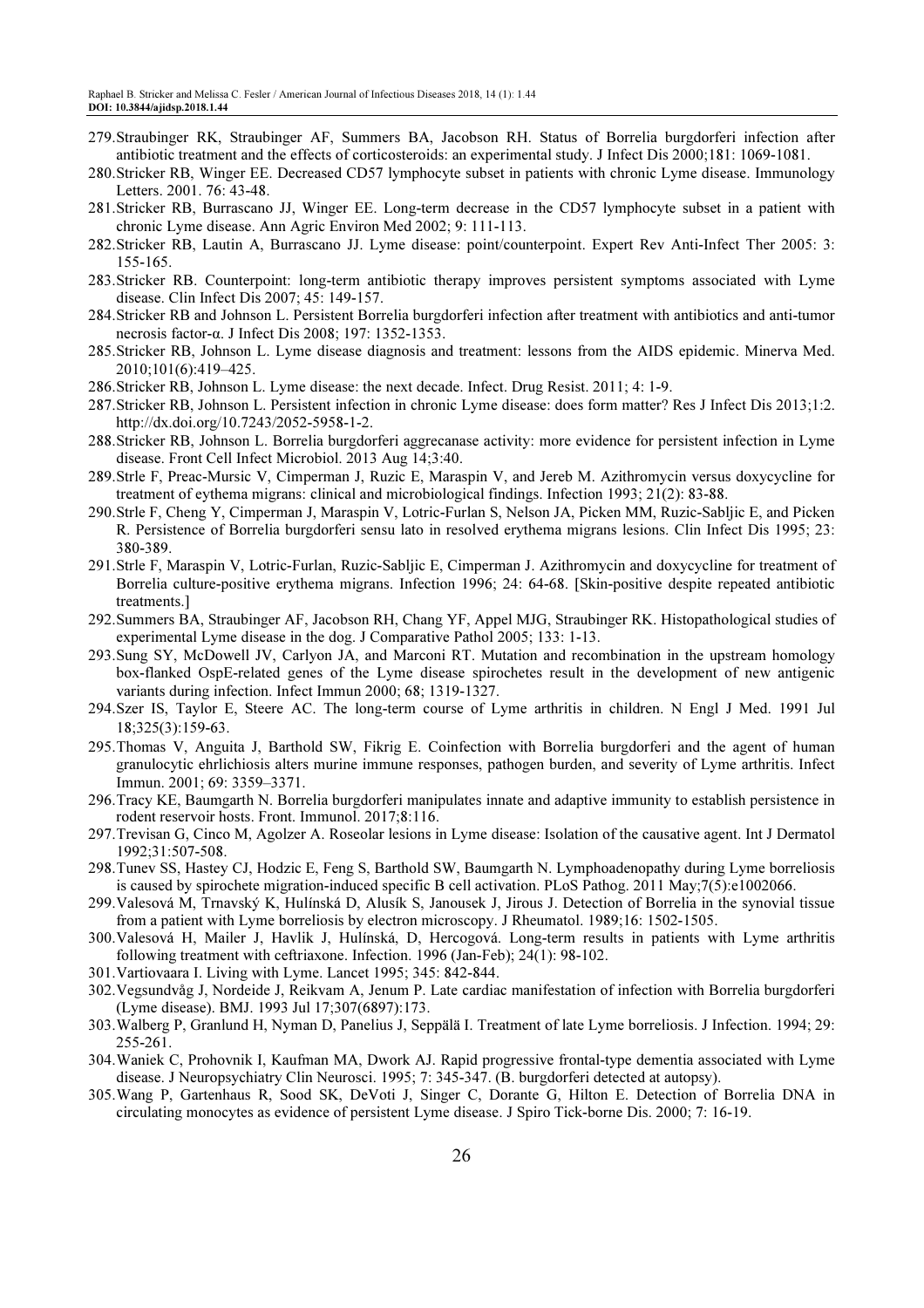306. Weber K. Treatment failure in erythema migrans: a review. Infection. 1996; 24: 73-75.

- 307. Weis JJ, Yang L, Seiler KP, Silver RM. Pathological manifestations in murine Lyme disease: association with tissue invasion and spirochete persistence. Clin Infect Dis 1997 (Suppl 1): S18-24.
- 308. Wienecke R, Zoechling N, Neubert U. Molecular subtyping of Borrelia burgdorferi in erythema migrans and acrodermatitis chronica atrophicans. J Invest Dermatol 1994; 103; 19-22. [chronic Lyme borreliosis].
- 309. Xu Q, Mcshan K, Liang FT. Modification of Borrelia burgdorferi to overproduce OspA or VlsE alters its infectious behaviour. Microbiology 2008; 154: 3420-3429.
- 310. Yang L, Weis JH, Eichwald E, Kolbert CP, Persing DH, Weis JJ. Heritable susceptibility to severe Borrelia burgdorferi-induced arthritis is dominant and is associated with persistence of large numbers of spirochetes in tissues. Infect Immun 1994; 62: 492-500.
- 311. Young D, Hussell T, Dougan G. Chronic bacterial infections: living with unwanted guests. Nat Immunol 2002 Nov; 3(11): 1026-1032.
- 312. Yrjänäinen H, Hytönen J, Söderström KO, Oksi J, Hartiala K, Viljanen MK. Persistent joint swelling and Borreliaspecific antibodies in Borrelia garinii-infected mice after eradication of vegetative spirochetes with antibiotic treatment. Microbes Infect 2006;8: 2044-2051. [persistence if Bb in mice]
- 313. Yrjänäinen H, Hytönen J, Song XY, Oksi J, Hartiala K, Viljanen MK. Anti-tumor necrosis factor-alpha treatment activates Borrelia burgdorferi spirochetes in 4 weeks after ceftriaxone treatment in C3H/He mice. J Infect Dis 2007;195: 1489-1496.
- 314. Yrjänäinen H, Hytönen J, Hartiala P, Oksi J, Viljanen MK. Persistence of borrelial DNA in the joints of Borrelia burgdorferi-infected mice after ceftriaxone treatment. APMIS 2010;118(9): 665-673.
- 315. Zajkowska JM, Hermanowska-Szpakowicz T. New aspects of the pathogenesis of Lyme disease. Przegl Epidemiol 2002;56 (Suppl 1):57-67.
- 316. Zalaudek I, Leinweber B, Kerl H, Müllegger RR. Acrodermatitis chronica atrophicans in a 15-year-old girl misdiagnosed as venous insufficiency for 6 years. J Am Acad Dermatol. 2005 Jun;52(6):1091-4.
- 317. Zeidner NS, Dolan MC, Massung R, Piesman J, Fish D. Coinfection with Borrelia burgdorferi and the agent of human granulocytic ehrlichiosis suppresses IL-2 and IFN gamma production and promotes an IL-4 response in C3H/HeJ mice. Parasite Immunol. 2000; 22:581–588.
- 318. Zhang JR, Hardham JM, Barbour AG, and Norris SJ. Antigenic variation in Lyme disease borreliae by promiscuous recombination of VMP-like sequence cassettes. Cell 1997; 89: 275-285.
- 319. Zhang Y. Persisters, persistent infections and the Yin-Yang model. Emerg Microbes Infect 2014;3:e3.
- 320. Zimering JH, Williams MR, Eiras ME, Fallon BA, Logigian EL, Dworkin RH et al. Acute and chronic pain associated with Lyme borreliosis: clinical characteristics and pathophysiologic mechanisms. Pain. 2014 Aug;155(8):1435-1438.
- 321. Ziska MH, Donta ST, Demarest FC. Physician preferences in the diagnosis and treatment of Lyme disease in the United States. Infection 1996; 24: 182-186.

# Neuropsychiatric Symptoms and Lyme/Tickborne Diseases

- 1. Aalto A, Sjowall J, Davidsson L, Forsberg P, Smedby O. Brain magnetic resonance imaging does not contribute to the diagnosis of chronic neuroborreliosis. Acta Radiol 2007; 48: 755-762. [white matter hyperintensities or basal ganglia lesions].
- 2. Ackermann R, Rehse-Kupper B, Gollmer E, Schmidt R.Chronic neurologic manifestations of erythema migrans borreliosis. Ann N Y Acad Sci. 1988;539:16-23.
- 3. Adams WV, Rose CD, Eppes SC, Klein JD. Long-term cognitive effects of Lyme disease in children. Appl Neuropsychol 1999;6(1):39-45
- 4. Alaedini A, Latov N Antibodies against OspA epitopes of Borrelia burgdorferi cross-react with neural tissue. J Neuroimmunol. 2005 Feb;159(1-2):192-5. Epub 2004 Nov 26.
- 5. Askenazy F, Dor E, Benoit M, Dupuis G, Serret S, Myquel M, et al. Catatonia in a 14 year-old girl: treatment with clorazepam and carbamazepine, a 10-year follow-up. Encephale. 2010 Feb;36(1):46-53.
- 6. Banerjee R, Liu JJ, Minhas HM. Lyme neuroborreliosis presenting with alexithymia and suicide attempts. J Clin Psychiatry. 2013 Oct;74(10):981.
- 7. Bannwarth, A. Zur klinik und pathogenese der chronischen lymphocytären meningitis. Arch Psychiatr Nervenkr. 1944;117: 161-185.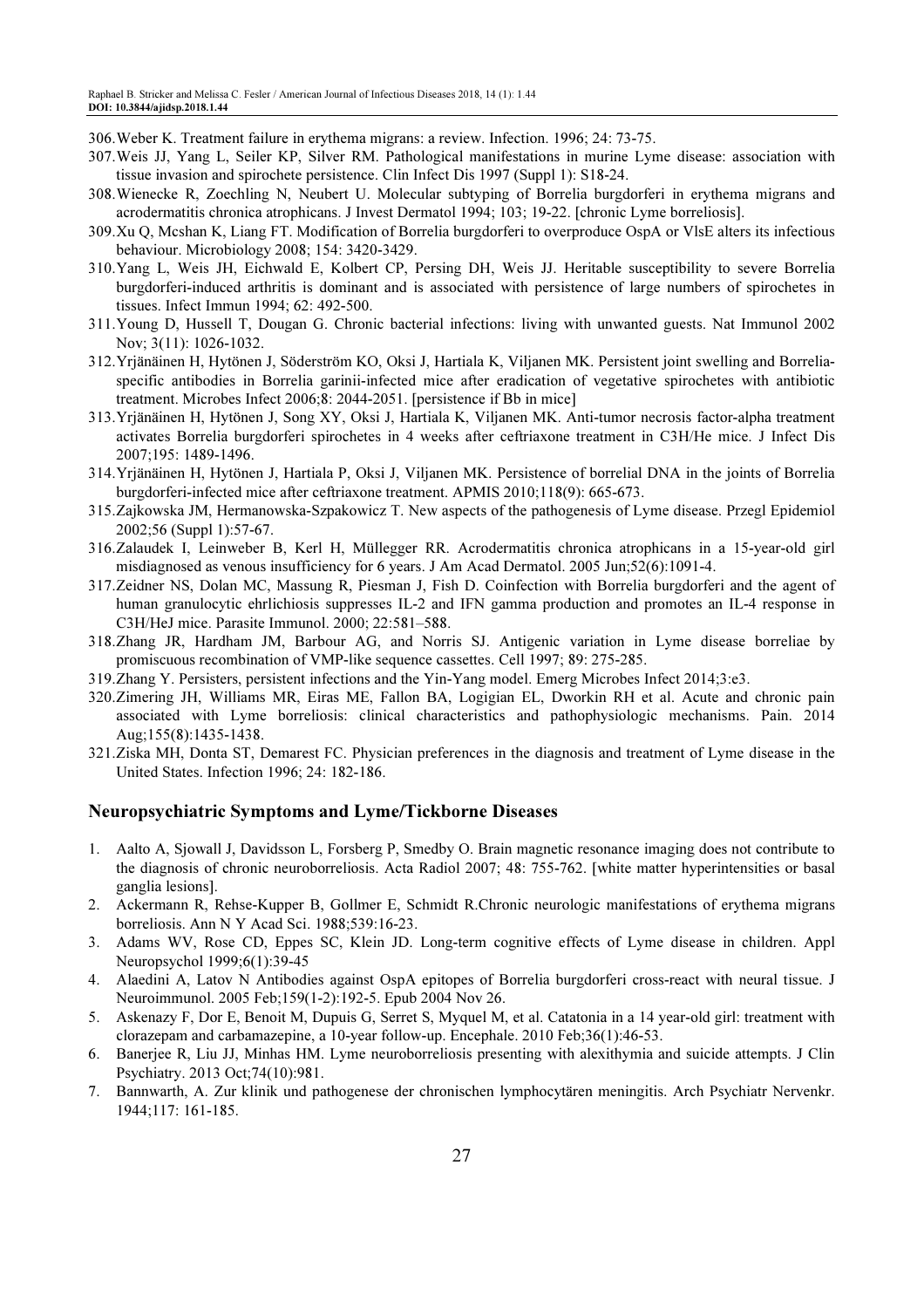- 8. Bar KJ, Jochum T, Hager F, Meissner W, Sauer H. Painful hallucinations and somatic delusions in a patient with the possible diagnosis of neuroborreliosis. Clin J Pain. 2005 Jul-Aug;21(4):362-3.
- 9. Barnett W, Sigmund D, Roelcke U, Mundt C. Endogenous paranoid-hallucinatory syndrome caused by Borrelia encephalitis Nervenarzt 1991 Jul;62(7):445-7 [German]
- 10. Battaglia H, Alvarez G, Mercau A, Fay M, Campodonico M. Psychiatric symptomatology associated with presumptive Lyme disease: Clinical evidence. J Spiro Tick-borne Dis 2000; 7: 22-25.
- 11. Bechter K. Diagnosis of infectious or inflammatory psychosyndromes. Open Neurol J. 2012; 6:113-118.
- 12. Belman AL, Iyer M, Coyle PK, Dattwyler R. Neurologic manifestations in children with North American Lyme disease. Neurology. 1993 Dec;43(12):2609-14.
- 13. Belman AL, Iyer M, Coyle PK, Dattwyler R. Neurologic manifestations in children with North American Lyme disease. Neurology. 1993 Dec;43(12):2609-14.
- 14. Benke T, Gasse T, Hittmair-Delazer M, Schmutzhard E. Lyme encephalopathy: long-term neuropsychological deficits years after acute neuroborreliosis. Acta Neurol Scand. 1995 May;91(5):353-7.
- 15. Berman DS, Wenglin BD. Complaints attributed to chronic Lyme disease: depression or fibromyalgia? Am J Med. 1995 Oct;99(4):440.
- 16. Bertholon P, Cazorla C, Carricajo A, Oletski A, Laurent B. Bilateral sensorineural hearing loss and cerebellar ataxia in the case of late stage Lyme disease. Braz J Otorhinolaryngol. 2012 Dec;78(6):124.
- 17. Bertrand E, Szpak GM, Pilkowski E, Habib N, Lipczynska-Lojkowska W, Rudnicka A, Tylewska-Wierzbanowska S, Kulczycki J. Central nervous system infection caused by Borrelia burgdorferi. Clinico-pathological correlation of three post-mortem cases. Folia Neuropathol 1999;37:43-51.
- 18. Biesiada G, Czapiel J, Sobczyk-Krupiarz I, Garlicki A, Mach T. Neuroborreliosis with extrapyramidal symptoms: a case report. Pol Arch Med Wewn. 2008 May;118(5):314-7.
- 19. Binalsheikh IM, Griesemer D, Wang S, Alvarez-Altalef R. Lyme neuroborreliosis presenting as Alice in Wonderland syndrome. Pediatr Neurol. 2012; 46:185-186.
- 20. Bitam I, Raoult D. Other tick-borne diseases in Europe. Curr Probl Dermatol. 2009;37:130-154.
- 21. Blanc F; GEBLY. Neurologic and psychiatric manifestations of Lyme disease. Med Mal Infect. 2007 Jul-Aug;37(7- 8):435-45.
- 22. Bloom BJ, Wyckoff PM, Meissner HC, Steere AC. Neurocognitive abnormalities in children after classic manifestations of Lyme disease. Pediatr Infect Dis J 1998; 17(3):189-96.
- 23. Bransfield RC. The psychoimmunology of Lyme/tick-borne diseases and its association with neuropsychiatric symptoms. Open Neurol J. 2012; 6:88-93.
- 24. Bransfield RC, Wulfman JS, Harvey WT, Usman AI. The association between tick-borne infections, Lyme borreliosis and autism spectrum disorders. Med Hypotheses. 2008;70(5):967-74.
- 25. Bransfield RC. Case report: Lyme disease and complex partial seizures. J Spiro Tick-borne Dis. 1999; 6:123-125 .
- 26. Bransfield RC. Diagnosis, treatment, and prevention of Lyme disease. JAMA. 1998 Sep 23-30;280(12):1049; author reply 1051.
- 27. Bransfield RC. Lyme disease, comorbid tick-borne diseases, and neuropsychiatric disorders. Psychiatr Times. 2007 Dec; 24(14)59-61
- 28. Bransfield RC. Preventable cases of autism: relationship between chronic infectious disease and neurological outcome. Pediatr Health. 2009; 3(2):125-140.
- 29. Bransfield RC. Relationship of inflammation and autoimmunity to psychiatric sequelae in Lyme disease. Psychiatr Ann. 2012; 42(9):337-41
- 30. Bransfield RC. The diagnosis of Lyme disease. Hosp Pract (Minneap). 1996 Aug 15;31(8):35, 40.
- 31. Bransfield RC, Kuhn M. Autism and Lyme disease. JAMA. 2013 Aug 28;310(8):856-7.
- 32. Bransfield RC. The psychoimmunology of Lyme/tick-borne diseases and its association with neuropsychiatric symptoms. Open Neurol J. 2012; 6: 88-93.
- 33. Bransfield RC. Intrusive symptoms and infectious encephalopathies. Neurol Psychiatr Brain Res. 2016; 22(1): 3-4.
- 34. Breitschwerdt EB, Mascarelli PE, Schweickert LA, Ricardo G. Maggi RG, Hegarty BC, Bradley JM, Woods CW. Hallucinations, sensory neuropathy, and peripheral visual deficits in a young woman infected with Bartonella koehlerae. J Clin Microbiol. 2011; 49: 3415–3417
- 35. Breitschwerdt EB, Maggi RG, Cadenas MB, Vissotto de Paiva Diniz PP. A groundhog, a novel Bartonella sequence, and my father's death. Emerg Infect Dis. 2009 Aug;15(12): 2080-6.
- 36. Breitschwerdt EB. Bartonellosis, One Health and all creatures great and small. Vet Dermatol. 2017 Feb;28(1):96 e21.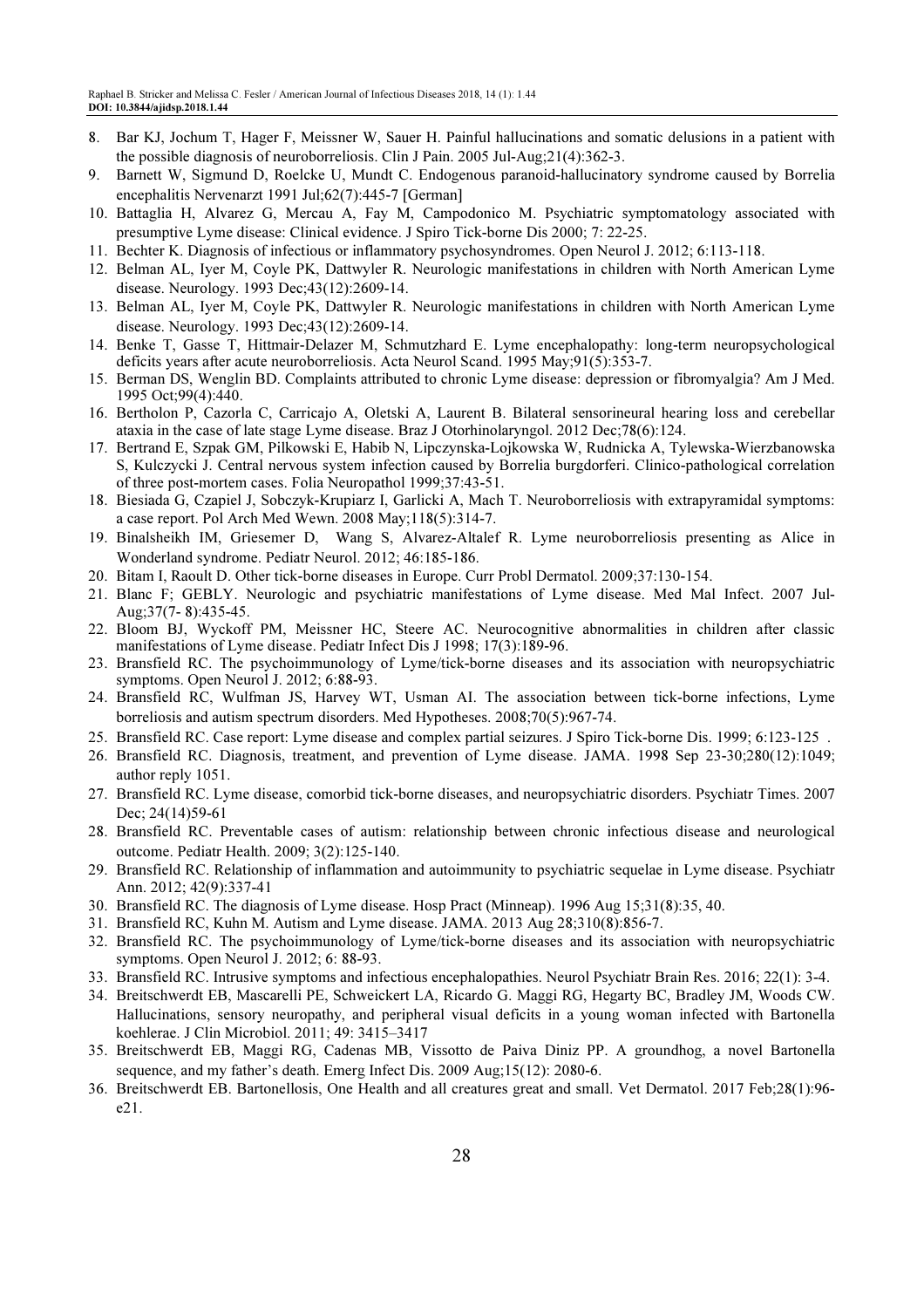- 37. Breitschwerdt EB. Maggi RG, Nicholson WL, Cherry NA, Woods CW. Bartonella sp. bacteremia in patients with neurological and neurocognitive dysfunction. J Clin Microbiol. 2008;46(9):2856–2861.
- 38. Brinck T, Hansen K, Olesen J. Headache resembling tension-type headache as the single manifestation of Lyme neuroborreliosis. Cephalalgia. 1993 Jun;13(3):207-9.
- 39. Brown JS Jr. Geographic correlation of schizophrenia to ticks and tick-borne encephalitis. Schizophr Bull 1994;20(4):755-75 .
- 40. Burakgazi AZ. Lyme disease -induced polyradiculopathy mimicking amyotrophic lateral sclerosis. Int J Neurosci. 2014 Nov;124(11):859-62.
- 41. Burns RB, Hartman EE. A 58-year-old man with a diagnosis of chronic Lyme disease, 1 year later. JAMA. 2003 Dec 24;290(24):3247.
- 42. Caliendo MV, Kushon DJ, Helz JW. Delirium and Lyme disease. Psychosomatics. 1995 Jan-Feb;36(1):69-74.
- 43. Cassarino DS, Quezado MM, Ghatak NR, Duray PH. Lyme-associated parkinsonism: a neuropathologic case study and review of the literature. Arch Pathol Lab Med. 2003 Sep;127(9):1204-6.
- 44. Chabria SB, Lawrason J. Altered mental status, an unusual manifestation of early disseminated Lyme disease: A case report. J Med Case Reports. 2007 Aug 9;1:62.
- 45. Chan L, Reilly KM, Snyder HS. An unusual presentation of cat scratch encephalitis. J Emerg Med. 1995 Nov-Dec;13(6):769-72.
- 46. Chandra AM, Keilp JG, Fallon BA. Correlates of perceived health-related quality of life in post-treatment Lyme encephalopathy. Psychosomatics. 2013 Nov-Dec;54(6):552-9.
- 47. Cheherama M, Zagardo MT, Koski CL Subarachnoid hemorrhage in a patient with Lyme disease. Neurology. 1997;48:520-523
- 48. Cintron R, Pachner AR. Spirochetal diseases of the nervous system. Curr Opin Neurol. 1994 Jun;7(3):217-22.
- 49. Clark JR, Carlson RD, Sasaki CT, Pachner AR, Steere AC. Facial paralysis in Lyme disease. Laryngoscope. 1985 Nov;95(11):1341-5.
- 50. Corral I, Sanchis G, Garcia-Ribas G, Quereda C, Escudero R, de Blas G. Demyelinating polyradiculitis in neuroborreliosis. Neurologia. 1995 Feb;10:110-113 .
- 51. Cowley G, Underwood A. A disease in disguise. Lyme can masquerade as migraine, or as madness. Newsweek. 2004 Aug 23;144(8):62.
- 52. Coyle PK, Deng Z, Schutzer SE, Belman AL, Benach J, Krupp LB, Luft B. Detection of Borrelia burgdorferi antigens in cerebrospinal fluid. Neurology 1993;43:1093-1097.
- 53. Coyle PK, Schutzer SE, Deng Z, Krupp LB, Belman AL, Benach JL, Luft BJ. Detection of Borrelia burgdorferispecific antigen in antibody-negative cerebrospinal fluid in neurologic Lyme disease. Neurology. 1995 Nov;45(11):2010-5.
- 54. Créange A. Clinical manifestations and epidemiological aspects leading to a diagnosis of Lyme borreliosis: neurological and psychiatric manifestations in the course of Lyme borreliosis Med Mal Infect. 2007 Jul-Aug;37(7- 8):532-9. Epub 2007 Mar 26.
- 55. Császár T, Patakfalvi A. Differential diagnostic problems in Lyme disease Borrelia infection resulting in acute exogenous psychosis. Orv Hetil. 1994 Oct 9;135(41):2269-71.
- 56. Dattwyler RJ, Halperin JJ. Failure of tetracycline therapy in early Lyme disease. Arthritis Rheum. 1987 Apr;30(4):448- 50.
- 57. Dekonenko EP, Umanskii KG, Virich IE, Kupriianova LV, Rudometov, IuP, Bagrov FI The basic syndromes of neurological disorders in Lyme borreliosis. Ter Arkh. 1995; 67(11):52-53.
- 58. Donta ST, Noto RB, Vento JA. SPECT brain imaging in chronic Lyme disease. Clin Nucl Med. 2012 Sep;37(9):e219-22.
- 59. Druschky K, Stefan H, Grehl H, Neundörfer B. Secondary normal pressure hydrocephalus. A complication of chronic neuroborreliosis. Nervenarzt. 1999 Jun;70(6):556-9.
- 60. Dryden MS, Saeed K, Ogborn S, Swales P. Lyme borreliosis in southern United Kingdom and a case for a new syndrome, chronic arthropod-borne neuropathy. Epidemiol Infect. 2015 Feb;143(3):561-72.
- 61. Dupeyron A, Lecocq J, Jaulhac B, Isner-Horobeti ME, Vautravers P, Cohen-Solal J, et al. Sciatica, disk herniation, and neuroborreliosis. A report of four cases. Joint Bone Spine. 2004; 71: 433-437.
- 62. Dupuis MJ. Multiple neurologic manifestations of Borrelia burgdorferi infection. Rev Neurol (Paris) 1988;144(12):765- 75
- 63. Edelstyn NM, Hunter B, Ellis SJ. Bilateral dorsolateral thalamic lesions disrupts conscious recollection. Neuropsychologia. 2006;44(6):931-8. Epub 2005 Oct 25.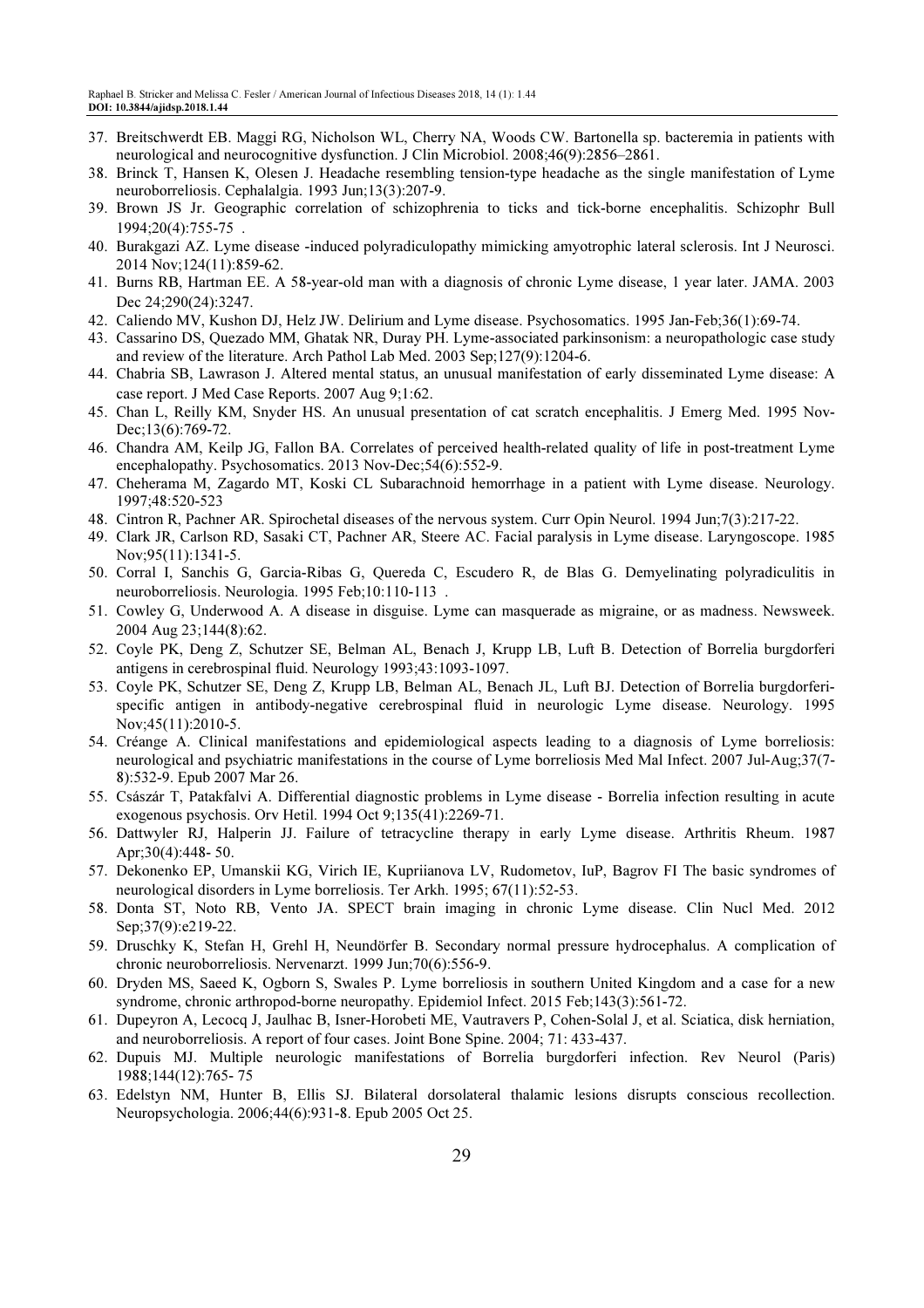- 64. Eikeland R, Mygland A, Herlofson K, Ljøstad U. European neuroborreliosis: quality of life 30 months after treatment. Acta Neurol Scand. 2011Nov;124(5):349-54.
- 65. Elkins LE, Pollina DA, Scheffer SR, Krupp LB. Psychological states and neuropsychological performances in chronic Lyme disease. Appl Neuropsychol 1999;6(1):19-26.
- 66. Engman M-L, Lindström K, Sallamba M, Hertz C, Sundberg B, Hansson ME, et al. One-year follow-up of tickborne central nervous system infections in childhood. Pediatric Infect Dis J. 2012; 31(6): 570-4.
- 67. Eskow E, Rao RV, Mordechai E. Concurrent infection of the central nervous system by Borrelia burgdorferi and Bartonella henselae: evidence for a novel tick-borne disease complex. Arch Neurol. 2001 Sep;58(9):1357-63.
- 68. Etienne M, Carvalho P, Fauchais AL, Pestel-Caron M, Doucet J, Chassagne P. Lyme neuroborreliosis revealed as a normal pressure hydrocephalus: a cause of reversible dementia. J Am Geriatr Soc. 2003 Apr;51(4):579-80.
- 69. Fallon BA, Schwartzberg M, Bransfield R, Zimmerman B, Scotti A, Weber CA, Liebowitz MR. Late-stage neuropsychiatric Lyme borreliosis. Case reports. Psychosomatics 1995; 36: 295-300.
- 70. Fallon BA, Bird H, Hoven C, Cameron D, Liebowitz MR, Shaffer S. Psychiatric aspects of Lyme disease in children and adolescents: A community epidemiologic study in Westchester, New York. J Spiro Tick-borne Dis 1994; 1:98-100
- 71. Fallon BA, Das S, Plutchok JJ, Tager F, Liegner K, Van Heertum R. Functional brain imaging and neuropsychological testing in Lyme disease. Clin Infect Dis 1997; 25 (Suppl 1):S57-63
- 72. Fallon BA, Javitch JA, Hollander E, Liebowitz MR. Hypochondriasis and obsessive compulsive disorder: overlaps in diagnosis and treatment. J Clin Psychiatry. 1991: 52(11):457-60.
- 73. Fallon BA, Keilp J, Prohovnik I, Heertum RV, Mann JJ. Regional cerebral blood flow and cognitive deficits in chronic Lyme disease. J Neuropsychiatry Clin Neurosci. 2003 Summer;15(3):326-32.
- 74. Fallon BA, Kochevar JM, Gaito A, Nields JA. The underdiagnosis of neuropsychiatric Lyme disease in children and adults. Psychiatr Clin North Am. 1998; 21: 693-703
- 75. Fallon BA, Levin ES, Schweitzer PJ, Hardesty D. Inflammation and central nervous system Lyme disease. Neurobiol Dis. 2010 Mar;37(3):534-41.
- 76. Fallon BA, Lipkin RB, Corbera KM, Yu S, Nobler MS, Keilp JG, Petkova E, Lisanby SH, Moeller JR, Slavov I, Van Heertum R, Mensh BD, Sackeim HA. Regional cerebral blood flow and metabolic rate in persistent Lyme encephalopathy. Arch Gen Psychiatry. 2009 May;66(5):554-63.
- 77. Fallon BA, Nields JA Acute disseminated encephalomyelitis [letter]. J Neuropsychiatry Clin Neurosci 1998 Summer;10(3):366-7
- 78. Fallon BA, Nields JA, Burrascano JJ, Liegner K, DelBene D, Liebowitz MR. The neuropsychiatric manifestations of Lyme Borreliosis. Psychiatr Q. 1992; 63: 95-117.
- 79. Fallon BA, Nields JA, Parsons B, Liebowitz MR, Klein DF. Psychiatric manifestations of Lyme borreliosis. J Clin Psychiatry 1993 Jul;54(7):263-8
- 80. Fallon BA, Nields JA. Lyme Disease: A neuropsychiatric illness. Am J Psychiatry 1994 Nov;151(11):1571-83
- 81. Fallon BA, Petkova E, Keilp JG, Britton CB. Ongoing discussion about the US clinical Lyme trials. Am J Med. 2014 Feb;127(2):e7.
- 82. Fallon BA, Keilp JG, Corbera KM, Petkova K, Britton CB, Dwyer E, et al. A randomized, placebo-controlled trial of repeated IV antibiotic therapy for Lyme encephalopathy. Neurology 2008; 70: 992-1003.
- 83. Fallon BA, Petkova E, Keilp JG, Britton CB. A reappraisal of the U.S. clinical trials of post-treatment Lyme disease syndrome. Open Neurol J. 2012; 6:79-87.
- 84. Fallon BA, Schwartzberg M, Bransfield R, Zimmerman B, Scotti A, Weber CA, Liebowitz MR. Late-stage neuropsychiatric Lyme borreliosis: Differential diagnosis and treatment. Psychosomatics 1995;36:295-300
- 85. Fallon BA, Vaccaro B, Romano M, Clemente D. Neuropsychiatric and neuropathologic aspects of Lyme disease. Psychiatric Annals. 2006;36:120-128.
- 86. Fallon BA, Weis N, Tager F, Fein L, Liegner K, Liebowitz MR. Repeated antibiotic therapy in chronic Lyme disease. J Spiro Tick-borne Dis. 1999; 6: 1-9.
- 87. Fallon BA, Keilp J, Prohovnik I, Heertum RV, Mann JJ. Regional cerebral blood flow and cognitive deficits in chronic Lyme disease. J Neuropsychiatry Clin Neurosci 2003; 15: 326-332.
- 88. Fallon BA, Lipkin RB, Corbera KM, Yu S, Nobler MS, Keilp JG, Petkova E, Lisanby SH, Moeller JR, Slavov I, Van Heertum R, Mensh BD, and Sackeim HA. Regional cerebral blood flow and metabolic rate in persistent Lyme encephalopathy. Arch Gen Psychiatry 2009; 66: 554-563.
- 89. Farshad-Amacker NA, Scheffel H, Frauenfelder T, Alkadhi H. Brainstem abnormalities and vestibular nerve enhancement in acute neuroborreliosis. BMC Research Notes 2013; 6: 551.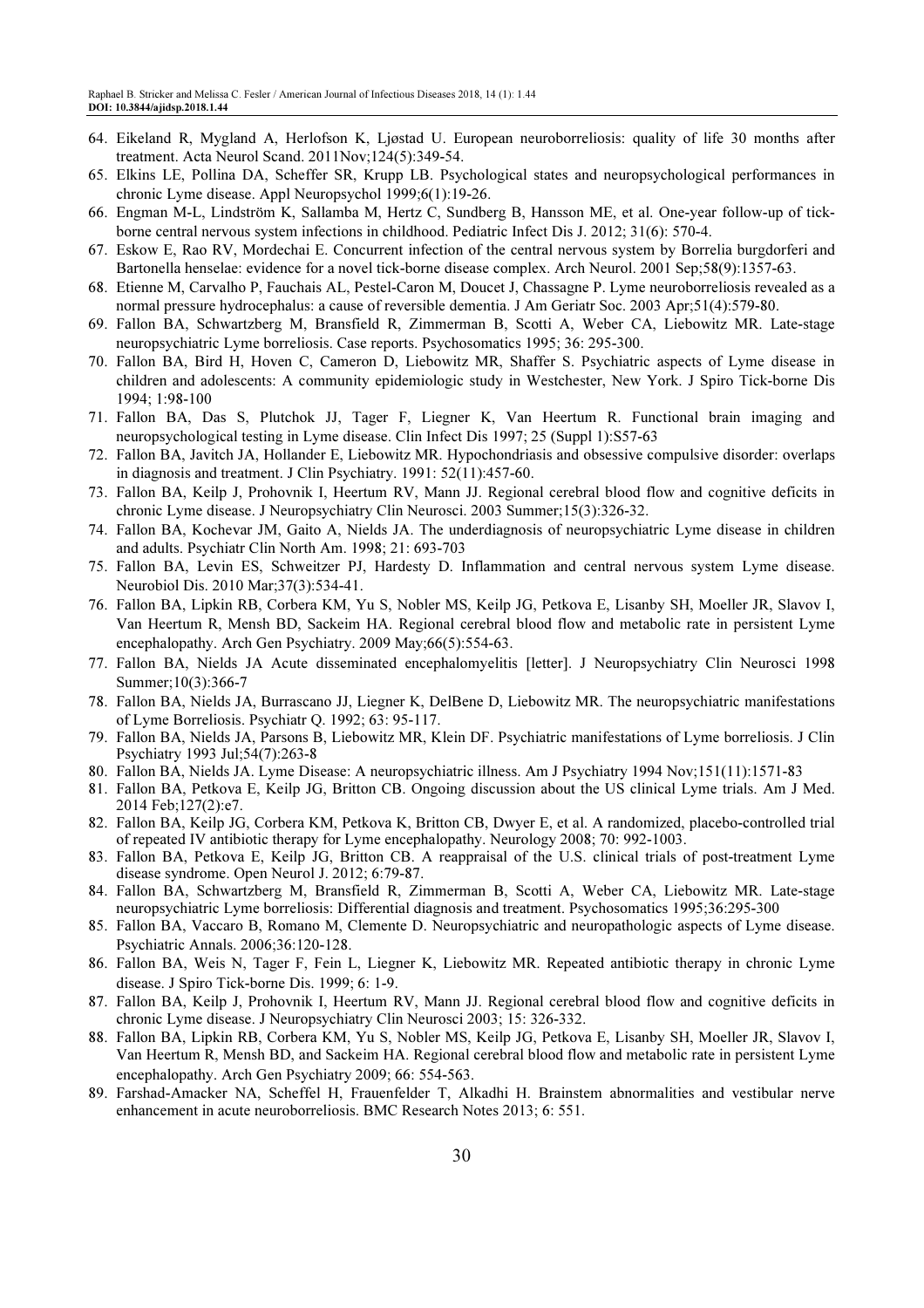- 90. Ferroir JP, Reignier A, Nicolle MH, Guillard A. Meningoradiculoencephalitis in Lyme disease. A case with major regressive mental disorders. Presse Med. 1988 Apr 16;17(14):697.
- 91. Fritzsche M. Seasonal correlation of sporadic schizophrenia to Ixodes ticks and Lyme borreliosis. Int J Health Geogr. 2002; 1:2
- 92. Fritzsche M. Geographical and seasonal correlation of multiple sclerosis to sporadic schizophrenia. Int J Health Geogr. 2002 Dec 20;1(1):5.
- 93. Frykholm BO. On the question of infectious aetiologies for multiple sclerosis, schizophrenia and the chronic fatigue syndrome and their treatment with antibiotics. Med Hypotheses 2010 Apr;74(4):758-60.
- 94. Gampourou F, Taithe F, Moisset X, Clavelou P. Seronegative Lyme neuroborreliosis in a patient treated by rituximab. Rev Neurol (Paris). 2016 Feb;172(2):166-7.
- 95. Garakani A, Mitton AG. New-onset panic, depression with suicidal thoughts, and somatic symptoms in a patient with a history of Lyme disease. Case Rep Psychiatry. 2015;2015:457947.
- 96. Garcia-Monco JC, Benach JL. Lyme neuroborreliosis. Ann Neurol 1995 Jun; 37: 691-70.
- 97. García-Moncó JC, Benach JL Neurological manifestations of Lyme disease. Enferm Infec Microbiol Clin. 1989 Nov;7(9):501-6.
- 98. Garcia-Monco JC, Villar BF, Alen JC, Benach JL. Borrelia burgdorferi in the central nervous system: experimental and clinical evidence for early invasion. J Infect Dis. 1990 Jun;161(6):1187-93.
- 99. García-Moreno JM, Izquierdo G, Chacón J, Angulo S, Borobio MV. Neuroborreliosis in a patient with progressive supranuclear paralysis. An association or the cause? Rev Neurol. 1997 Dec;25(148):1919-21.
- 100. Gasse T, Murr C, Meyersbach P, Schmutzhard E, Wachter H, Fuchs D. Neopterin production and tryptophan degradation in acute Lyme neuroborreliosis versus late Lyme encephalopathy. Eur J Clin Chem Clin Biochem. 1994 Sep: 32(9): 685-9.
- 101. Gaudino EA, Coyle PK, Krupp LB. Post-Lyme syndrome and chronic fatigue syndrome. Neuropsychiatric similarities and differences. Arch Neurol 1997 Nov;54(11):1372-6
- 102. Gentile I, Zappulo E, Militerni R, Pascotto A, Borgia G, Bravaccio C. Etiopathogenesis of autism spectrum disorders: Fitting the pieces of the puzzle together. Med Hypotheses. 2013 Jul;81(1):26-35.
- 103. George TI, Manley G, Koehler JE, Hung VS, McDermott M, Bollen A. Detection of Bartonella henselae by polymerase chain reaction in brain tissue of an immunocompromised patient with multiple enhancing lesions. Case report and review of the literature. J Neurosurg. 1998 Oct;89(4):640-4.
- 104. Gerstenblith TA, Stern TA. Lyme disease: a review of its epidemiology, evaluation, and treatment. Psychosomatics. 2014 Sep-Oct;55(5):421-9.
- 105. Gheorghiev C, De Montleau F, Defuentes G. Alcohol and epilepsy: A case report between alcohol withdrawal seizures and neuroborreliosis. Encephale 2011 Jun;37(3):231-7.
- 106. Greenberg HE, Ney G, Scharf SM, Ravdin L, Hilton E. Sleep quality in Lyme disease. Sleep. 1995 Dec;18(10):912- 6.
- 107. Greenberg R. Infections and childhood psychiatric disorders: Tick-borne illness and bipolar disorder in youth. Bipolar Disord. 2017; 3:1.
- 108. Greenblatt D, Krupp LB, Belman AL Parainfectious meningo-encephalo-radiculo-myelitis (cat scratch disease, Lyme borreliosis, brucellosis, botulism, legionellosis, pertussis, mycoplasma). Handb Clin Neurol 2013; 112: 1195-207.
- 109. Grzywa A, Karakuła H, Górecka J, Chuchra M. Delusional disorders in the course of tick-born encephalitis and borreliosis in patients with hemophilia A and posttraumatic epilepsy--diagnostic and therapeutic difficulties Pol Merkur Lekarski. 2004 Jan;16(91):60- 3. Polish.
- 110. Gueglio B, Raffi F, Marjolet M. Lyme neuroborreliosis of mental manifestation. Apropos of a case. Rev Med Interne. 1996;17(7):599. [French]
- 111. Gustaw K, Beltowska K, Dlugosz E. Co-existance of toxoplasmosis and neuroborreliosis a case report. Ann Agric Environ Med. 2005;12(2):305-8.
- 112. Gustaw K, Beltowska K, Studzinska MM. Neurological and psychological symptoms after the severe acute neuroborreliosis. Ann Agric Environ Med 2001;8(1):91-4
- 113. Gustaw-Rothenberg K. Cognitive impairments after tick-borne encephalitis. Dement Geriatr Cogn Disord. 2008;26:165-168.
- 114. Haass A. Lyme neuroborreliosis. Curr Opin Neurol. 1998;11:253-258.
- 115. Hájek T, Libiger J, Janovská D, Hájek P, Alda M, Höschl C. Clinical and demographic characteristics of psychiatric patients seropositive for Borrelia burgdorferi. Eur Psychiatry. 2006 Mar;21(2):118-22.
- 116. Hajek T, Paskova B, Janovska D, Bahbouh R, Hajek P, Libiger J, Hoschl C. Higher prevalence of antibodies to Borrelia burgdorferi in psychiatric patients than in healthy subjects. Am J Psychiatry 159:297-301, February 2002.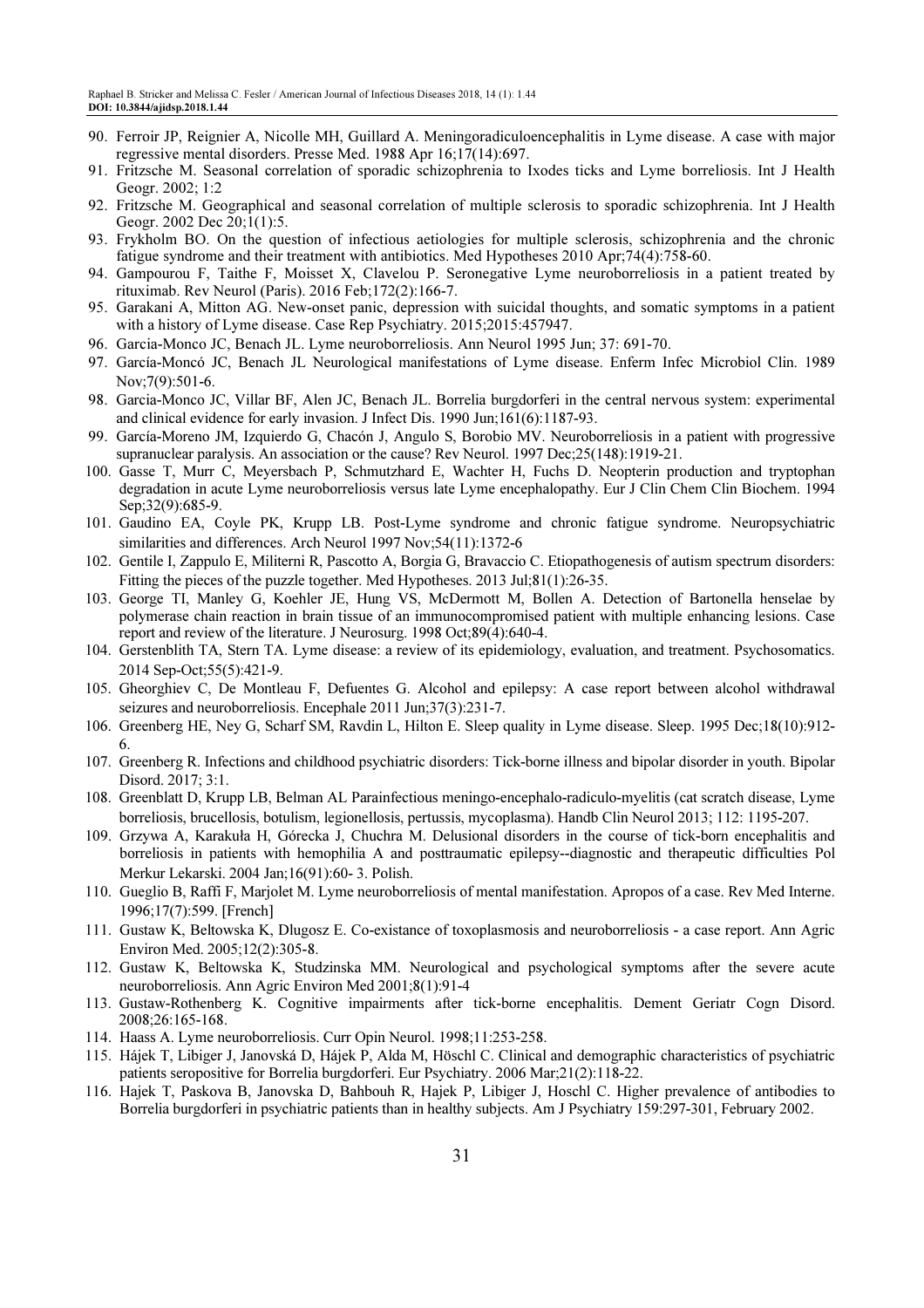- 117. Halperin JJ, Luft BJ, Anand AK, Roque CT, Alvarez O, Volkman DJ, Dattwyler RJ. Lyme neuroborreliosis: central nervous system manifestations. Neurology. 1989 Jun;39(6):753-9.
- 118. Halperin JJ. Prolonged Lyme disease treatment: enough is enough. Neurology 2008; 70(13): 986-987.
- 119. Harvey WT, Martz D. Motor neuron disease recovery associated with IV ceftriaxone and anti-Babesia therapy. Acta Neurol Scand 2007: 115: 129–131.
- 120. Hassett AL, Radvanski DC, Buyske S, Savage SV, and Sigal LH. Psychiatric comorbidity and psychological factor in patients with "chronic Lyme disease." Am J Med. 2009; 122(9): 843-850.
- 121. Hassett AL, Radvanski DC, Buyske S, Savage SV, Gara M, Escobar JI, Sigal LH Role of psychiatric comorbidity in chronic Lyme disease. Arthritis Rheum. 2008 Dec 15;59(12):1742-9.
- 122. Helon B, Tluczek TW, Buczyjan A, Adamczyk-Helon A, Wojnarowicz M, Mikula R, Cicinski P, Bojarska J. Polymorphic mental disorders in the course of Lyme borreliosis--case study. Psychiatr Pol. 2009 May-Jun;43(3):353- 61.
- 123. Hernandez-Albujar S, Rubio G, Gopar J, Galeote G, Rey R, Gil A. Parasitic delirium in patient with multiorganic pathology: a complex situation. An Med Interna 1996 Nov;13(11):549-51.
- 124. Hess A, Buchmann J, Zettl UK, Henschel S, Schlaefke D, Grau G, Benecke R. Borrelia burgdorferi central nervous system infection presenting as an organic schizophrenialike disorder. Biol Psychiatry 1999;45(6):795.
- 125. Hildenbrand, Craven DE, Jones R, Nemeskal P. Lyme neuroborreliosis: Manifestations of a rapidly emerging zoonosis. Am J Neuroradiol 2009;30:1079–87.
- 126. Hodgson R, Belgamwar R, Al-tawarah Y, MacKenzie G The use of atypical antipsychotics in the treatment of schizophrenia in North Staffordshire. Hum Psychopharmacol. 2005;20:141-7.
- 127. Holtze M, Mickiene A. Atlas A, Lindquist L, Schwieler L. Elevated cerebrospinal fluid kynurenic acid levels in patients with tick-borne encephalitis. J Intern Med. 2012; 272: 394–401.
- 128. Hovius JW, de Wever B, Sohne M, Brouwer MC, Coumou J, Wagemakers A, et al. A case of meningoencephalitis by the relapsing fever spirochaete Borrelia miyamotoi in Europe. Lancet 2013;382:658.
- 129. Hurley RA, Taber KH. Acute and chronic Lyme disease: Controversies for neuropsychiatry. J Neuropsychiatry Clin Neurosci 2008;20(1):iv-6.
- 130. Iero I, Elia M, Cosentino FI, Lanuzza B, Spada RS, Toscano G, Tripodi M, Belfiore A, Ferri R. Isolated monolateral neurosensory hearing loss as a rare sign of neuroborreliosis. Neurol Sci. 2004 Apr;25(1):30-3.
- 131. Imai DM, Barr BC, Daft B, Bertone JJ, Feng S, Hodzic E, Johnston JM, Olsen KJ, Barthold SW. Lyme neuroborreliosis in two horses. Vet Pathol 2011; 48: 1151-1157.
- 132. Issakainen J, Gnehm HE, Lucchini GM, Zbinden R Value of clinical symptoms, intrathecal specific antibody production and PCR in CSF in the diagnosis of childhood Lyme neuroborreliosis. Klin Padiatr 1996 May-Jun; 208: 106-109.
- 133. Izquierdo G, Aguilar J, Barranquero A, Navarro G, Borobio MV, Angulo S, Domínguez I, Quesada MA. Positive anti-Borrelia antibodies in patients with clinical manifestations compatible with neuroborreliosis. Neurologia. 1992 Feb;7(2):50-4. Spanish.
- 134. Jacek E, Fallon BA, Chandra A, Crow MK, Wormser GP, Alaedini A. Increased IFNα activity and differential antibody response in patients with a history of Lyme disease and persistent cognitive deficits. J Neuroimmunol. 2013 Feb 15;255(1-2):85-91.
- 135. James FM, Engiles JB, Beech J. Meningitis, cranial neuritis, and radiculoneuritis associated with Borrelia burgdorferi infection in a horse. J Am Vet Med Assoc 2010; 237: 1180-1185.
- 136. Jarskog LF, Mattioli MA, Perkins DO, Lieberman JA. First-episode psychosis in a managed care setting: clinical management and research. Am J Psychiatry. 2000 Jun;157(6):878-84.
- 137. Jovanovic J, Cvjetkovic D, Vukadinov J. Lyme disease--neuroborreliosis. Med Pregl. 1995;48(3-4):120-2.
- 138. Juchnowicz D, Rudnik I, Czernikiewicz A, Zajkowska J, Pancewicz SA. Mental disorders in the course of lyme borreliosis and tick borne encephalitis. Przegl Epidemiol 2002;56 Suppl 1:37-50 [Polish]
- 139. Kaiser B. Neuroborreliosis. J Neurol. 1998; 245:247-255
- 140. Kanjwal K, Karabin B, Kanjwal Y, Grubb BP. Postural orthostatic tachycardia syndrome following Lyme disease. Cardiol J. 2011;18(1):63-6.
- 141. Kaplan A. Neuropsychiatric masquerades. Psychiatr Times 2009 Feb; 26(2):1-8.
- 142. Kaplan RF, Jones-Woodward L, Workman K, Steere AC, Logigian EL, Meadows ME. Neuropsychological deficits in Lyme disease patients with and without other evidence of central nervous system pathology. Appl Neuropsychol. 1999;6(1):3-11.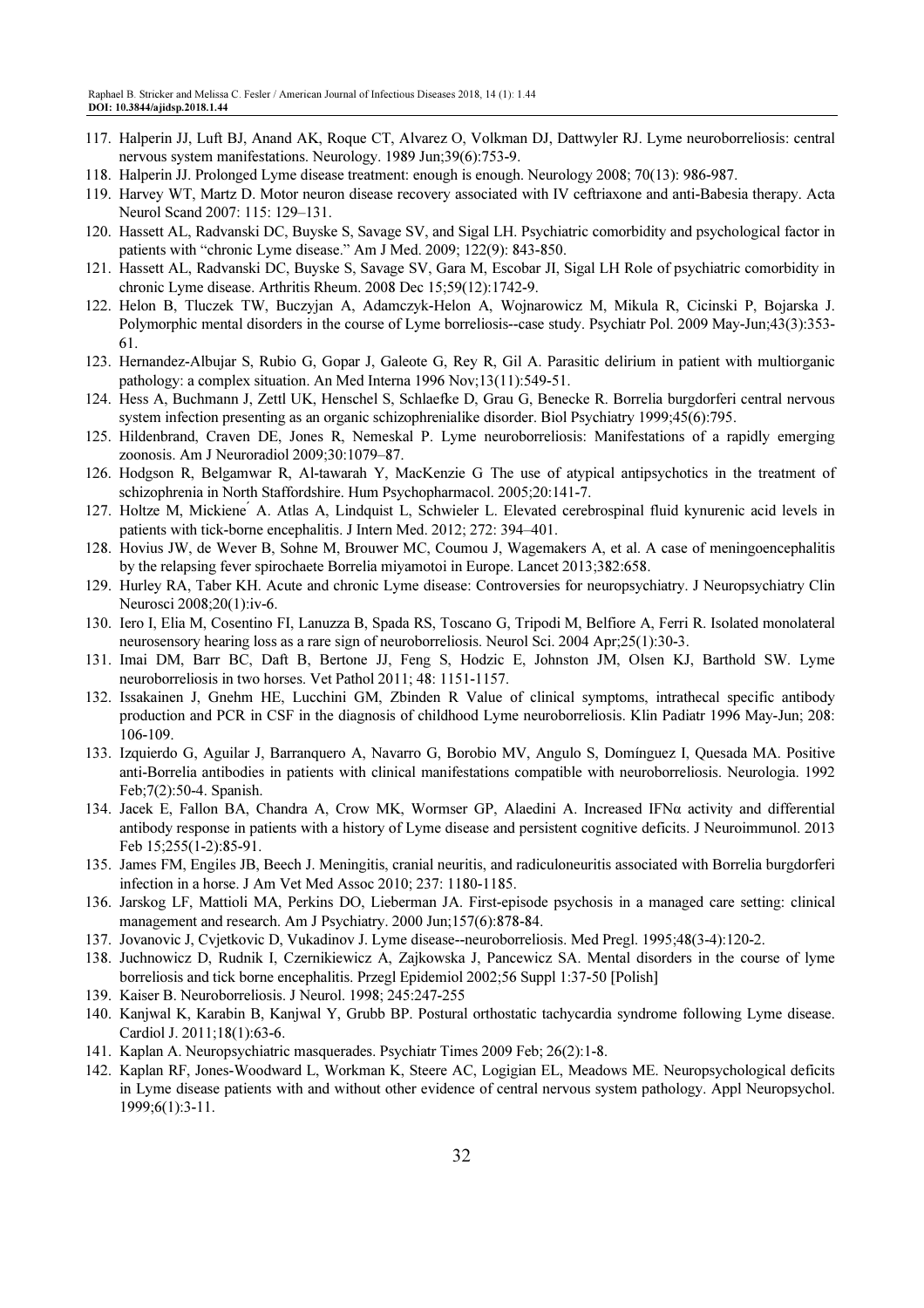- 143. Kaplan RF, Jones-Woodward L. Lyme encephalopathy: a neuropsychological perspective. Semin Neurol. 1997 Mar;17(1):31-7.
- 144. Kaplan RF, Meadows ME, Vincent LC, Logigian EL, Steere AC. Memory impairment and depression in patients with Lyme encephalopathy: comparison with fibromyalgia and nonpsychotically depressed patients. Neurology. 1992 Jul;42(7):1263-7.
- 145. Karma A, Stenborg T, Summanen P, Immonen I, Mikkila H, and Seppala I. Long-term follow-up of chronic Lyme neuroretinitis. Retina 1996; 16: 505-509.
- 146. Karma A, Pirttilä TA, Viljanen MK, Lähde YE, Raitta CM. Secondary retinitis pigmentosa and cerebral demyelination in Lyme borreliosis. Br J Ophthalmol. 1993 Feb;77(2):120-2.
- 147. Karma A, Seppälä I, Mikkilä H, Kaakkola S, Viljanen M, Tarkkanen A. Diagnosis and clinical characteristics of ocular Lyme borreliosis. Am J Ophthalmol. 1995 Feb;119(2):127-35.
- 148. Keilp JG, Corbera K, Slavov I, Taylor MJ, Sackeim HA, Fallon BA. WAIS-III and WMS-III performance in chronic Lyme disease. J Int Neuropsychol Soc. 2006 Jan;12(1):119-29.
- 149. Keller TL, Halperin JJ, and Whitman M. PCR detection of Borrelia burgdorferi DNA in cerebrospinal fluid of Lyme neuroborreliosis patients. Neurology 1992; 43: 32-42.
- 150. Kepa L, Oczko-Grzesik B, Badura-Glombik T. Evaluation of cerebrospinal fluid serotonin (5-HT) concentration in patients with post-Lyme disease syndrome--preliminary study Przegl Epidemiol. 2008;62(4):793-800. Polish.
- 151. Kobayashi K, Mizukoshi C, Aoki T, Muramori F, Hayashi M, Miyazu K, Koshino Y, Ohta M, Nakanishi I, Yamaguchi N. Borrelia burgdorferi-seropositive chronic encephalomyelopathy: Lyme neuroborreliosis? An autopsied report. Dement Geriatr Cogn Disord. 1997 Nov-Dec;8(6):384-90.
- 152. Kohler J, Kern U, Kasper J, Rhese-Küpper B, Thoden U. Chronic central nervous system involvement in Lyme borreliosis. Neurology. 1988 Jun;38(6):863-7.
- 153. Kohler J. Lyme borreliosis in neurology and psychiatry. Fortschr Med. 1990 Apr 10;108(10):191-3, 197. Review. [German]
- 154. Kollikowski HH, Schwendemann G, Schulz M, Wilhelm H, Lehmann HJ. Chronic borrelia encephalomyeloradiculitis with severe mental disturbance: immunosuppressive versus antibiotic therapy. J Neurol. 1988 Jan;235(3):140-2.
- 155. Koola MM, Sullivan KM, Earl AK, Feldman SM, Richardson C, Vyas GR, et al. Undiagnosed Lyme disease in adults with schizophrenia. Schizophr Res. 2015;168(1-2):579-80.
- 156. Krause DL, Norbert Müller N. The relationship between Tourette's syndrome and infections. Open Neurol J. 2012; 6: 124-128.
- 157. Kristensson K. Microbes' roadmap to neurons. Nat Rev Neurosci. 2011 Jun;12(6):345-57.
- 158. Krüger H, Heim E, Schuknecht B, Scholz S. Acute and chronic neuroborreliosis with and without CNS involvement: a clinical, MRI, and HLA study of 27 cases. J Neurol. 1991 Aug;238(5):271-80.
- 159. Krupp LB, Hyman LG, Grimson R, Coyle PK, Melville P, Ahnn S, Dattwyler R, Chandler B. Study and treatment of post Lyme disease (STOP-LD): a randomized double masked clinical trial. Neurology. 2003 Jun 24;60(12):1923-30.
- 160. Krupp LB, Masur D, Schwartz J, Coyle PK, Langenbach LJ, Fernquist SK, Jandorf L, Halperin JJ. Cognitive functioning in late Lyme borreliosis. Arch Neurol. 1991 Nov;48(11):1125-9.
- 161. Krupp LB, Masur D, Schwartz J, Coyle PK, Langenback IJ, Fernquist SK. Cognitive functioning in late Lyme borreliosis. Arch Neurol 1999; 48: 1125-1129.
- 162. Kuhn M, Bransfield RC. Divergent opinions of proper Lyme disease diagnosis and implications for children comorbid with autism spectrum disorder. Med Hypotheses. 2014 Sep;83(3):321-5.
- 163. Kuhn M, Grave S, Bransfield R, Harris S. Long term antibiotic therapy may be an effective treatment for children comorbid with Lyme disease and autism spectrum disorder. Med Hypotheses. 2012 May;78(5):606-15.
- 164. Latov N, Wu AT, Chin RL, Sander HW, Alaedini A, Brannagran TH. Neuropathy and cognitive impairment following vaccination with the OspA protein of Borrelia burgdorferi. J Peripher Nerv Syst 2004; 9: 165-167.
- 165. Lawrence C, Lipton RB, Lowy RD, Coyle PK. Seronegative chronic relapsing neuroborreliosis. Eur Neurol 1995; 35(2): 113-117.
- 166. Leedy MJ, Jackson M, Callahan JL. Treating depression and compensatory narcissistic personality style in a man with chronic Lyme disease. Clinical Case Studies. 2007 Oct; 6(5):430-42.
- 167. Legatowicz-Koprowska M, Gziut AI, Walczak E, Gil RJ, Wagner T. Borreliosis--simultaneous Lyme carditis and psychiatric disorders--case report. Pol Merkur Lekarski. 2008 May;24(143):433-5. Polish.
- 168. Leslie TA, Levell NJ, Cutler SJ, Cann KJ, Smith ME, Wright DJ, Gilkes JJ, Robinson TW. Acrodermatitis chronica atrophicans: a case report and review of the literature. Br J Dermatol. 1994 Nov;131(5):687-93.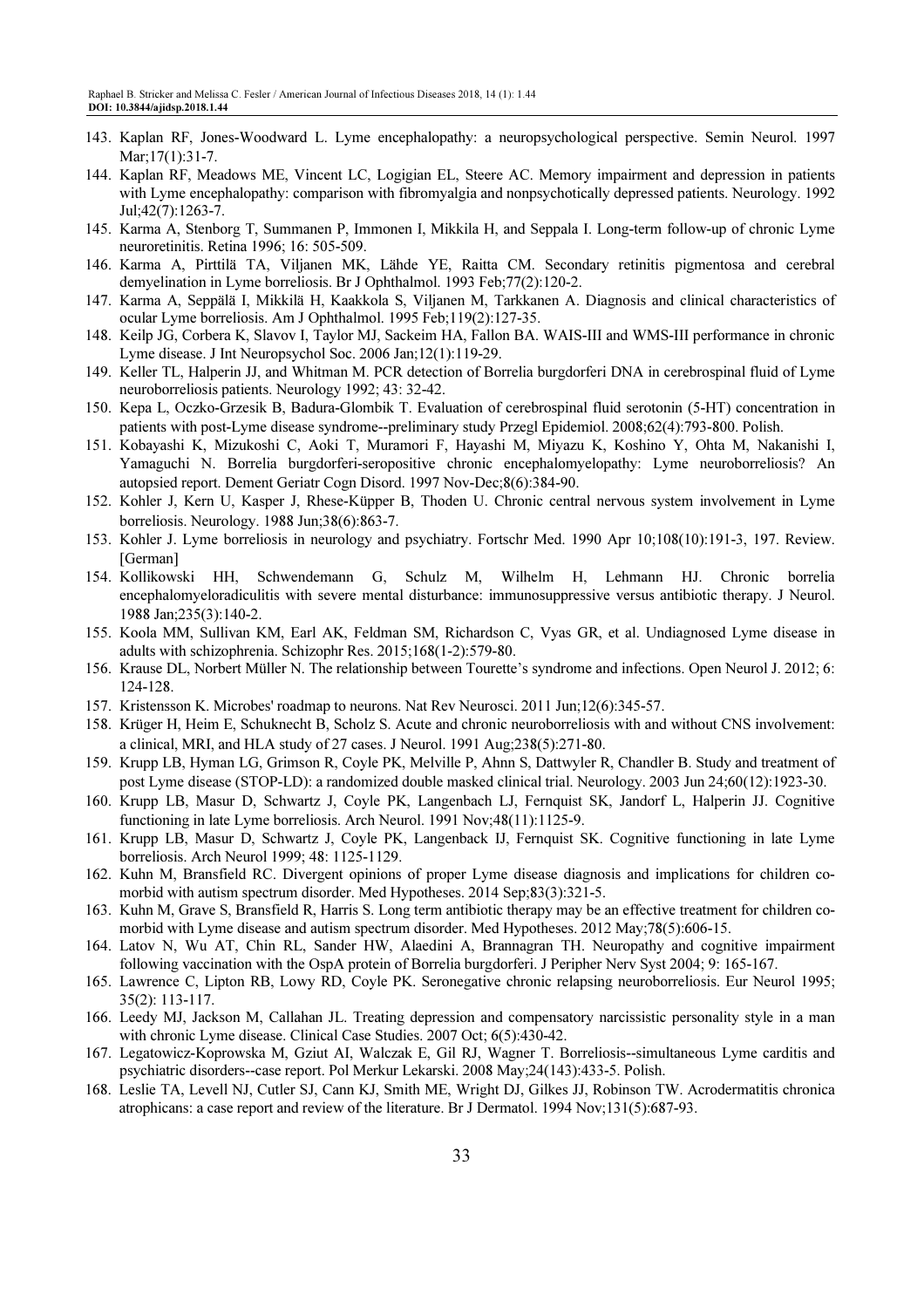- 169. Levenson JL Psychiatric issues in infectious diseases. Primary Psychiatry 2006;13(5):29-32.
- 170. Liegner KB, Duray P, Agricola M, Rosenkilde C, Yannuzzi LA, Ziska M, Tilton RC, Hulinska D, Hubbard J, Fallon BA. Lyme disease and the clinical spectrum of antibiotic responsive chronic meningoencephalomyelitides. J Spiro Tick-borne Dis 1997; 4: 61-73.
- 171. Listernick R. A 17-year-old boy previously diagnosed with chronic Lyme disease. Patient complained of low-grade fevers, headaches, pharyngitis, and suspected his mother was trying to poison him. Pediatr Ann. 2004 Aug;33(8):494-8.
- 172. Livengood JA and Gilmore RD, Jr. Invasion of human neuronal and glial cells by an infectious strain of Borrelia burgdorferi. Microbes and Infection. 2006; 8: 2832-2840.
- 173. Lobraico J, Butler A, Petrini J, Ahmadi R. New insights into stages of lyme disease symptoms from a novel hospitalbased registry. J Prim Care Community Health. 2014 Oct;5(4):284-7.
- 174. Logigian EL, Johnson KA, Kijewski MF, Kaplan RF, Becker JA, Jones KJ, Garada BM, Holman BL, Steere AC. Reversible cerebral hypoperfusion in Lyme encephalopathy. Neurology 1997 Dec;49(6):1661-70.
- 175. Logigian EL, Kaplan RF, Steere AC Chronic neurologic manifestations of Lyme disease. N Engl J Med. 1990 Nov 22;323(21):1438-44.
- 176. Logigian EL, Kaplan RF, Steere AC. Successful treatment of Lyme encephalopathy with intravenous ceftriaxone. J Infect Dis. 1999 Aug;180(2):377-83.
- 177. Luft BJ, Steinman CR, Neimark HC, Muralidhar B, Rush T, Finkel MF, Kundel M, Dattwyler RJ. Invasion of the CNS by Borrelia burgdorferi in acute disseminated infection. JAMA 1992; 267: 1364-1367.
- 178. Maillefert JF, Dardel P, Piroth C, Tavernier C. Mental nerve neuropathy in Lyme disease. Rev Rhum Engl Ed. 1997 Dec;64(12):855.
- 179. Maimone D, Villanova M, Stanta G, Bonin S, Malandrini A, Guazzi GC, Annunziata P. Detection of Borrelia burgdorferi DNA and complement membrane attack complex deposits in the sural nerve of a patient with chronic polyneuropathy and tertiary Lyme disease. Muscle Nerve. 1997 Aug;20(8):969-75.
- 180. Markeljević J, Sarac H, Rados M. Tremor, seizures and psychosis as presenting symptoms in a patient with chronic Lyme neuroborreliosis (LNB). Coll Antropol. 2011 Jan;35 Suppl 1:313-8.
- 181. Mascarelli PE, Maggi RG, Hopkins S, Mozayeni BR, Trull CL, Bradley JM, Hegarty BC, Breitschwerdt EB. Bartonella henselae infection in a family experiencing neurological and neurocognitive abnormalities after woodlouse hunter spider bites Parasites Vectors 2013; 6:98.
- 182. Matera G, Labate A, Quirino A, Lamberti AG, Borzà G, Barreca GS, Mumoli L, Peronace C, Giancotti A, Gambardella A, Foca A, Quattrone A. Chronic neuroborreliosis by B. garinii: an unusual case presenting with epilepsy and multifocal brain MRI lesions. New Microbiol. 2014 Jul;37(3):393-7
- 183. Mattsson N, Bremell D, Anckarsater R, Blennow K, Anckarsater H, Zetterberg H, Hagberg L. Neuroinflammation in Lyme neuroborreliosis affects amyloid metabolism. BMC Neurol. 2010 Jun 22;10(1):51
- 184. McAuliffe P, Brassard MR, Fallon B. Memory and executive functions in adolescents with posttreatment Lyme disease. Applied Neuropsych. 2008; 15:208-219
- 185. Merlo A, Weder B, Ketz E, Matter L. Locked-in state in Borrelia burgdorferi meningitis. J Neurol. 1989;236:305- 306.
- 186. Mikkilä H, Seppälä I, Leirisalo-Repo M, Immonen I, Karma A. The etiology of uveitis: the role of infections with special reference to Lyme borreliosis. Acta Ophthalmol Scand. 1997 Dec;75(6):716-9.
- 187. Mikkilä HO, Seppälä IJ, Viljanen MK, Peltomaa MP, Karma A. The expanding clinical spectrum of ocular Lyme borreliosis. Ophthalmology. 2000 Mar;107(3):581-7.
- 188. Miklossy J, Donta S, Mueller K, Nolte O, Perry G. Chronic or late Lyme neuroborreliosis: Present and future. Open Neurology J. 2012; 6:78.
- 189. Millner M. Neurologic manifestations of Lyme borreliosis in children. Wien Med Wochenschr 1995; 145 (7-8): 178- 182.
- 190. Möhrenschlager M, Köhn FM, Bauer M, Schaaf L, Hofmann H, Ring J. Late Lyme disease masking a nonfunctioning adenoma of the anterior lobe of the pituitary gland. Andrologia. 2002 Jun;34(3):162-3.
- 191. Mokry M, Flaschka G, Kleinert G, Kleinert R, Fazekas F, Kopp W. Chronic Lyme disease with an expansive granulomatous lesion in the cerebellopontine angle. Neurosurgery. 1990 Sep;27(3):446-51.
- 192. Morgen K, Martin R, Stone RD, Grafman J, Kadom N, McFarland HF, Marques A. FLAIR and magnetization transfer imaging of patients with post-treatment Lyme disease syndrome. Neurology. 2001 Dec 11;57(11):1980-5.
- 193. Morris G, Berk M, Walder K, Maes M. The putative role of viruses, bacteria, and chronic fungal biotoxin exposure in the genesis of intractable fatigue accompanied by cognitive and physical disability. Mol Neurobiol. 2016 May;53(4):2550-71.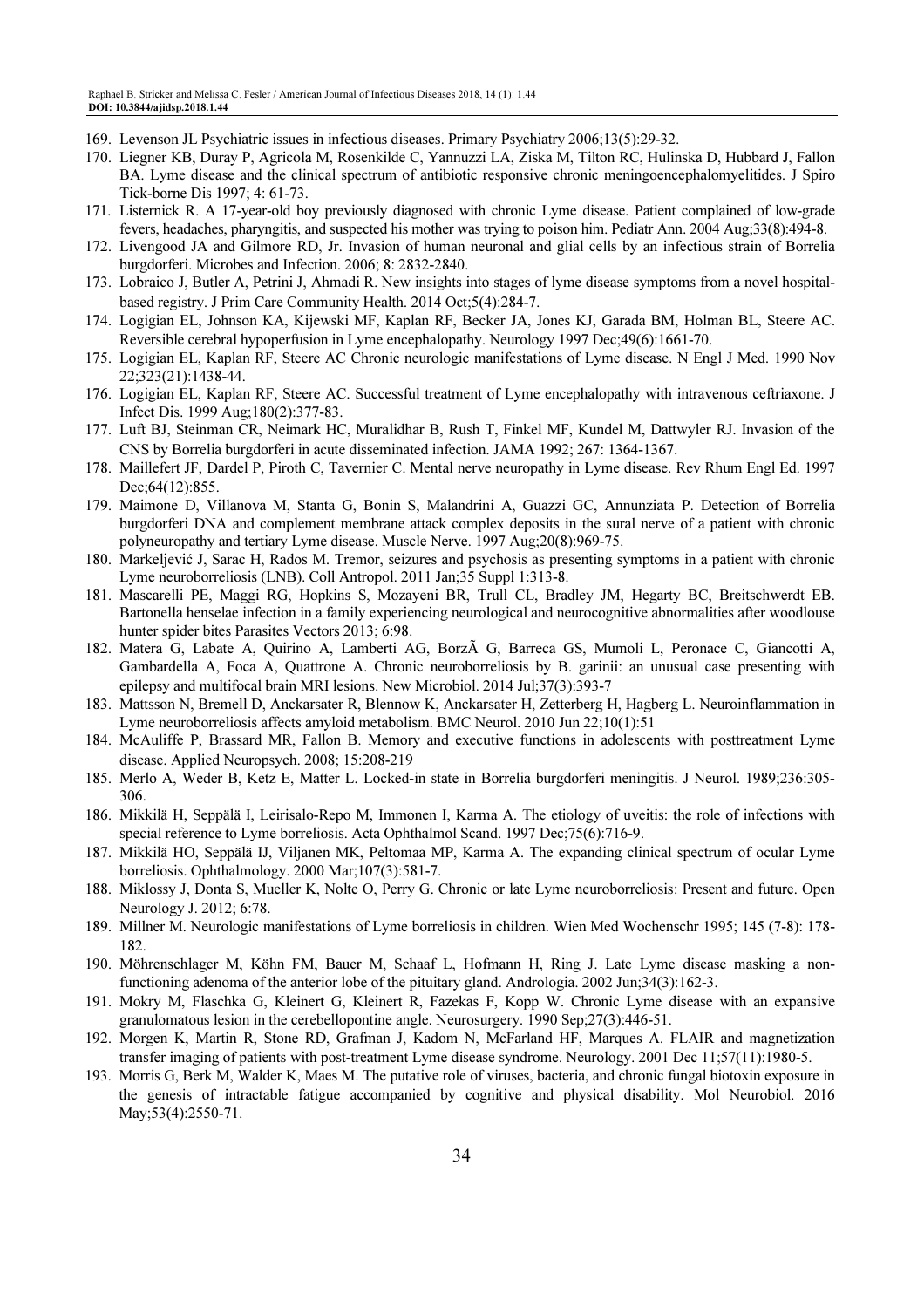- 194. Moses JM, RS Riseberg, and JM Mansbach. Lyme disease presenting with persistent headache. Pediatrics 2003; 112: 477-449.
- 195. Muller M, Retzl J, Plank E, Scholz H, Ziervogel H, Stanek G. Prevalence of Borrelia burgdorferi serum antibodies in 651 patients with predominantly neurologic diseases. Wien Klin Wochenschr. 1993;105(21):599-602.
- 196. Muller N, Riedel M, Straube A, Gunther W, Wilske B. Increased anti-streptococcal antibodies in patients with Tourette's syndrome. Psychiatry Res. 2000 Apr 24;94(1):43-9.
- 197. Murray R, Morawetz R, Kepes J, el Gammal T, LeDoux M. Lyme neuroborreliosis manifesting as an intracranial mass lesion. Neurosurgery. 1992 May;30(5):769-73.
- 198. Nadelman RB, Herman E, Wormser GP. Screening for Lyme disease in hospitalized psychiatric patients: prospective serosurvey in an endemic area. Mt Sinai J Med. 1997 Nov;64(6):409-12.
- 199. Newberg A, Hassan A, Alavi A. Cerebral metabolic changes associated with Lyme disease Nucl Med Commun 2002 August;23(8):773-777
- 200. Nicolson GL Chronic bacterial and viral Infections in neurodegenerative and neurobehavioral diseases. Lab Medicine. 2008;39(5):291-9.
- 201. Nicolson GL, Gann R, Nicolson NL, Haier J. Evidence for Mycoplasma, ssp., Chalmydia pneumoniae, and Human Herpes-virus 6 coinfections in blood of patients with autistic spectrum disorders. J Neurosci Res 2007 Apr;85(5):1143-8.
- 202. Nicolson GL, Haier J. Role of chronic bacterial and viral infections in neurodegenerative, neurobehavioral, psychiatric, autoimmune and fatiguing illnesses. Br J Med Pract. 2009:2(4)20-8.
- 203. Nields JA, Fallon BA, Jastreboff PJ. Carbamazepine in the treatment of Lyme disease-induced hyperacusis. J Neuropsychiatry Clin Neurosci 1999 Winter;11(1):97-9
- 204. Nields JA, Fallon BA. Differential diagnosis and treatment of Lyme disease with special reference to psychiatric practice. Directions Psychiatry, 1998; 18: 209-228.
- 205. Nields JA, Kueton JF. Tullio phenomenon and seronegative Lyme borreliosis. Lancet. 1991 Jul 13;338:128-9 .
- 206. Nocton JJ, Bloom BJ, Rutledge BJ, Persing DJ, Logigian EL, Schmid CH, Steere AC. Detection of Borrelia burgdorferi DNA by polymerase chain reaction in cerebrospinal fluid in Lyme neuroborreliosis. J. Infect Dis 1996; 174: 623-627.
- 207. Oglodek E, Mos D, Araszkiewicz A. Coexisting of borreliosis, depression and psoriasis--case report. Pol Merkur Lekarski. 2010 Jan;28(163):53-5.
- 208. Oksi J, Kalimo H, Marttila RJ, Marjarnaki M, Sonninen P, Nikoskelainen J, Viljanen MK. Inflammatory brain changes in Lyme Borreliosis. A report on three patients and review of literature. Brain. 1996; 119 (Pt 6) : 2143-2154
- 209. Omasits M, Seiser A, Brainin M. Recurrent and relapsing course of borreliosis of the nervous system. Wien Klin Wochenschr. 1990;102(1):4-12. Review.
- 210. Pachner AR, Steere AC, Sigal LH, Johnson CJ. Antigen-specific proliferation of CSF lymphocytes in Lyme disease. Neurology. 1985 Nov;35(11):1642-4.
- 211. Pachner AR, Steere AC. The triad of neurologic manifestations of Lyme disease: meningitis, cranial neuritis, and radiculoneuritis. Neurology. 1985;35:47-53.
- 212. Pachner AR. Spirochetal diseases of the CNS. Neurol Clin. 1986;4:207-22.
- 213. Pachner AR. Borrelia burgdorferi in the nervous system: the new "great imitator". Ann N Y Acad Sci. 1988;539:56- 64.
- 214. Pachner AR. Lyme disease. Trends Neurosci. 1989 May;12(5):177-81.
- 215. Pachner AR, Duray P, Steere AC. Central nervous system manifestations of Lyme disease. Arch Neurol. 1989 Jul;46(7):790-5.
- 216. Pachner AR. Neurologic manifestations of Lyme disease, the new "great imitator". Rev Infect Dis. 1989 Sep-Oct;11 (Suppl 6):S1482-6.
- 217. Pachner AR, Braswell ST, Delaney E, Amemiya K, Major E. A rabbit model of Lyme neuroborreliosis: characterization by PCR, serology, and sequencing of the OspA gene from the brain. Neurology. 1994 Oct;44(10):1938-43.
- 218. Pachner AR. Early disseminated Lyme disease: Lyme meningitis. Am J Med. 1995; 98(4A):30S-37S .
- 219. Pachner AR, Steiner I. Lyme neuroborreliosis: infection, immunity and inflammation. Lancet Neurol 2007; 6:544- 52.
- 220. Paparone PW. Neuropsychiatric manifestations of Lyme disease. J Am Osteopath Assoc 1998 Jul;98(7):373-8
- 221. Pasareanu AR, Mygland Å, Kristensen Ø. A woman in her 50s with manic psychosis. Tidsskr Nor Laegeforen. 2012 Mar 6;132(5):537-9.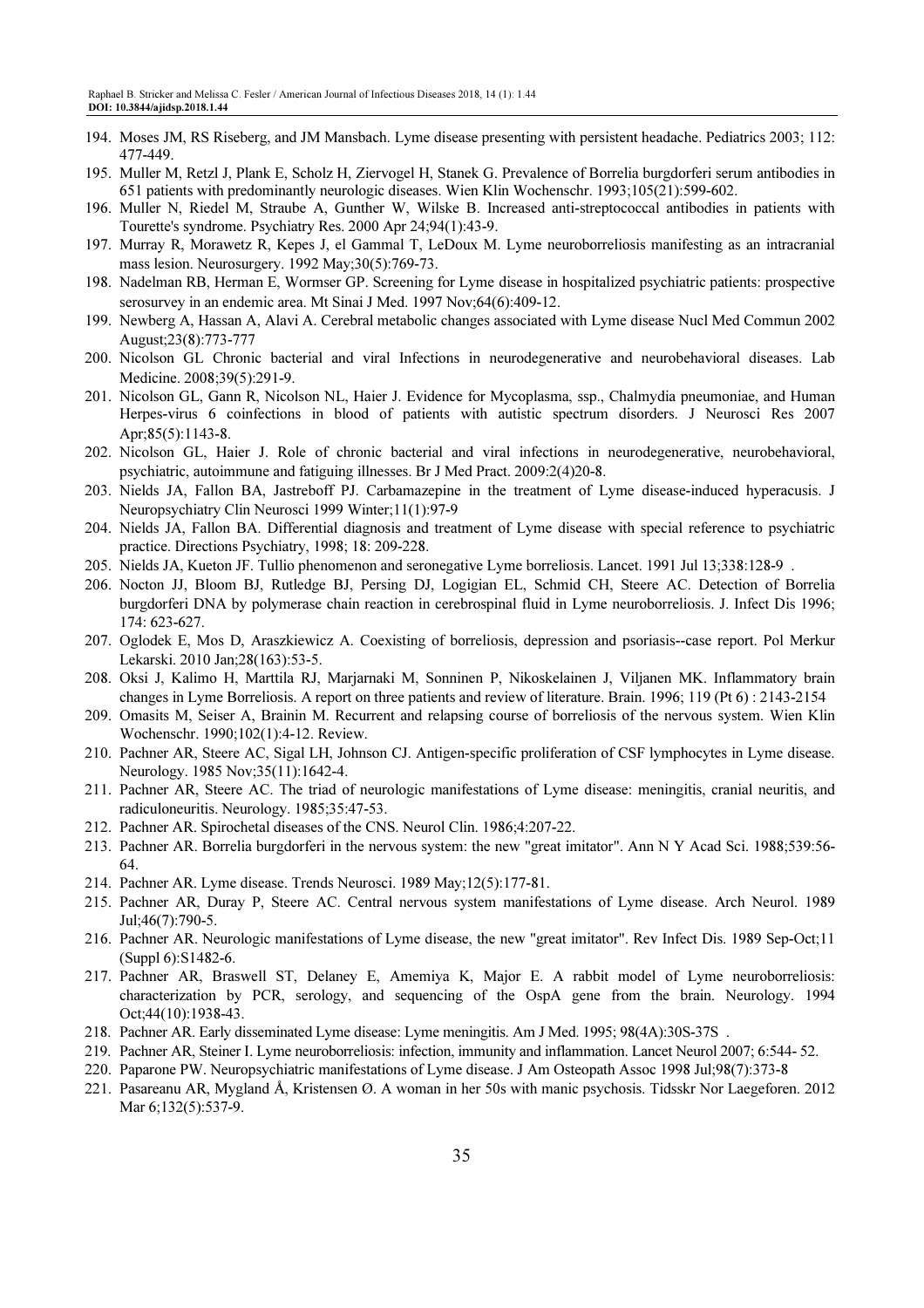- 222. Petrovic M, Vogelaers D, Van Renterghem L, De Reuck J, Afschrift M. Lyme borreliosis A review of the late stages and treatment of four cases. Acta Clinica Belgica 1998;53-3:178-183.
- 223. Pfister HW, Preac-Mursic V, Wilske B, Rieder G, Forderreuther S, Schmidt S, Kapfhammer HP. Catatonic syndrome in acute severe encephalitis due to Borrelia burgdorferi infection. Neurology. 1993 Feb;43(2):433-5.
- 224. Plutchok JJ, Tikofsky RS, Liegner K, Kochevar JM, Fallon BA, Van Heertum RL. Tc-99m HMPAO Brain SPECT imaging in chronic Lyme disease. J Spiro Tick-borne Dis 1999; 6: 117-122.
- 225. Plutchok JJ, Tikofsky RS, Liegner KB, Fallon BA, Van Heertum RL. Brain SPECT imaging in chronic Lyme disease. J Spiro Tick-borne Dis. 1999; 6: 10-16.
- 226. Pollina DA, Elkins LE, Squires NK, Scheffer SR, Krupp LB. Does process-specific slowing account for cognitive deficits in Lyme disease? Appl Neuropsychol. 1999;6(1):27-32.
- 227. Pollina DA, Sliwinski M, Squires NK, Krupp LB. Cognitive processing speed in Lyme disease. Neuropsychiatry Neuropsychol Behav Neurol. 1999 Jan;12(1):72-8.
- 228. Poplawska R, Konarzewska B, Gudel-Trochimowicz I, Szulc A. Psychologic disorders in acute and persistent neuroborreliosis. Pol Merkuriusz Lek 2001 Jan;10(55):36-7
- 229. Poplawska R, Szulc A, Zajkowska J, Pancewicz S. Neuroborreliosis: a psychiatric problem? Psychiatr Pol 1999 Mar-Apr;33(2):241-50.
- 230. Preac-Mursic V, Wilske B, Schierz G, Pfister HW, Einhäupl K. Repeated isolation of spirochetes from the cerebrospinal fluid of a patient with meningoradiculitis (Bannwarth syndrome). Eur J Clin Microbiol 1984; 3: 564-565.
- 231. Primavera A, Gazzola P, De Maria AF. Neuropsychological deficits in neuroborreliosis. Neurology. 1999 Sep 11;53(4):895-6.
- 232. Puri BK, Shah M, Julu PO, Kingston MC, Monro JA. The association of lyme disease with loss of sexual libido and the role of urinary bladder detrusor dysfunction. Int Neurourol J. 2014 Jun;18(2):95-7.
- 233. Quinn SJ, Boucher BJ, Booth JB. Reversible sensorineural hearing loss in Lyme disease. J Laryngol Otol. 1997 Jun;111(6):562-4.
- 234. Ragnaud JM, Morlat P, Buisson M, Ferrer X, Orgogozo JM, Julien J, Beylot J, Aubertin J. Neurologic manifestations of Lyme disease. Apropos of 25 cases. Rev Med Interne. 1995;16(7):487-94.
- 235. Ramanan SV. Loss of the sense of humor. Arch Intern Med 2000 Sep 11;160(16):2546 .
- 236. Ramesh G, Didier PJ, England JD, Santana-Gould L, Doyle-Meyers LA, Martin DS, et al. Inflammation in the pathogenesis of Lyme neuroborreliosis. Am J Pathol. 2015 May;185(5):1344-60.
- 237. Ramesh R, Borda JT, Dufor J, Kaushal D, Ramamoorthy R, Lackner AA, Philipp MT. Interaction of the Lyme disease spirochete Borrelia burgdorferi with brain parenchyma elicits inflammatory mediators from glial cells as well as glial and neuronal apoptosis. Am J Pathol. 2008; 173:1415-27 .
- 238. Ratnasamy N, Everett ED, Roland WE, McDonald G, Caldwell CW. Central nervous system manifestations of human ehrlichiosis. Clin Infect Dis 1996 Aug;23(2):314-9
- 239. Reddy KP, McCannon JB, Venna N. Diaphragm paralysis in Lyme disease: late occurrence in the course of treatment and long-term recovery. Ann Am Thorac Soc. 2015 Apr;12(4):618-20.
- 240. Reik L, Steere AC, Bartenhagen NH, Shope RE, Malawista SE. Neurologic abnormalities of Lyme disease. Medicine (Baltimore). 1979 Jul;58(4):281-94.
- 241. Rhee H, Cameron DJ. Lyme disease and pediatric autoimmune neuropsychiatric disorders associated with streptococcal infections (PANDAS): an overview. Int J Gen Med. 2012;5: 163-174.
- 242. Riedel M, Straube A, Schwarz MJ, Wilske B, Muller N. Lyme disease presenting as Tourette's syndrome. Lancet. 1998 Feb 7;351(9100):418-9
- 243. Roche Lanquetot R, Ader F, Durand MC, Carlier R, Defferriere H, Dinh A, Herrmann JL, Guillemot D, Perronne C, Salomon J. Results of a prospective standardized study of 30 patients with chronic neurological and cognitive disorders after tick bites. Med Mal Infect. 2008 Oct;38(10):543-8.
- 244. Roelcke U, Barnett W, Wilder-Smith E, Sigmund D, Hacke W. Untreated neuroborreliosis: Bannwarth's syndrome evolving into acute schizophrenia-like psychosis. A case report. J Neurol. 1992 Mar;239(3):129-31
- 245. Rudnik I, Konarzewska B, Zajkowska J, Juchnowicz D, Markowski T, Pancewicz SA The organic disorders in the course of Lyme disease. Pol Merkuriusz Lek. 2004 Apr;16(94):328-31
- 246. Rudnik I, Poplawska R, Zajkowska J, Konarzewska B, Juchnowicz D, Pancewicz SA. Mental problems in Lyme disease. Pol Merkuriusz Lek. 2003 Aug;15(86):161-4
- 247. Rudnik-Szalaj I, Poplawska R, Zajkowska J, Szulc A, Pancewicz SA, Gudel I.Mental disorders in Lyme disease. Pol Merkuriusz Lek. 2001 Nov;11(65):460-2.
- 248. Rundell JR, Wise MG. Neurosyphilis: a psychiatric perspective. Psychosomatics. 1985; 26: 287-295.
- 249. Samuel B, Axelband J, Mckim K, Leh D. Borrelia burgdorferi: A clinical chameleon. Consultant. 2015;55(7):530-535.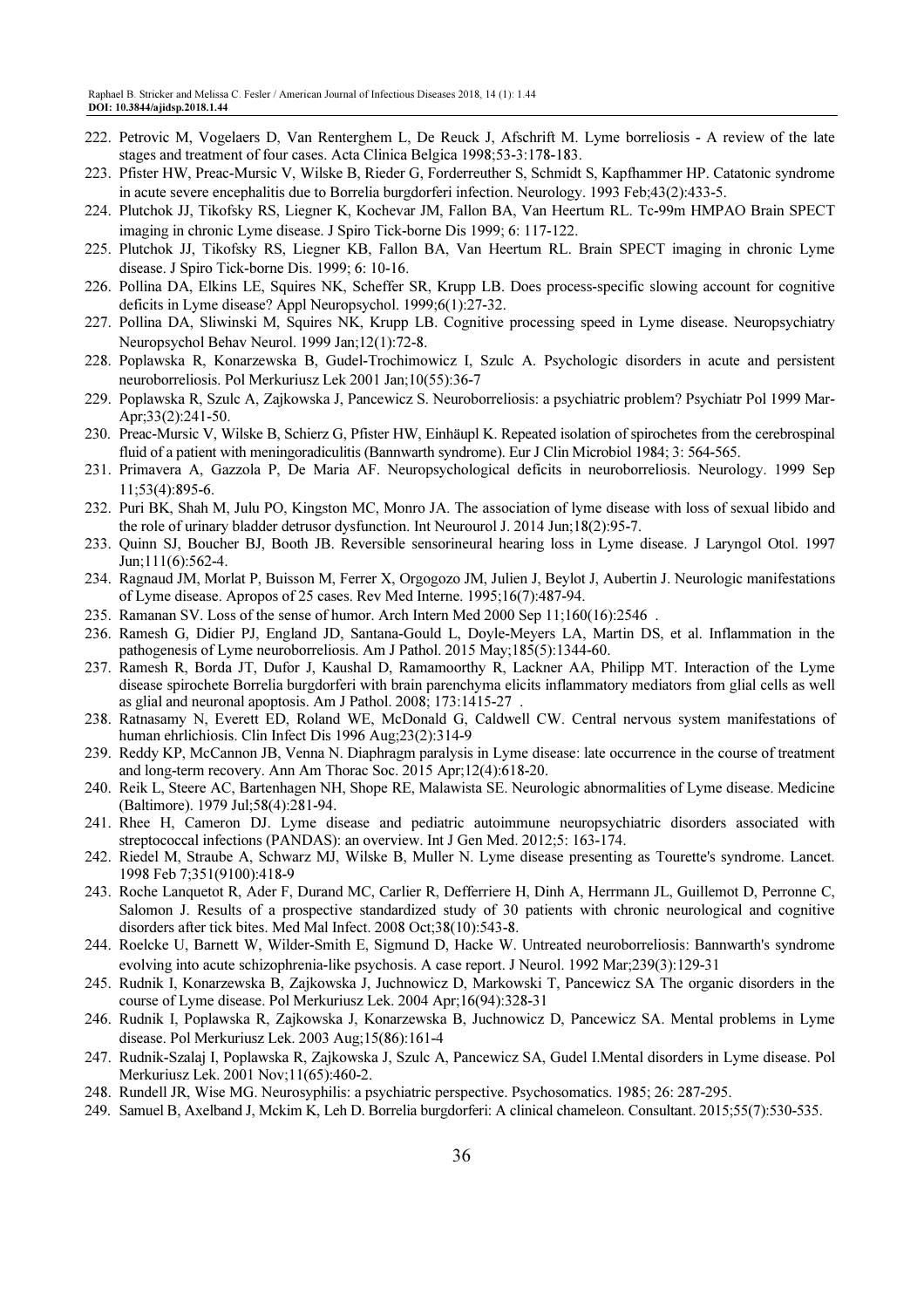- 250. Sanders K, Rogers JD. Lyme encephalopathy. Neurology. 1991 Jun;41(6):952-3.
- 251. Savely VR. Update on Lyme disease: the hidden epidemic. J Infus Nurs. 2008 Jul-Aug;31(4):236-40.
- 252. Schaller JL, Burkland GA, Langhoff PJ. Do Bartonella infections cause agitation, panic disorder, and treatmentresistant depression? MedGenMed. 2007 Sep 13;9(3):54.
- 253. Scerpella TA, Engber WD. Chronic Lyme disease arthritis: review of the literature and report of a case of wrist arthritis. J Hand Surg Am. 1992 May;17(3):571-5.
- 254. Scheffer RE, Linden S. Concurrent medical conditions with pediatric bipolar disorder. Curr Opin Psychiatry. 2007 Jul;20(4):398-401. Review.
- 255. Schneider RK, Robinson MJ, Levenson JL. Psychiatric presentations of non-HIV infectious diseases. Psychiatr Clin North Am 2002 Mar;25(1):1-16
- 256. Schoof J, Kluge C, Heinze HJ, Galazky I.Startle myoclonus induced by Lyme neuroborreliosis: a case report. J Med Case Rep 2013(May); 7(1): 124. DOI: 10.1186/1752-1947-7-124
- 257. Schuler PA. Gifted Students and Lyme Disease: What Educators, Counselors, and Parents Need to Know. Gifted Child Today 2013 36: 35. DOI: 10.1177/1076217512465288
- 258. Shadick NA, Phillips CB, Logigian EL, Steere AC, Kaplan RF, Berardi VP, Duray PH, Larson MG, Wright EA, Ginsburg KS, Katz JN, Liang MH. The long-term clinical outcomes of Lyme disease. A population-based retrospective cohort study. Ann Intern Med. 1994 Oct 15;121(8):560-7.
- 259. Shamim A, Shamim S; Liss G; Nylen E; Pincus J; Yepes M. Constipation Heralding Neuroborreliosis Arch Neurol. 2005;62:671-673.
- 260. Sherr VT. Human babesiosis--an unrecorded reality. Med Hypotheses. 2004;63(4):609-15
- 261. Sherr VT. Munchausen's syndrome by proxy and Lyme disease: medical misogyny or diagnostic mystery? Med Hypotheses. 2005;65(3):440-7.
- 262. Sherr VT. Panic attacks may reveal previously unsuspected chronic disseminated Lyme disease. J Psychiatr Pract. 2000 Nov;6(6):352-6.
- 263. Shotland LI, Mastrioanni MA, Choo DL, Szymko-Bennett YM, Dally LG, Pikus AT, Sledjeski K, Marques A. Audiologic manifestations of patients with post-treatment Lyme disease syndrome. Ear Hear. 2003 Dec;24(6):508- 17
- 264. Smith AJ, Oertle J, Prato D. Borrelia burgdorferi: Cell biology and clinical manifestations in latent chronic Lyme. Open J Med Microbiol. 2014;4:210-223.
- 265. Smith IS, Rechlin DP. Delayed diagnosis of neuroborreliosis presenting as bell palsy and meningitis. J Am Osteopath Assoc. 2010 Aug;110(8):441-4.
- 266. Smith V, Traquina DN. Pediatric bilateral facial paralysis. Laryngoscope. 1998 Apr;108(4 Pt 1):519-23.
- 267. Sno HN. Signs and significance of a tick-bite: psychiatric disorders associated with Lyme disease. Tijdschr Psychiatr. 2012;54(3):235-43.
- 268. Sparsa L, Blanc F, Lauer V, Cretin B, Marescaux C, Wolff V. Recurrent ischemic strokes revealing Lyme meningovasculitis. Rev Neurol (Paris). 2009 Mar;165(3):273-7.
- 269. Steere AC, Pachner AR, Malawista SE. Neurologic abnormalities of Lyme disease: successful treatment with highdose intravenous penicillin. Ann Intern Med. 1983 Dec;99(6):767-72.
- 270. Steere AC. A 58-year-old man with a diagnosis of chronic Lyme disease, 1 year later. JAMA. 2002 Aug 28;288(8):1002- 10.
- 271. Stein SL, Solvason HB, Biggart E, Spiegel D. A 25-year-old woman with hallucinations, hypersexuality, nightmares, and a rash. Am J Psychiatry. 1996 Apr;153(4):545-51.
- 272. Steinberg SH, Strickland GT, Pena C, Israel E. Lyme disease surveillance in Maryland, 1992. Ann Epidemiol. 1996 Jan;6(1):24-9.
- 273. Stratmoen M.Neurological complications of Lyme disease: Dilemmas in Diagnosis and Treatment. Neurology Today 2004;4(4)71-5.
- 274. Stricker RB, Winger EE. Holmes-Adie syndrome and Lyme disease. Lancet. 2001 Mar 10;357(9258):805.
- 275. Stricker RB, Winger EE. Musical hallucinations in patients with Lyme disease. South Med J 2003; 96(7):711- 715.
- 276. Stricker RB, Green CL, Savely VR, Chamallas SN, Johnson L. Safety of intravenous antibiotic therapy in patients referred for treatment of neurologic Lyme disease. Minerva Med. 2010 Feb;101(1):1-7.
- 277. Stricker RB, DeLong AK, Green CL, Savely VR, Chamallas SN, Johnson L. Benefit of intravenous antibiotic therapy in patients referred for treatment of neurologic Lyme disease. Int J Gen Med 2011; 4: 639-646.
- 278. Stricker RB, Johnson L. Anti-neural antibody reactivity in patients with a history of Lyme borreliosis and persistent symptoms. Brain Behavior Immun. 2010;24: 1025.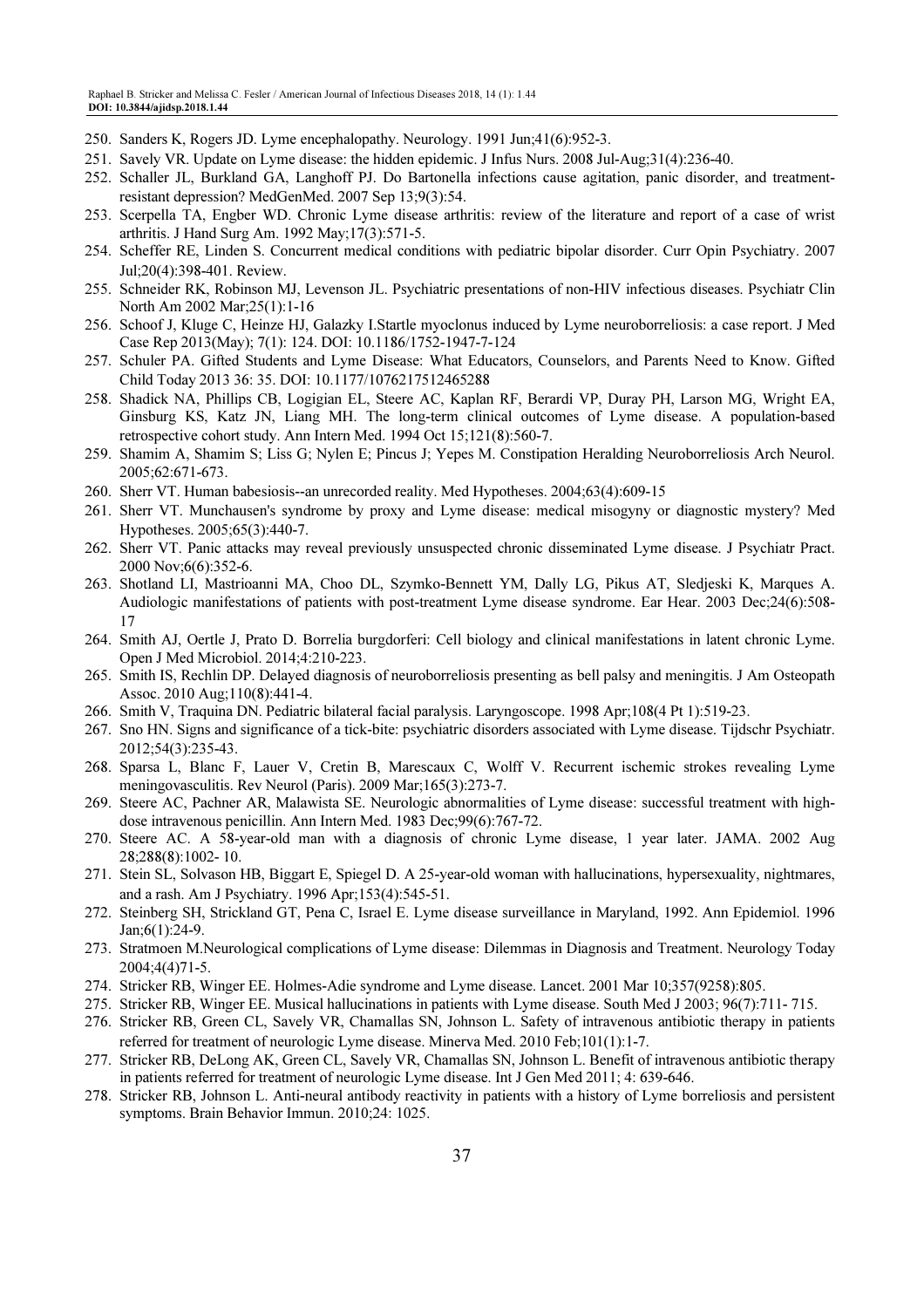- 279. Sumiya H, Kobayashi K, Mizukoshi C, Aoki T, Koshino Y, Taki J, Tonami N. Brain perfusion SPECT in Lyme neuroborreliosis. J Nucl Med. 1997 Jul;38(7):1120-2.
- 280. Svetina C, Barr WB, Rastogi R, Hilton E. The neuropsychological examination of naming in Lyme borreliosis. Appl Neuropsychol. 1999;6(1):33-8.
- 281. Tager FA, Fallon BA, Keilp J, Rissenberg M, Jones CR, Liebowitz MR. A controlled study of cognitive deficits in children with chronic Lyme disease. J Neuropsychiatr Clin Neurosci 2001;13:500-507.
- 282. Tager FA, Fallon BA. Psychiatric and cognitive features of Lyme disease. Psychiatr Ann 2001; 31: 173-181.
- 283. Treib J, Grauer MT, Haass A, Langenbach J, Holzer G, Woessner R. Chronic fatigue syndrome in patients with Lyme borreliosis. Eur Neurol. 2000;43(2):107-9.
- 284. Tselis A, MD, Booss J. Behavioral consequences of infections of the central nervous system: with emphasis on viral infections. J Am Acad Psychiatry Law 2003;31:289–98.
- 285. Vamos E, Pardutz A, Klivenyi P, Toldi J, Vecsei L The role of kynurenines in disorders of the central nervous system: Possibilities for neuroprotection. J Neurol Sci. 2009 Mar 4.
- 286. van den Bergen HA, Smith JP, van der Zwan A. Lyme Psychosis. Ned Tijdschr Geneeskd 1993 Oct 9;137(41):2098-100.
- 287. Vázquez M, Sparrow SS, and Shapiro ED. Long-term neuropsychologic and health outcomes of children with facial nerve palsy attributable to Lyme disease. Pediatrics 2003; 112(2): e93-e97.
- 288. Vital C, Vital A, Lagueny A, Larribau E, Saintarailles J, Julien J. Subacute inflammatory polyneuropathy: two cases with plasmacytoid histiocytes in the endoneurium. Ultrastruct Pathol. 1998 Sep-Oct; 22(5): 377-83.
- 289. Volkman D Anti-neural antibody reactivity in patients with a history of Lyme borreliosis and persistent symptoms. Brain Behavior Immun. 2010;24:1026.
- 290. Waniek C, Prohovnik I, Kaufman MA, Dwork AJ.Rapidly progressive frontal-type dementia associated with Lyme disease. J Neuropsychiatry Clin Neurosci 1995;7(3):345-7.
- 291. Weder B, Wiedersheim P, Matter L, Steck A, Otto F. Chronic progressive neurological involvement in Borrelia burgdorferi infection. J Neurology 1987;234:40-43.
- 292. Weissenbacher S, Ring J, Hofmann H. Gabapentin for the symptomatic treatment of chronic neuropathic pain in patients with late-stage Lyme borreliosis: a pilot study. Dermatology. 2005;211(2):123-7.
- 293. Westervel HJ, McCaffrey RJ. Neuropsychological functioning in chronic Lyme disease. Neuropsychol Rev 2002 Sep;12(3):153-77 Review.
- 294. Wilke M, Eiffert H, Christen HJ, Hanefeld F. Primarily chronic and cerebrovascular course of Lyme neuroborreliosis: case reports and literature review. Arch Dis Child. 2000 Jul;83(1):67-71. Review.
- 295. Wittwer B, Pelletier S, Ducrocq X, Maillard L, Mione G, Richard S. Cerebrovascular events in Lyme neuroborreliosis. J Stroke Cerebrovasc Dis. 2015 Jul;24(7):1671-8.
- 296. Woessner R, Treib J. Pain, fatigue, depression after borreliosis. Antibiotics used up--what next? MMW Fortschr Med. 2003 Sep 18;145(38):45-8.
- 297. Wokke JHJ, van Gijn J, Elderson A, Stanek G. Chronic forms of Borrelia burgdorferi infection of the nervous system. Neurology 1987;37:1031-1034.
- 298. Yolken RH, Torrey EF. Are some cases of psychosis caused by microbial agents? A review of the evidence. Mol Psychiatry. 2008 May;13(5):470-9.
- 299. Younger DS, Rosoklija G, Hays AP. Persistent painful Lyme radiculoneuritis. Muscle Nerve. 1995 Mar;18(3):359-60.
- 300. Zajkowska JM, Hermanowska-Szpakowicz T, Kondrusik M, Pancewicz SA. Neurologic syndromes in Lyme disease. Pol Merkuriusz Lek. 2000 Aug;9(50):584-8. Review.
- 301. Zajkowska JM, Poplawska R, Pancewicz SA, Kondrusik M, Gudel I, Snarska I. Mental disorders in the course of neuroborreliosis: own observation. Psychiatr Pol 1999 Nov-Dec;33(6):939-46.
- 302. Zamponi N, Cardinali C, Tavoni MA, Porfiri L, Rossi R, Manca A. Chronic neuroborreliosis in infancy. Ital J Neurol Sci. 1999; 20:303-307.
- 303. Zhang Y, Lafontant G, Bonner FJ Jr. Lyme neuroborreliosis mimics stroke: a case report. Arch Phys Med Rehabil. 2000 Apr;81(4):519-21.

#### Dementia and Lyme/Tickborne Diseases

1. Aboul-Enein F, Kristoferitsch W. Normal pressure hydrocephalus or neuroborreliosis? Wien Med Wochenschr. 2009;159(1-2):58-61.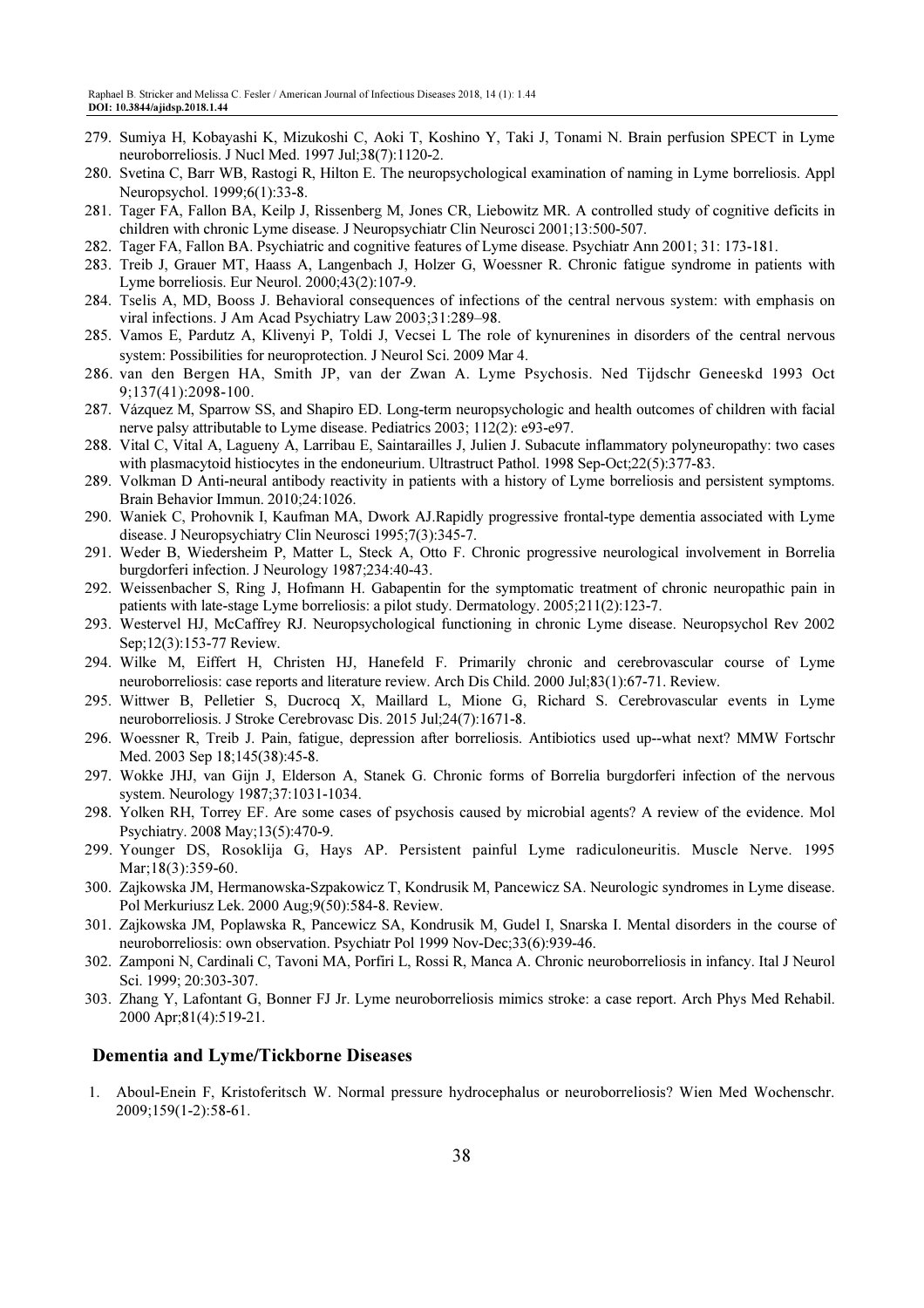- 2. Almeida OP, Lautenschlager NT. Dementia associated with infectious diseases. Int Psychogeriatr. 2005;17 (Suppl 1):S65- 77.
- 3. Blanc F, Philippi N, Cretin B, Kleitz C, Berly L, Jung B, Kremer S, Namer IJ, Sellal F, Jaulhac B, de Seze J. Lyme neuroborreliosis and dementia. J Alzheimers Dis. 2014; 41(4): 1087-93.
- 4. Duyckaerts C, Delatour B, Potier MC. Classification and basic pathology of Alzheimer disease. Acta Neuropathol 2009;118: 5-36
- 5. Galbussera A, Tremolizzo L, Isella V, Gelosa G, Vezzo R, Vigorè L, et al. Lack of evidence for Borrelia burgdorferi seropositivity in Alzheimer disease. Alzheimer Dis Assoc Disord 2008;22: 308.
- 6. Guo JP, Arai T, Miklossy J, McGeer PL. Aβ and tau form soluble complexes that may promote self aggregation of both into the insoluble forms observed in Alzheimer's disease. Proc Natl Acad Sci U S A. 2006 Feb 7;103:1953-8.
- 7. Haass C, Selkoe DJ. Soluble protein oligomers in neurodegeneration: lessons from the Alzheimer's amyloid betapeptide. Nat Rev Mol Cell Biol 2007;8: 101-12.
- 8. Hardy J, Selkoe DJ. The amyloid hypothesis of Alzheimer's disease: progress and problems on the road to therapeutics. Science 2002;297: 353-6
- 9. Holmes C, Cotterell D. Role of infection in the pathogenesis of Alzheimer's disease: implications for treatment. CNS Drugs 2009;23(12): 993-1002.
- 10. Honjo K, van Reekum R, Verhoeff NP. Alzheimer's disease and infection: Do infectious agents contribute to progression of Alzheimer's disease? Alzheimers Dement. 2009;5: 348-360 .
- 11. Itzhaki RF, Lathe R, Balin BJ, Ball MJ, Bearer EL, Braak H, Bullido MJ, Carter C, Clerici M, Cosby SL, Del Tredici K, Field H, Fulop T, Grassi C, Griffin WS, Haas J, Hudson AP, Kamer AR, Kell DB, Licastro F, Letenneur L, Lövheim H, Mancuso R, Miklossy J, Otth C, Palamara AT, Perry G, Preston C, Pretorius E, Strandberg T, Tabet N, Taylor-Robinson SD, Whittum-Hudson JA. Microbes and Alzheimer's Disease. J Alzheimers Dis. 2016;51(4):979-84.
- 12. Jack CR Jr, Knopman DS, Jagust WJ, Shaw LM, Aisen PS, Weiner MW, Petersen RC, Trojanowski JQ. Hypothetical model of dynamic biomarkers of the Alzheimer's pathological cascade. Lancet Neurol 2010;9:119-28.
- 13. Khan UA, Liu L, Provenzano FA, Berman DE, Profaci CP, Sloan R, Mayeux R, Duff KE, Small SA. Molecular drivers and cortical spread of lateral entorhinal cortex dysfunction in preclinical Alzheimer's disease. Nat Neurosci. 2014 Feb;17(2):304-11.
- 14. Lue LF, Kuo YM, Roher AE, Brachova L, Shen Y, Sue L, Beach T, Kurth JH, Rydel RE, Rogers J. Soluble amyloid beta peptide concentration as a predictor of synaptic change in Alzheimer's disease. Am J Pathol 1999;155: 853-862
- 15. MacDonald AB. Concurrent neocortical Borreliosis and Alzheimer's disease: Demonstration of a spirochetal cyst form. Ann NY Acad Sci 1988;539:468-470.
- 16. MacDonald AB, Berger BW, Schwan TG. Clinical implications of delayed growth of the Lyme disease spirochete, Borrelia burgdorferi. Acta Trop 1990 48; (2): 89-94.
- 17. MacDonad AB. In situ DNA hybridization study of granulovacuolar degeneration in human Alzheimer autopsy neurons for flagellin b transcriptomes of Borrelia burgdorferi. Alzheimer's Dis Dementia 2006; 2 (Suppl. 1): S207.
- 18. MacDonald AB. Cystic borrelia in Alzheimer's disease and in non-dementia neuroborreliosis. Alzheimer's Dementia 2006; 2 (Suppl. 1):S433.
- 19. MacDonald AB. Plaques of Alzheimer's disease originate from cysts of Borrelia burgdorferi, the Lyme disease spirochete. Med Hypotheses. 2006;67(3):592-600.
- 20. MacDonald AB. Spirochetal cyst forms in neurodegenerative disorders...hiding in plain sight. Med Hypotheses. 2006;67(4):819-32. Epub 2006 Jul 7.
- 21. MacDonald AB. Transfection "Junk" DNA a link to the pathogenesis of Alzheimer's disease? Med Hypotheses. 2006;66(6):1140-1.
- 22. MacDonald AB. Alzheimer's neuroborreliosis with trans-synaptic spread of infection and neurofibrillary tangles derived from intraneuronal spirochetes. Med Hypotheses 2007; 68: 822-825. [7 of 10 cases of Alzheimer's disease had B. burgdorferi in their brains].
- 23. MacDonald AB. Alzheimer's disease Braak Stage progressions reexamined and redefined as Borrelia infection transmission through neural circuits. Med Hypotheses. 2007; 68(5): 1059-64
- 24. MacDonald AB, Miranda JM. Concurrent neocortical borreliosis and Alzheimer's disease. Hum Pathol. 1987 Jul;18(7):759-61.
- 25. MacDonald AB. Borrelia in the brains of patients dying with dementia. JAMA. 1986;256:2195-2196.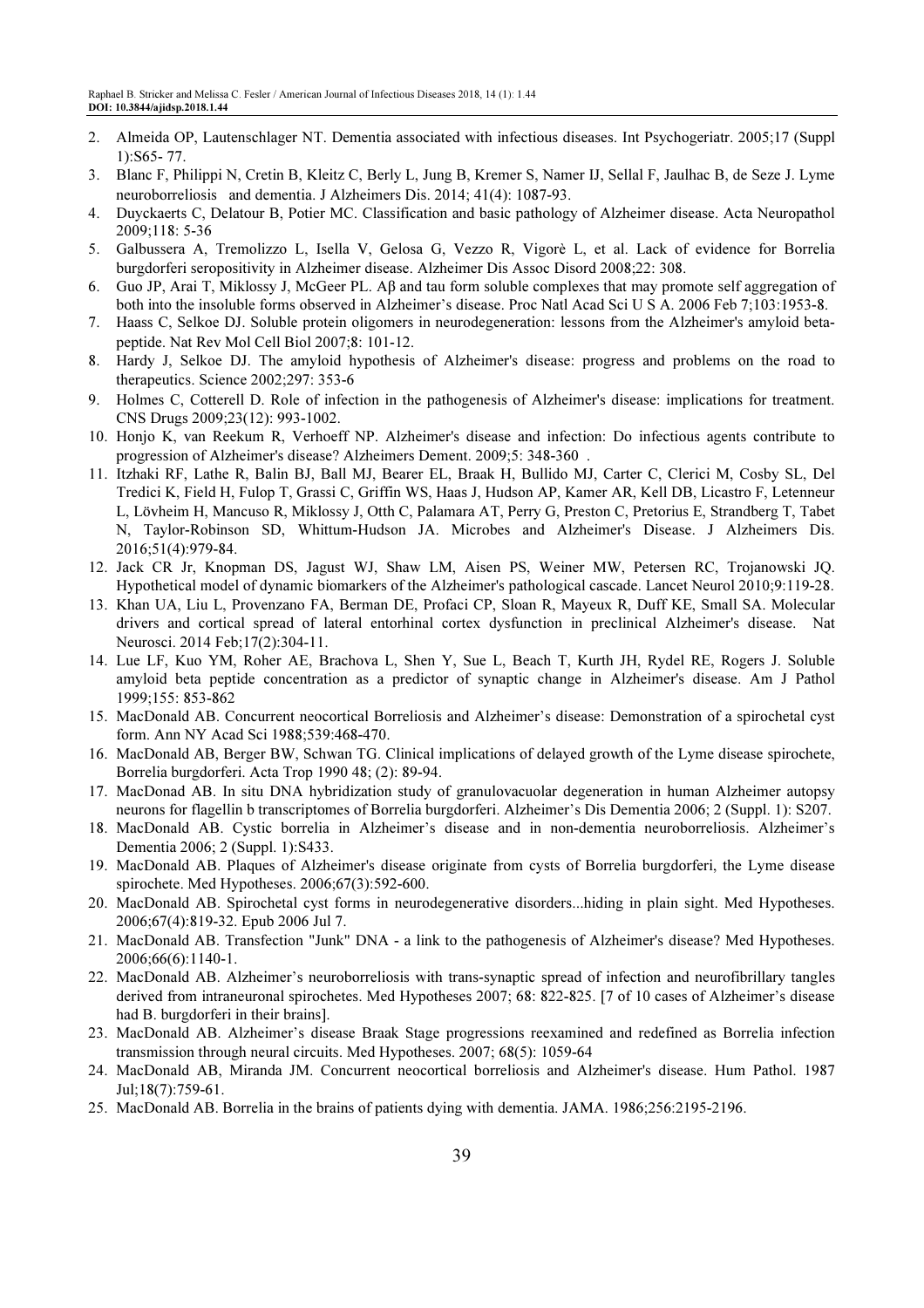- 26. MacDonald AB. Concurrent neocortical borreliosis and Alzheimer's disease: Demonstration of a spirochetal cyst form. Ann N Y Acad Sci 1988; 539:468-470.
- 27. McLaughlin R, Kin NM, Chen MF, Nair NP, Chan EC. Alzheimer's disease may not be a spirochetosis. Neuroreport 1999;10(7), 1489-91.
- 28. Meer-Scherrer L, Chang Loa C, Adelson ME, Mordechai E, Lobrinus JA, Fallon BA, Tilton RC. Lyme disease associated with Alzheimer's disease. Curr Microbiol. 2006 Apr;52(4):330-2.
- 29. Miklossy J. Alzheimer's disease ― a spirochetosis? NeuroReport 1993; 4: 841-848.
- 30. Miklossy J, Gern L, Darekar P, Janzer RC, Loos H. Senile plaques, neurofibrillary tangles and neuropil threads contain DNA? J Spiro Tick-borne Dis 1995; 2: 1-5.
- 31. Miklossy JM, Khalili K, Gern L, Ericson RL, Darekar P, Bolle L, Hurlimann J, and Paster BJ. Borrelia burgdorferi persists in the brain in chronic Lyme neuroborreliosis and may be associated with Alzheimer's disease. J Alzheimers Dis 2004; 6; 639-649.
- 32. Miklossy J, Kasas S, Zurn AD, McCall S, Yu S, and McGeer PL. Persisting atypical and cystic forms of Borrelia burgdorferi and local inflammation in Lyme neuroborreliosis. J Neuroinflammation 2008; 5: 40-57.
- 33. Miklossy J. Chronic or late Lyme neuroborreliosis: analysis of evidence compared to chronic or late neurosyphilis. Open Neurol J 2012;6: 146-157.
- 34. Miklossy J. Chronic inflammation and amyloidogenesis in Alzheimer's disease -- role of spirochetes. Alzheimers Dis. 2008 May;13(4):381-91. Review.
- 35. Miklossy J. Alzheimer's disease a neurospirochetosis. Analysis of the evidence following Koch's and Hill's criteria. J Neuroinflammation. 2011 Aug 4;8(1):90.
- 36. Miklossy J. Historic evidence to support a causal relationship between spirochetal infections and Alzheimer's disease. Frontiers Aging Neurosci. 2015 Apr 16;7:46.
- 37. Miklossy J. Bacterial amyloid and DNA are important constituents of senile plaques: Further evidence of the spirochetal and biofilm nature of senile plaques. J Alzheimer's Dis. 2016;53:1459-1473.
- 38. Miklossy J. Emerging roles of pathogens in Alzheimer disease. Expert Rev Mol Med. 2011 Sep 20;13:e30.
- 39. Miklossy J, Donta SE, Mueller K, Nolte O, Perry G. Chronic or late Lyme neuroborreliosis: present and future. Open Neurol J. 2012;6:78.
- 40. Miklossy J, Kasas S, Janzer RC, Ardizzoni F, Van der Loos H. Further ultrastructural evidence that spirochaetes may play a role in the aetiology of Alzheimer's disease. Neuroreport. 1994 Jun 2;5(10):1201-4.
- 41. Miklossy J, Kasas S, Zurn AD, McCall S, Yu S, McGeer PL. Persisting atypical and cystic forms of Borrelia burgdorferi and local inflammation in Lyme neuroborreliosis. J. Neuroinflammation. 2008;5: 40.
- 42. Miklossy J, Khalili K, Gern L, Ericson RL, Darekar P, Bolle L, Hurlimann J, Paster BJ. Borrelia burgdorferi persists in the brain in chronic Lyme neuroborreliosis and may be associated with Alzheimer disease. J Alzheimer's Dissease 2004;6 (6): 639-49; discussion 673-681.
- 43. Miklossy J, Kris A, Radenovic A, Miller L, Forro L, Martins R, Reiss K, Darbinian N, Darekar P, Mihaly L, Khalili K. Beta-amyloid deposition and Alzheimer's type changes induced by Borrelia spirochetes. Neurobiol Aging. 2006 Feb;27(2):228-36.
- 44. Miklossy J, Kuntzer T, Bogousslavsky J, Regli F, Janzer RC. Meningovascular form of neuroborreliosis: Similarities between neuropathological findings in a case of Lyme disease and those occurring in tertiary neurosyphilis. Acta Neuropathol 1990;80: 568-572.
- 45. Miklossy J, Taddei K, Martins R, Escher G, Kraftsik R, Pillevuit O, et al. Alzheimer disease: curly fibers and tangles in organs other than brain. J Neuropathol Exp Neurol. 1999;58: 803-814.
- 46. Miklossy J, Van der Loos H. The long distance effects of brain lesions: A study of myelinated pathways in the human brain using polarizing and fluorescence microscopy. J Neuropathol Exp Neurol 1991;50: 1-15.
- 47. Miklossy J. Chronic or late lyme neuroborreliosis: analysis of evidence compared to chronic or late neurosyphilis. Open Neurol J. 2012;6: 146-57.
- 48. Miklossy J. Alzheimer's disease a neurospirochetosis. Analysis of the evidence following Koch's and Hill's criteria. J Neuroinflammation. 2011;8(1):90.
- 49. Miklossy J. Biology and neuropathology of dementia in syphilis and Lyme disease. Handb Clin Neurol. 2008;89:825-44.
- 50. Miklossy J. The lack of correlation between the incidence of Lyme disease and deaths due to Alzheimer's disease cannot reflect the lack of involvement of Borrelia burgdorferi in Alzheimer's dementia. J Alzheimers Dis 2014;42:115-118.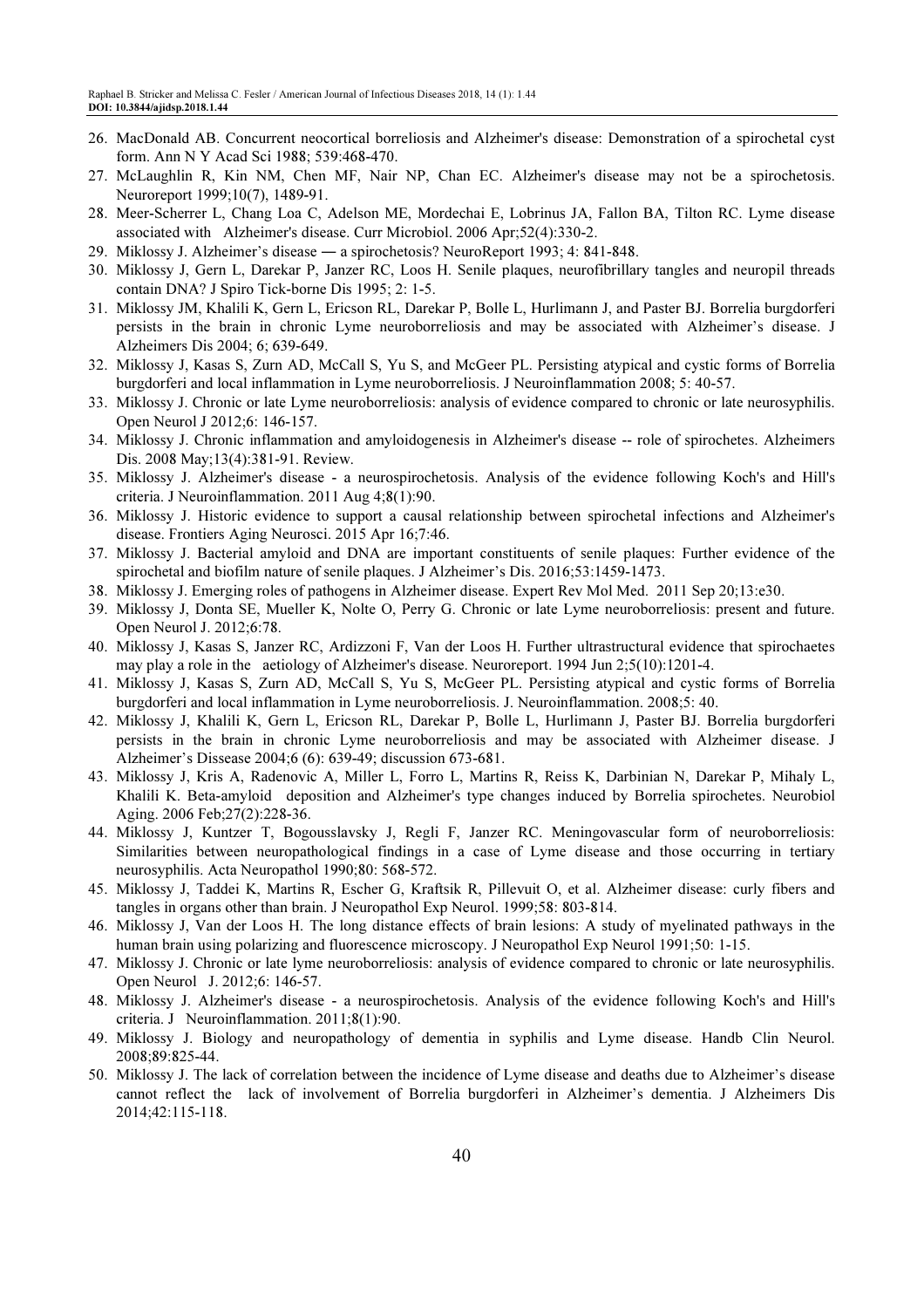- 51. Nilsson P, Loganathan K, Sekiguchi M, Matsuba Y, Hui K, Tsubuki S, et al. Aβ secretion and plaque formation depend on autophagy. Cell Reports 2013;5: 61-69.
- 52. Pappolla MA, Omar R, Saran B, Andorn A, Suarez M, Pavia C, et al. Concurrent neuroborreliosis and Alzheimer's disease: analysis of the evidence. Hum Pathol 1989;20: 753-7.
- 53. Riek R. Infectious Alzheimer's disease? Nature 2006;444: 429-431.
- 54. Ruitenberg A, den Heijer T, Bakker SL, van Swieten JC, Koudstaal PJ, Hofman A, Breteler MM. Cerebral hypoperfusion and clinical onset of dementia: the Rotterdam study. Ann Neurol. 2005;57: 789-94.
- 55. Selkoe DJ. Preventing Alzheimer's disease. Science 2012;337: 1488-92.
- 56. Suter O-C, Sunthorn T, Kraftsik R, Straubel J, Darekar P, Khalili K, Miklossy J. Cerebral Hypoperfusion generates cortical watershed microinfarcts in Alzheimer disease. Stroke 2002;33: 1986-1992 .
- 57. Verdile G, Gnjec A, Miklossy J, Fonte J, Veurink G, Bates K, Kakulas B, Mehta PD, Milward EA, Tan N, Lareu R, Lim D, Dharmarajan A, Martins RN. Protein markers for Alzheimer disease in the frontal cortex and cerebellum. Neurology. 2004 Oct 26;63(8):1385-92.
- 58. Waniek C, Prohovnik I, Kaufman MA, Dwork AJ. Rapidly progressive frontal-type dementia associated with Lyme disease. J Neuropsych Clin Neurosci. 1995;7(3):345-7.
- 59. Williams WM, Torres S, Siedlak SL, Castellani RJ, Perry G, Smith MA, Zhu X. Antimicrobial peptide betadefensin-1 expression is upregulated in Alzheimer's brain. J Neuroinflammation. 2013;10(1): 127.
- 60. Zlokovic BV. Neurovascular pathways to neurodegeneration in Alzheimer's disease and other disorders. Nat Rev Neurosci 2011;12, 723-38.

# Congenital/Sexual Transmission of Lyme/Tickborne Diseases

- 1. Alekseev AN, Dubinina HV. Exchange of Borrelia burgdorferi between Ixodes persulcatus (Ixodidae: Acarina) sexual partners. J Med Entomol. 1996;33(3):351–354.
- 2. Alexander JM, Cox SM. Lyme disease and pregnancy. Infect Dis Obstet Gynecol. 1995;3(6):256-61.
- 3. Burgess EC, Amundson TE, Davis JP, Kaslow RA, Edelman R. Experimental inoculation of Peromyscus spp. with Borrelia burgdorferi: evidence of contact transmission. Am J Trop Med Hyg. 1986; 35: 355–9.
- 4. Carlomagno G, Luksa V, Candussi G, Rizzi GM, Trevisan G. Lyme Borrelia positive serology associated with spontaneous abortion in an endemic Italian area. Acta Eur Fertil 1988;19(5), 279-81.
- 5. Cornett JK, Malhotra A, Hart D. Vertical transmission of babesiosis from a pregnant, splenectomized mother to her neonate. Infect Dis Clin Pract 2012; 20: 408-411.
- 6. Dhand A, Nadelman RB, Aguero-Rosenfeld M, Haddad FA, Stokes DP, Horowitz HW. Human granulocytic anaplasmosis during pregnancy: case series and literature review. Clin Infect Dis. 2007 Sep 1;45(5):589-93.
- 7. Elliott DJ, Eppes SC, Klein JD. Teratogen update: Lyme disease. Teratology 2001;64:276–281.
- 8. Gabitzsch ES, Piesman J, Dolan MC, Sykes CM, Zeidner NS. Transfer of Borrelia burgdorferi s.s. infection via blood transfusion in a murine model. J Parasitol. 2006 Aug;92(4):869-70.
- 9. Gardner T. Lyme disease. In JS Remington and JO Klein (eds.), Infectious Diseases of the Fetus and New Born Infant. WB Saunders Co., Philadelphia, PA. 2001, pp. 519-641.
- 10. Mahram M, Ghavami MB. Congenital tick-borne relapsing fever: report of a case with transplacental transmission in the Islamic Republic of Iran. East Mediterr Health J. 2009 May-Jun;15(3):761-4.
- 11. Harvey WT, Salvato P. 'Lyme disease': ancient engine of an unrecognized borreliosis pandemic? Med Hypotheses. 2003;60(5):742-59.
- 12. Hercogova J, Vanousova D. Syphilis and borreliosis during pregnancy. Dermatol Ther 2008;21(3), 205-9.
- 13. Jasik KP, Okła H, Słodki J, Rozwadowska B, Słodki A, Rupik W. Congenital tick-borne diseases: Is this an alternative route of transmission of tick-borne pathogens in mammals? Vector Borne Zoonotic Dis. 2015 Nov;15(11):637-44.
- 14. Krause PJ, Vannier E. Transplacental transmission of human babesiosis. Infect Dis Clin Pract 2012; 20: 365–367.
- 15. Kumi-Diaka J, Harris O. Viability of Borrelia burgdorferi in stored semen. Br Vet J. 1995 Mar-Apr;151(2):221-4.
- 16. Lakos A, Solymosi N. Maternal Lyme borreliosis and pregnancy outcome. Int J Infect Dis 2010;14(6): e494-8.
- 17. Larsson C, Andersson M, Guo BP, Nordstrand A, Hagerstrand I, Carlsson S, Bergstrom S. Complications of pregnancy and transplacental transmission of relapsing-fever borreliosis. J Infect Dis. 2006 Nov 15;194(10):1367-74.
- 18. Lavoie PE, Lattner BP, Duray PH, Barbour AG, Johnson HC. Culture positive seronegative transplacental Lyme borreliosis infant mortality. Arthritis Rheum. 1987; 30 No 4, 3(Suppl):S50.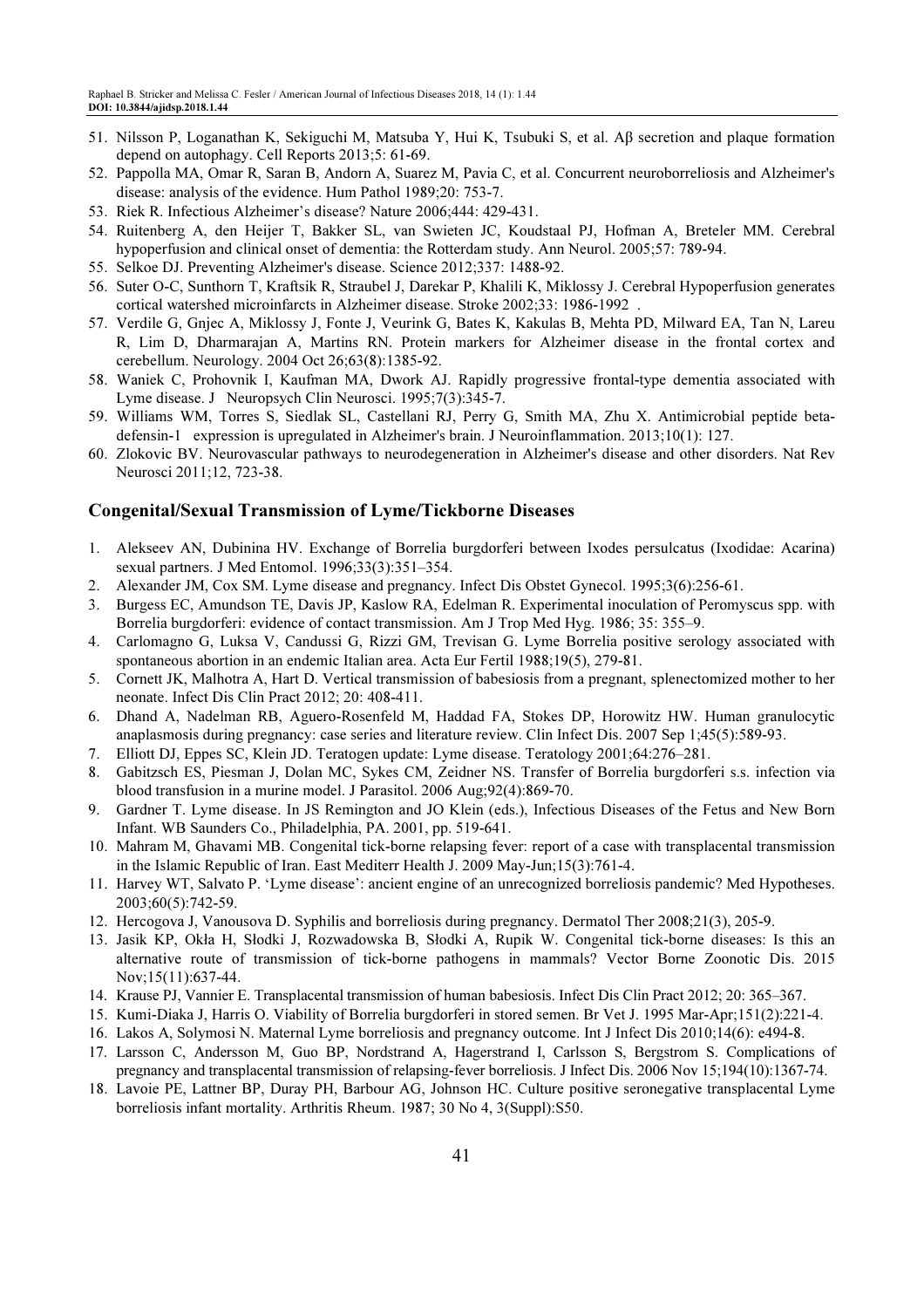- 19. MacDonald AB. Gestational Lyme borreliosis. Implications for the fetus. Rheum Dis Clin North Am. 1989 Nov;15(4):657-77.
- 20. MacDonald AB. Human fetal borreliosis, toxemia of pregnancy, and fetal death. Zentralbl Bakteriol Mikrobiol Hyg A. 1986 Dec;263(1- 2):189-200.
- 21. MacDonald AB, Benach JL, Burgdorfer W. Stillbirth following maternal Lyme disease. N Y State J Med. 1987 Nov;87(11):615-6.
- 22. Maraspin V, Cimperman J, Lotric-Furlan S, Pleterski-Rigler D, Strle F. Treatment of erythema migrans in pregnancy. Clin Infect Dis. 1996 May;22(5):788-93.
- 23. Markowitz LE, Steere AC, Benach JL, Slade JD, Broome CV. Lyme disease during pregnancy. JAMA.1986; 255(24): 3394-6.
- 24. Mikkelsen AL, Palle C. Lyme disease during pregnancy. Acta Obstet Gynecol Scand 1987;66(5): 477-8.
- 25. Mylonas I. Borreliosis during pregnancy: A risk for the unborn child? Vector Borne Zoonotic Dis. 2011;11:891-8.
- 26. Nadal D, Hunziker UA, Bucher HU, Hitzig WH, Duc G. Infants born to mothers with antibodies against Borrelia burgdorferi at delivery. Eur J Pediatr 1989;148(5): 426-7.
- 27. Onk G, Acun C, Kalayci M, Cagavi F. Gestational Lyme disease as a rare cause of congenital hydrocephalus. J Turkish German Gyn Assoc Artemis. 2005; 6(2): 156-157.
- 28. Schlesinger PA, Duray PH, Burke BA, Steere AC, Stillman MT. Maternal-fetal transmission of the Lyme disease spirochete, Borrelia burgdorferi. Ann Intern Med. 1985;103: 67-8.
- 29. Schutzer SE, Janniger CK, Schwartz RA. Lyme disease during pregnancy. Cutis 1991;47(4): 267-8.
- 30. Sethi S, Alcid D, Kesarwala H, Tolan RW Jr. Probable congenital babesiosis in infant, New Jersey, USA. Emerg Infect Dis. 2009 May;15(5):788-91.
- 31. Silver H. Lyme disease during pregnancy. Infect Dis Clin North Am. 1997;11(1):93–97.
- 32. Silver RM, Yang L, Daynes RA, Branch DW, Salafia CM, Weis JJ. Fetal outcome in murine Lyme disease. Infect Immun. 1995 Jan;63(1):66-72.
- 33. Stricker RB, Middelveen MJ. Sexual transmission of Lyme disease: challenging the tickborne disease paradigm. Expert Rev Anti-Infect Ther. 2015;13:1303–1306.
- 34. Stricker RB, Moore DH, Winger EE. Clinical and immunologic evidence of transmission of Lyme disease through intimate human contact. J Invest Med. 2004;52: S15
- 35. Strobino BA, Williams CL, Abid S, Chalson R, Spierling P. Lyme disease and pregnancy outcome: a prospective study of two thousand prenatal patients. Am J Obstet Gynecol. 1993; 169(2 Pt 1): 367-74.
- 36. van Holten J, Tiems J, Jongen VH. Neonatal Borrelia duttoni infection: a report of three cases. Trop Doct 1997;27(2): 115-6.
- 37. Weber K, Bratzke HJ, Neubert U, Wilske B, Duray PH. Borrelia burgdorferi in a newborn despite oral penicillin for Lyme borreliosis during pregnancy. Pediatr Infect Dis J. 1988; 7:286-9.
- 38. Williams CL, Strobino B, Weinstein A, Spierling P, Medici F. Maternal Lyme disease and congenital malformations: a cord blood serosurvey in endemic and control areas. Paediatr Perinat Epidemiol 1995;9(3): 320-30.
- 39. Yagupsky P, Moses S. Neonatal Borrelia species infection (relapsing fever). Am J Dis Child. 1985 Jan;139(1):74-6.
- SOURCE: ILADS website, http://www.ilads.org/ilads\_news/2017/list-of-700-articles-citing-chronic-infectionassociated-with-tick-borne-disease-compiled-by-dr-robert-bransfield/

# Appendix B

# Studies Used for Identification of Symptoms and Signs in CLD\*

#### I. CLD-U

- 1. Berger TG, Schoerner C, Schell H, Simon M, Schuler G, Röllinghoff M, Gessner A. Two unusual cases of diffuse acrodermatitis chronica atrophicans seronegative for Lyme borreliosis. Eur J Clin Microbiol Infect Dis. 2003 Jun;22(6):392-5.
- 2. Bergler-Klein J, Ullrich R, Glogar D, Stanek G. Lyme borreliosis and cardiomyopathy. Wien Med Wochenschr. 1995;145(7-8):196-8.
- 3. Cimmino MA, Azzolini A, Tobia F, Pesce CM. Spirochetes in the spleen of a patient with chronic Lyme disease. Am J Clin Pathol. 1989 Jan;91(1):95-7.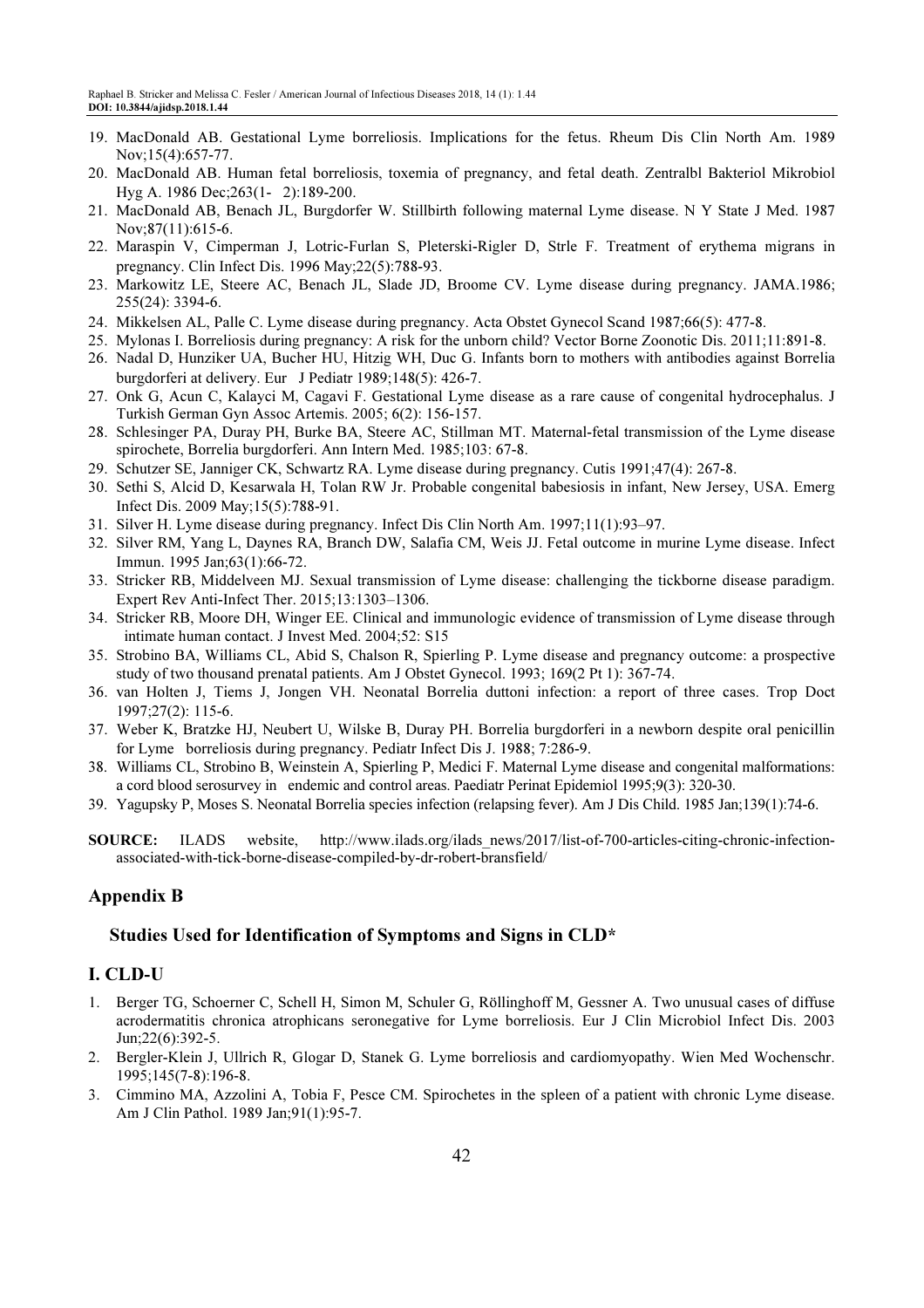- 4. Cimmino MA, Accardo S. Long term treatment of chronic Lyme arthritis with benzathine penicillin. Ann Rheum Dis. 1992 Aug;51(8):1007-8.
- 5. Coyle PK, Schutzer SE, Deng Z, Krupp LB, Belman AL, Benach JL, Luft BJ. Detection of Borrelia burgdorferispecific antigen in antibody-negative cerebrospinal fluid in neurologic Lyme disease. Neurology. 1995 Nov; 45(11): 2010-5.
- 6. Karma A, Pirttilä TA, Viljanen MK, Lähde YE, Raitta CM. Secondary retinitis pigmentosa and cerebral demyelination in Lyme borreliosis. Br J Ophthalmol. 1993 Feb;77(2):120-2.
- 7. Lawrence C, Lipton RB, Lowy FD, Coyle PK. Seronegative chronic relapsing neuroborreliosis. Eur Neurol. 1995;35(2):113-7.
- 8. Leslie TA, Levell NJ, Cutler SJ, Cann KJ, Smith ME, Wright DJ, Gilkes JJ, Robinson TW. Acrodermatitis chronica atrophicans: a case report and review of the literature. Br J Dermatol. 1994 Nov;131(5):687-93.
- 9. Levy E, Morruzzi C, Barbarini A, Sordet C, Cribier B, Jaulhac B, Lipsker D. Clinical images: toe dactylitis revealing late Lyme borreliosis. Arthritis Rheum. 2012 Apr;64(4):1293.
- 10. Mikkilä HO, Seppälä IJ, Viljanen MK, Peltomaa MP, Karma A. The expanding clinical spectrum of ocular Lyme borreliosis. Ophthalmology. 2000 Mar;107(3):581-7.
- 11. Murillo G, Ramírez B, Romo LA, Muñoz-Sanz A, Hileeto D, Calonge M. Oculopalpebral borreliosis as an unusual manifestation of Lyme disease. Cornea. 2013 Jan;32(1):87-90.
- 12. Nocton JJ, Dressler F, Rutledge BJ, Rys PN, Persing DH, Steere AC. Detection of Borrelia burgdorferi DNA by polymerase chain reaction in synovial fluid from patients with Lyme arthritis. N Eng J Med 1994; 330: 229-234.
- 13. Nocton JJ, Bloom BJ, Rutledge BJ, Persing DH, Logigian EL, Schmid CH, Steere AC. Detection of Borrelia burgdorferi DNA by polymerase chain reaction in cerebrospinal fluid in Lyme neuroborreliosis. J Infect Dis. 1996 Sep;174(3):623-7.
- 14. Oksi J, Voipio-Pulkki LM, Uksila J, Pulkki K, Laippala P, Viljanen MK. Borrelia burgdorferi infection in patients with suspected acute myocardial infarction. Lancet. 1997 Nov 15:350:1447-8.
- 15. Preac-Mursic V, Pfister HW, Spiegel H, Burk R, Wilske B, Reinhardt S, Böhmer R. First isolation of Borrelia burgdorferi from an iris biopsy. J Clin Neuroophthalmol. 1993 Sep;13(3):155-61; discussion 162.
- 16. Snydman DR, Schenkein DP, Berardi VP, Lastavica CC, Pariser KM. Borrelia burgdorferi in joint fluid in chronic Lyme arthritis. Ann Intern Med. 1986 Jun;104(6):798-800.

# II. CLD-T

- 1. Battafarano DF, Combs JA, Enzenauer RJ, Fitzpatrick JE. Chronic septic arthritis caused by Borrelia burgdorferi. Clin Orthop Relat Res. 1993 Dec;(297):238-41.
- 2. Coyle PK, Schutzer SE, Deng Z, Krupp LB, Belman AL, Benach JL, Luft BJ. Detection of Borrelia burgdorferispecific antigen in antibody-negative cerebrospinal fluid in neurologic Lyme disease. Neurology. 1995 Nov;45(11):2010-5.
- 3. Frey M, Jaulhac B, Piemont Y, Marcellin L, Boohs PM, Vautravers P, Jesel M, Kuntz JL, Monteil H, Sibilia J. Detection of Borrelia burgdorferi DNA in muscle of patients with chronic myalgia related to Lyme disease. Am J Med. 1998 Jun;104(6):591-4.
- 4. Häupl T, Hahn G, Rittig M, Krause A, Schoerner C, Schönherr U, Kalden JR, Burmester GR. Persistence of Borrelia burgdorferi in ligamentous tissue from a patient with chronic Lyme borreliosis. Arthritis Rheum. 1993 Nov;36(11):1621-6.
- 5. Hudson BJ, Stewart M, Lennox VA, Fukunaga M, Yabuki M, Macorison H, Kitchener-Smith J. Culture-positive Lyme borreliosis. Med J Aust. 1998 May 18;168(10):500-2.
- 6. Lawrence C, Lipton RB, Lowy FD, Coyle PK. Seronegative chronic relapsing neuroborreliosis. Eur Neurol. 1995;35(2):113-7.
- 7. Liegner KB, Shapiro JR, Ramsay D, Halperin AJ, Hogrefe W, Kong L. Recurrent erythema migrans despite extended antibiotic treatment with minocycline in a patient with persisting Borrelia burgdorferi infection. J Am Acad Dermatol 1993; 28: 312-314.
- 8. Mikkilä HO, Seppälä IJ, Viljanen MK, Peltomaa MP, Karma A. The expanding clinical spectrum of ocular Lyme borreliosis. Ophthalmology. 2000 Mar;107(3):581-7.
- 9. Nocton JJ, Dressler F, Rutledge BJ, Rys PN, Persing DH, Steere AC. Detection of Borrelia burgdorferi DNA by polymerase chain reaction in synovial fluid from patients with Lyme arthritis. N Engl J Med. 1994 Jan 27;330(4):229-34.